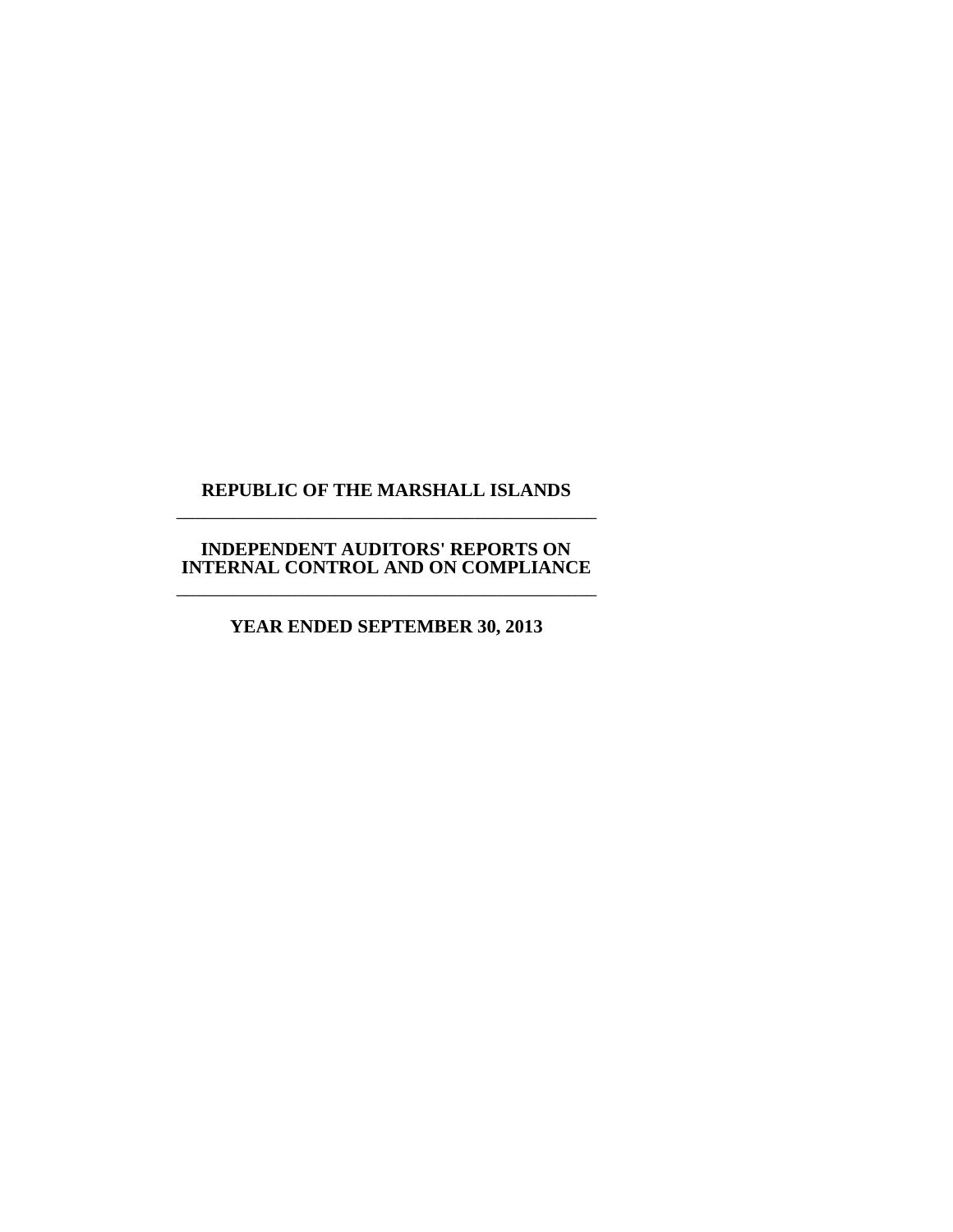# Deloitte.

Deloitte & Touche LLP 361 South Marine Corps Drive Tamuning, GU 96913-3973 USA Tel: (671)646-3884 Fax: (671)649-4932 www.deloitte.com

#### **INDEPENDENT AUDITORS' REPORT ON INTERNAL CONTROL OVER FINANCIAL REPORTING AND ON COMPLIANCE AND OTHER MATTERS BASED ON AN AUDIT OF FINANCIAL STATEMENTS PERFORMED IN ACCORDANCE WITH** *GOVERNMENT AUDITING STANDARDS*

His Excellency Christopher J. Loeak President Republic of the Marshall Islands:

We have audited, in accordance with auditing standards generally accepted in the United States of America and the standards applicable to financial audits contained in *Government Auditing Standards* issued by the Comptroller General of the United States, the financial statements of the governmental activities, the aggregate discretely presented component units, each major fund, and the aggregate remaining fund information of the Republic of the Marshall Islands (RepMar) as of and for the year ended September 30, 2013, and the related notes to the financial statements, which collectively comprise RepMar's basic financial statements, and have issued our report thereon dated October 30, 2014. Our report includes emphasis of matter paragraphs concerning a debt guarantee and a restatement for the correction of an error, and a reference to other auditors who audited the financial statements of the Marshall Islands National Telecommunications Authority, as described in our report on RepMar's financial statements. This report does not include the results of the other auditors' testing of internal control over financial reporting or compliance and other matters that are reported on separately by those auditors.

For purposes of this report, our consideration of internal control over financial reporting and our tests of compliance with certain provisions of laws, regulations, contracts and grant agreements, and other matters did not include the Marshall Islands Scholarship, Grant and Loan Board, the Health Care Revenue Fund, the Marshall Islands Health Fund, the Marshall Islands Judiciary Fund, the Marshall Islands Social Security Administration, and the discretely presented component units, which were all audited by us, with the exception of the Marshall Islands National Telecommunications Authority, as discussed above. We have issued separate reports on our consideration of internal control over financial reporting and our tests of compliance with certain provisions of laws, regulations, contracts, and grant agreements, and other matters for the entities that were audited by us. Other auditors issued a separate report on their consideration of internal control over financial reporting and their tests of compliance with certain provisions of laws, regulations, contracts, and grant agreements, and other matters for the Marshall Islands National Telecommunications Authority. The findings, if any, included in those reports are not included herein.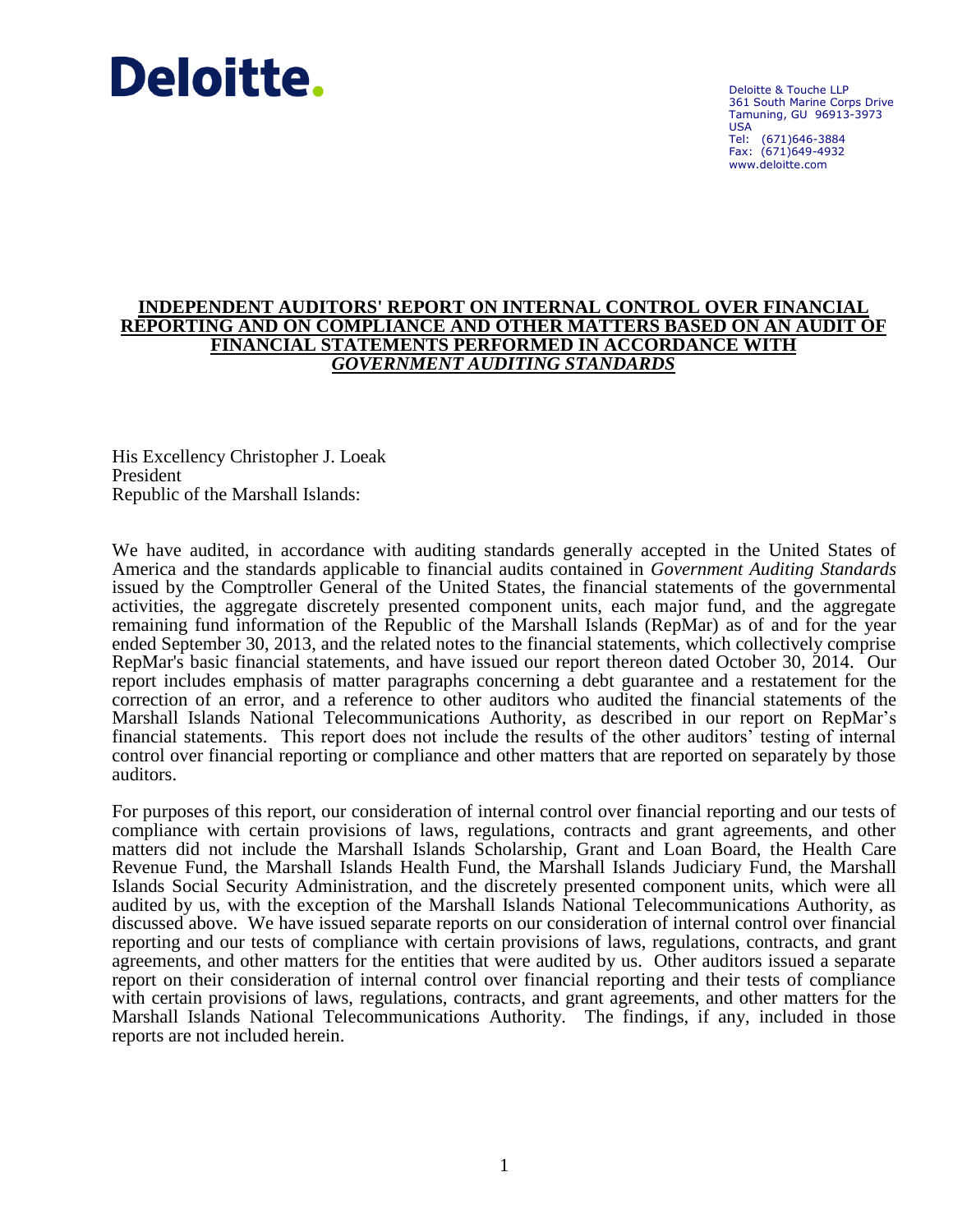#### **Internal Control Over Financial Reporting**

In planning and performing our audit of the financial statements, we considered RepMar's internal control over financial reporting (internal control) to determine the audit procedures that are appropriate in the circumstances for the purpose of expressing our opinions on the financial statements, but not for the purpose of expressing an opinion on the effectiveness of RepMar's internal control. Accordingly, we do not express an opinion on the effectiveness of RepMar's internal control.

Our consideration of internal control was for the limited purpose described in the preceding paragraph and was not designed to identify all deficiencies in internal control that might be material weaknesses or significant deficiencies and therefore, material weaknesses or significant deficiencies may exist that were not identified. However, as described in the accompanying Schedule of Findings and Questioned Costs, we identified certain deficiencies in internal control that we consider to be material weaknesses.

A *deficiency in internal control* exists when the design or operation of a control does not allow management or employees, in the normal course of performing their assigned functions, to prevent, or detect and correct, misstatements on a timely basis. A *material weakness* is a deficiency, or a combination of deficiencies, in internal control such that there is a reasonable possibility that a material misstatement of the entity's financial statements will not be prevented, or detected and corrected on a timely basis. We consider the deficiencies described in the accompanying Schedule of Findings and Questioned Costs as items 2013-001, 2013-004, 2013-005, 2013-008, and 2013-010 through 2013-015 to be material weaknesses.

#### **Compliance and Other Matters**

As part of obtaining reasonable assurance about whether RepMar's financial statements are free from material misstatement, we performed tests of its compliance with certain provisions of laws, regulations, contracts, and grant agreements, noncompliance with which could have a direct and material effect on the determination of financial statement amounts. However, providing an opinion on compliance with those provisions was not an objective of our audit, and accordingly, we do not express such an opinion. The results of our tests disclosed instances of noncompliance or other matters that are required to be reported under *Government Auditing Standards* and which are described in the accompanying Schedule of Findings and Questioned Costs as items 2013-002, 2013-006 and 2013-009.

#### **RepMar's Responses to Findings**

RepMar's responses to the findings identified in our audit are described in the accompanying Schedule of Findings and Questioned Costs. RepMar's responses were not subjected to the auditing procedures applied in the audit of the financial statements and, accordingly, we express no opinion on them.

#### **Purpose of this Report**

The purpose of this report is solely to describe the scope of our testing of internal control and compliance and the result of that testing, and not to provide an opinion on the effectiveness of the entity's internal control or on compliance. This report is an integral part of an audit performed in accordance with *Government Auditing Standards* in considering the entity's internal control and compliance. Accordingly, this communication is not suitable for any other purpose.

loite Nachell

October 30, 2014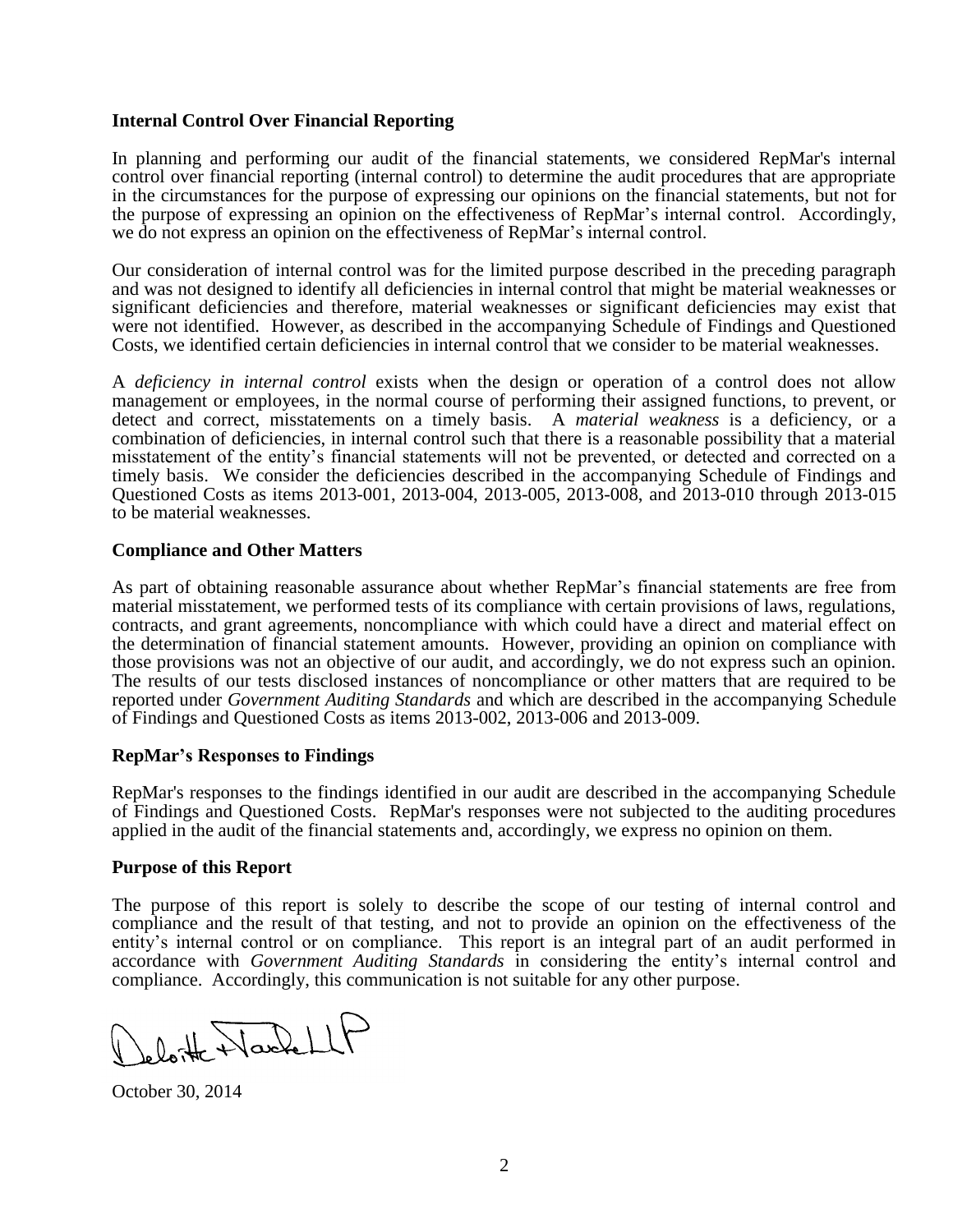# Deloitte.

Deloitte & Touche LLP 361 South Marine Corps Drive Tamuning, GU 96913-3973 USA Tel: (671)646-3884 Fax: (671)649-4932 www.deloitte.com

#### **INDEPENDENT AUDITORS' REPORT ON COMPLIANCE FOR EACH MAJOR FEDERAL PROGRAM; REPORT ON INTERNAL CONTROL OVER COMPLIANCE; AND REPORT ON SCHEDULE OF EXPENDITURES OF FEDERAL AWARDS REQUIRED BY OMB CIRCULAR A-133**

His Excellency Christopher J. Loeak President Republic of the Marshall Islands:

#### **Report on Compliance for Each Major Federal Program**

We have audited the Republic of the Marshall Islands' (RepMar's) compliance with the types of compliance requirements described in the *U.S. Office of Management and Budget (OMB) Circular A-133 Compliance Supplement* that could have a direct and material effect on each of RepMar's major federal programs for the year ended September 30, 2013. RepMar's major federal programs are identified in the summary of auditors' results section of the accompanying Schedule of Findings and Questioned Costs.

As discussed in note 2 to the Schedule of Expenditures of Federal Awards, RepMar's basic financial statements include the operations of certain entities whose federal awards are not included in the accompanying Schedule of Expenditures of Federal Awards for the year ended September 30, 2013. Our audit, described below, did not include the operations of the entities identified in note 2 as these entities conducted separate audits in accordance with OMB Circular A-133, if required.

#### *Management's Responsibility*

Management is responsible for compliance with the requirements of laws, regulations, contracts, and grants applicable to its federal programs.

#### *Auditors' Responsibility*

Our responsibility is to express an opinion on compliance for each of RepMar's major federal programs based on our audit of the types of compliance requirements referred to above. We conducted our audit of compliance in accordance with auditing standards generally accepted in the United States of America; the standards applicable to financial audits contained in *Government Auditing Standards*, issued by the Comptroller General of the United States; and OMB Circular A-133, *Audits of States, Local Governments, and Non-Profit Organizations*. Those standards and OMB Circular A-133 require that we plan and perform the audit to obtain reasonable assurance about whether noncompliance with the types of compliance requirements referred to above that could have a direct and material effect on a major federal program occurred. An audit includes examining, on a test basis, evidence about RepMar's compliance with those requirements and performing such other procedures as we considered necessary in the circumstances.

We believe that our audit provides a reasonable basis for our opinion on compliance for each major federal program. However, our audit does not provide a legal determination of RepMar's compliance.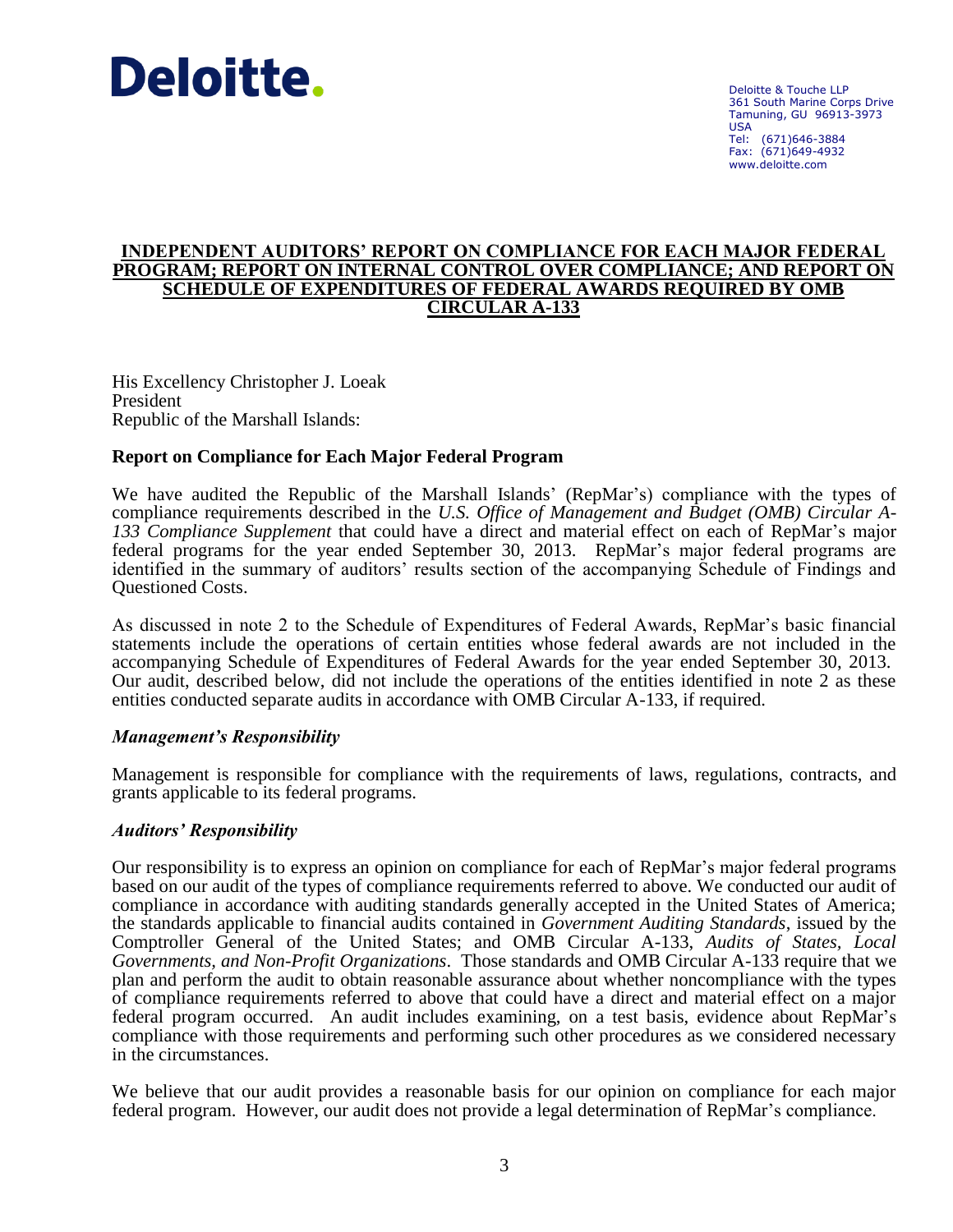#### *Basis for Qualified Opinion on Each Major Federal Program*

As described in items 2013-001, and 2013-003 through 2013-007 in the accompanying Schedule of Findings and Questioned Costs, RepMar did not comply with requirements regarding the following:

| Finding $#$ | CFDA#  | <b>Program (or Cluster) Name</b>                              | <b>Compliance Requirement</b>                 |
|-------------|--------|---------------------------------------------------------------|-----------------------------------------------|
| 2013-001    | 15.875 | Economic, Social and Political Development of the Territories | <b>Allowable Costs/Cost Principles</b>        |
| 2013-004    | 15.875 | Economic, Social and Political Development of the Territories | <b>Equipment and Real Property Management</b> |
| 2013-005    | 15.875 | Economic, Social and Political Development of the Territories | Procurement and Suspension and Debarment      |
| 2013-007    | 15.875 | Economic, Social and Political Development of the Territories | Subrecipient Monitoring                       |
| 2013-003    | 84.027 | Special Education – Grants to States                          | Cash Management                               |
| 2013-004    | 84.027 | Special Education – Grants to States                          | <b>Equipment and Real Property Management</b> |
| 2013-006    | 84.027 | Special Education – Grants to States                          | Procurement and Suspension and Debarment      |

Compliance with such requirements is necessary, in our opinion, for RepMar to comply with the requirements applicable to each program.

#### *Qualified Opinion on Each Major Federal Program*

In our opinion, except for the noncompliance described in the Basis for Qualified Opinion paragraph, RepMar complied, in all material respects, with the types of compliance requirements referred to above that could have a direct and material effect on each of its major federal programs for the year ended September 30, 2013.

RepMar's responses to the noncompliance findings identified in our audit are described in the accompanying Schedule of Findings and Questioned Costs. RepMar's responses were not subjected to the auditing procedures applied in the audit of compliance and, accordingly, we express no opinion on the responses.

#### **Report on Internal Control Over Compliance**

Management of RepMar is responsible for establishing and maintaining effective internal control over compliance with the types of compliance requirements referred to above. In planning and performing our audit of compliance, we considered RepMar's internal control over compliance with the types of requirements that could have a direct and material effect on each major federal program to determine the auditing procedures that are appropriate in the circumstances for the purpose of expressing an opinion on compliance for each major federal program and to test and report on internal control over compliance in accordance with OMB Circular A-133, but not for the purpose of expressing an opinion on the effectiveness of internal control over compliance. Accordingly, we do not express an opinion on the effectiveness of RepMar's internal control over compliance.

Our consideration of internal control over compliance was for the limited purpose described in the preceding paragraph and was not designed to identify all deficiencies in internal control over compliance that might be material weaknesses or significant deficiencies and therefore, material weaknesses or significant deficiencies may exist that were not identified. However, as discussed below, we identified certain deficiencies in internal control over compliance that we consider to be material weaknesses.

A *deficiency in internal control over compliance* exists when the design or operation of a control over compliance does not allow management or employees, in the normal course of performing their assigned functions, to prevent, or detect and correct, noncompliance with a type of compliance requirement of a federal program on a timely basis. A *material weakness in internal control over compliance* is a deficiency, or combination of deficiencies, in internal control over compliance, such that there is reasonable possibility that material noncompliance with a type of compliance requirement of a federal program will not be prevented, or detected and corrected, on a timely basis. We consider the deficiencies in internal control over compliance described in the accompanying Schedule of Findings and Questioned Costs as items 2013-001 through 2013-007 to be material weaknesses.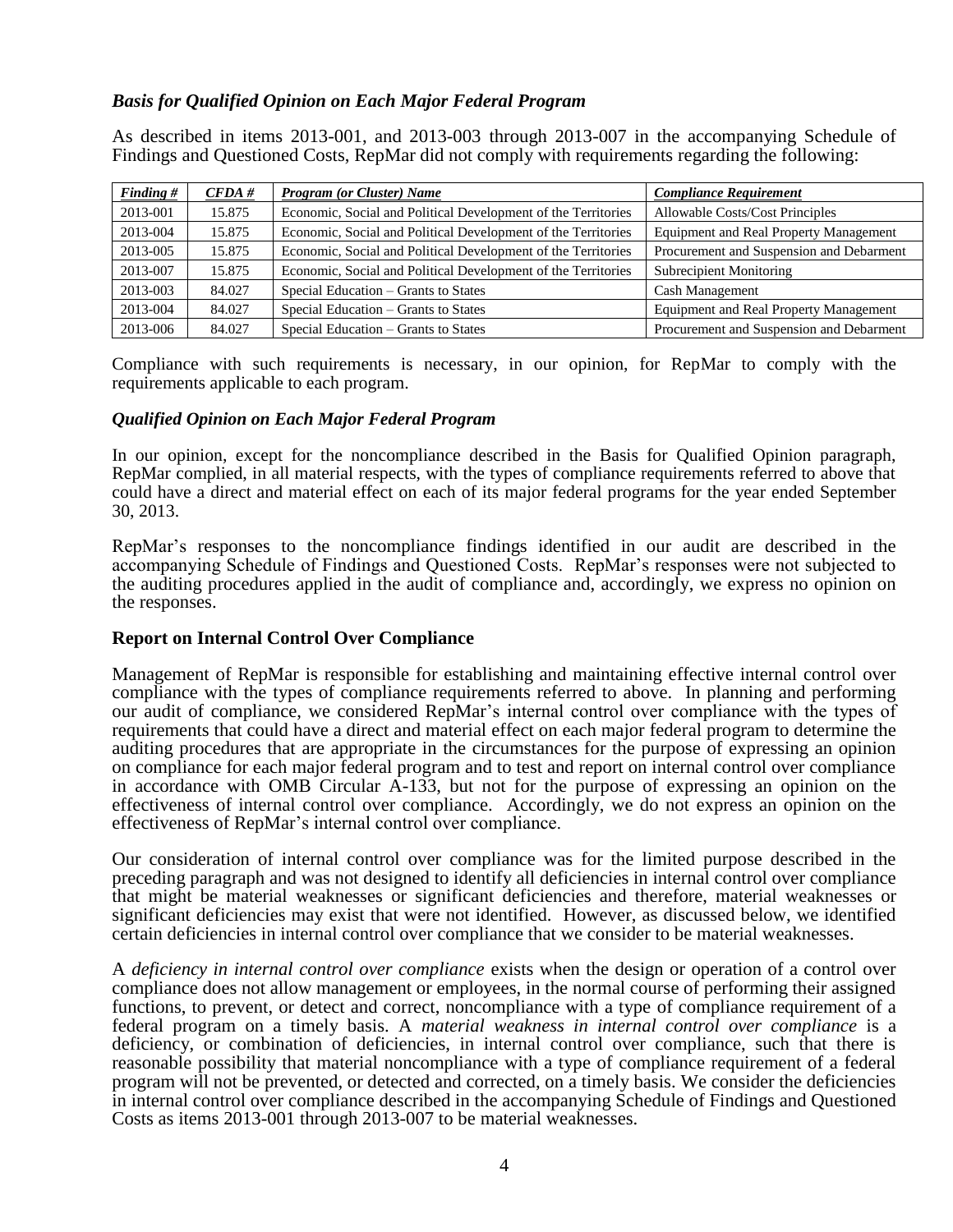RepMar's responses to the internal control over compliance findings identified in our audit are described in the accompanying Schedule of Findings and Questioned Costs. RepMar's responses were not subjected to the auditing procedures applied in the audit of compliance and, accordingly, we express no opinion on the responses.

The purpose of this report on internal control over compliance is solely to describe the scope of our testing of internal control over compliance and the results of that testing based on the requirements of OMB Circular A-133. Accordingly, this report is not suitable for any other purpose.

#### **Report on Schedule of Expenditures of Federal Awards Required by OMB A-133**

We have audited the financial statements of the governmental activities, the aggregate discretely presented component units, each major fund, and the aggregate remaining fund information of RepMar as of and for the year ended September 30, 2013, and the related notes to the financial statements, which collectively comprise RepMar's financial statements. We issued our report thereon dated October 30, 2014, which contained unmodified opinions on those financial statements and which report included emphasis of matter paragraphs concerning a debt guarantee and a restatement for the correction of an error, and a reference to other auditors. Our audit was conducted for the purpose of forming opinions on the financial statements that collectively comprise the financial statements. The accompanying Schedule of Expenditures of Federal Awards is presented for purposes of additional analysis as required by OMB Circular A-133 and is not a required part of the financial statements. Such information is the responsibility of management and was derived from and relates directly to the underlying accounting and other records used to prepare the financial statements. The information has been subjected to the auditing procedures applied in the audit of the financial statements and certain additional procedures, including comparing and reconciling such information directly to the underlying accounting and other records used to prepare the financial statements or to the financial statements themselves, and other additional procedures in accordance with auditing standards generally accepted in the United States of America. In our opinion, the Schedule of Expenditures of Federal Awards is fairly stated in all material respects in relation to the financial statements as a whole.

lette Hardell

October 30, 2014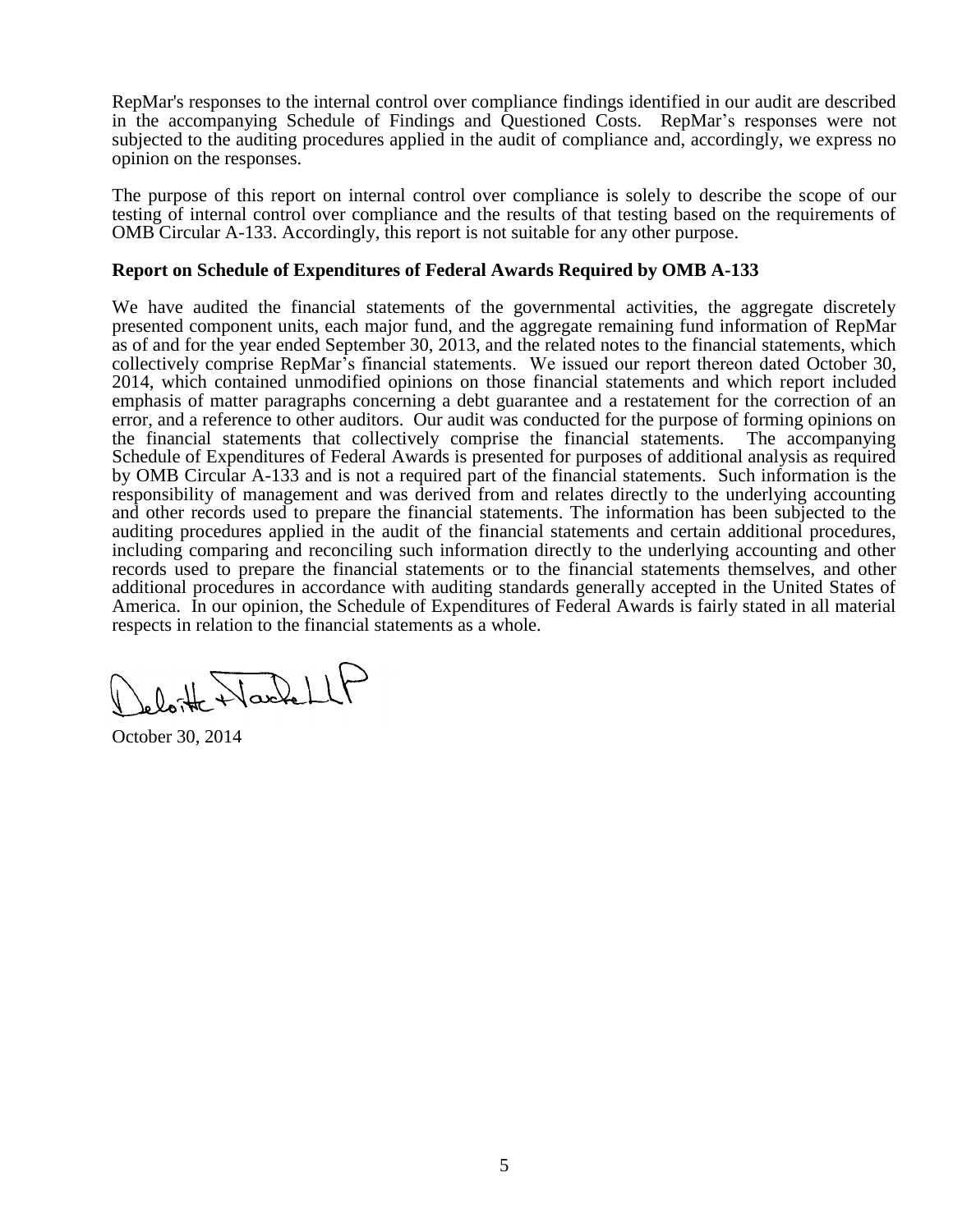#### Schedule of Expenditures of Federal Awards Year Ended September 30, 2013

|        |                                                                                           | Federal         |
|--------|-------------------------------------------------------------------------------------------|-----------------|
| CFDA#  | Agency/Program                                                                            | Expenditures    |
|        | <b>GENERAL FUND AND REIMBURSABLE FUND:</b>                                                |                 |
|        | U.S. Department of Commerce:                                                              |                 |
| 11.460 | Special Oceanic and Atmospheric Projects                                                  | \$<br>455,553   |
|        | <b>U.S. FEDERAL GRANTS FUND:</b>                                                          |                 |
|        |                                                                                           |                 |
|        | U.S. Department of Agriculture:                                                           |                 |
| 10.567 | Food Distribution Program on Indian Reservations                                          | \$<br>568,154   |
| 10.664 | Cooperative Forestry Assistance                                                           | 8,384           |
|        | Total U.S. Department of Agriculture                                                      | 576,538         |
|        | U.S. Department of the Interior:                                                          |                 |
| 15.875 | Economic, Social and Political Development of the Territories:                            |                 |
|        | <b>Flying Doctors</b>                                                                     | 19,985          |
|        | Four Atoll Health Care                                                                    | 1,530,434       |
|        | <b>HPO USAKA Grant</b>                                                                    | 1,636           |
|        | Office of the Auditor General Grant                                                       | 170             |
|        | RMI Legislation/On-Line VISA                                                              | 49,136          |
|        | Sub-total CFDA $# 15.875$                                                                 | 1,601,361       |
| 15.904 | Historic Preservation Fund Grants-In-Aid                                                  | 131,402         |
|        | Total U.S. Department of the Interior                                                     | 1,732,763       |
|        | U.S. Small Business Administration:                                                       |                 |
| 59.037 | <b>Small Business Development Centers</b>                                                 | 21,603          |
|        | U.S. Department of Education:                                                             |                 |
| 84.027 | Special Education-Grants to States                                                        | 1,795,318       |
|        | U.S. Department of Health and Human Services:                                             |                 |
| 93.003 | Public Health and Social Services Emergency Fund                                          | 185,356         |
| 93.069 | <b>Public Health Emergency Preparedness</b>                                               | 171,432         |
| 93.110 | Maternal and Child Health Federal Consolidated Programs                                   | 149,874         |
| 93.116 | Project Grants and Cooperative Agreements for Tuberculosis Control Programs               | 19,169          |
| 93.118 | Acquired Immunodeficiency Syndrome (AIDs) Activity                                        | 91,797          |
| 93.163 | Health Services in the Pacific Basin                                                      | 719,865         |
| 93.163 | ARRA - Health Services in the Pacific Basin                                               | 670             |
| 93.217 | <b>Family Planning-Services</b>                                                           | 260,189         |
| 93.243 | Substance Abuse and Mental Health Services-Projects of Regional and National Significance | 1,159,766       |
| 93.268 | <b>Immunization Cooperative Agreements</b>                                                | 823,418         |
| 93.889 | National Bioterrorism Hospital Preparedness Program                                       | 620,850         |
| 93.938 | Cooperative Agreements to Support Comprehensive School Health Programs                    |                 |
|        | to Prevent the Spread of HIV and Other Important Health Problems                          | 9,923           |
| 93.958 | <b>Block Grant for Community Mental Health Services</b>                                   | 218,434         |
| 93.959 | Block Grants for Prevention and Treatment of Substance Abuse                              | 365,610         |
| 93.977 | Preventive Health Services-Sexually Transmitted Diseases Control Grants                   | 51,671          |
| 93.988 | Cooperative Agreements for State-Based Diabetes Control Programs and                      |                 |
|        | <b>Evaluation of Surveillance Systems</b>                                                 | 128,243         |
| 93.988 | ARRA - Cooperative Agreements for State-Based Diabetes Control Programs and               |                 |
|        | <b>Evaluation of Surveillance Systems</b>                                                 | 109             |
|        | Total U.S. Department of Health and Human Services                                        | 4,976,376       |
|        | <b>U.S. Department of Homeland Security</b>                                               |                 |
| 97.042 | <b>Emergency Management Performance Grants</b>                                            | 119,323         |
|        | TOTAL U.S. FEDERAL GRANTS FUND                                                            | \$<br>9,221,921 |

See accompanying notes to schedule of expenditures of federal awards.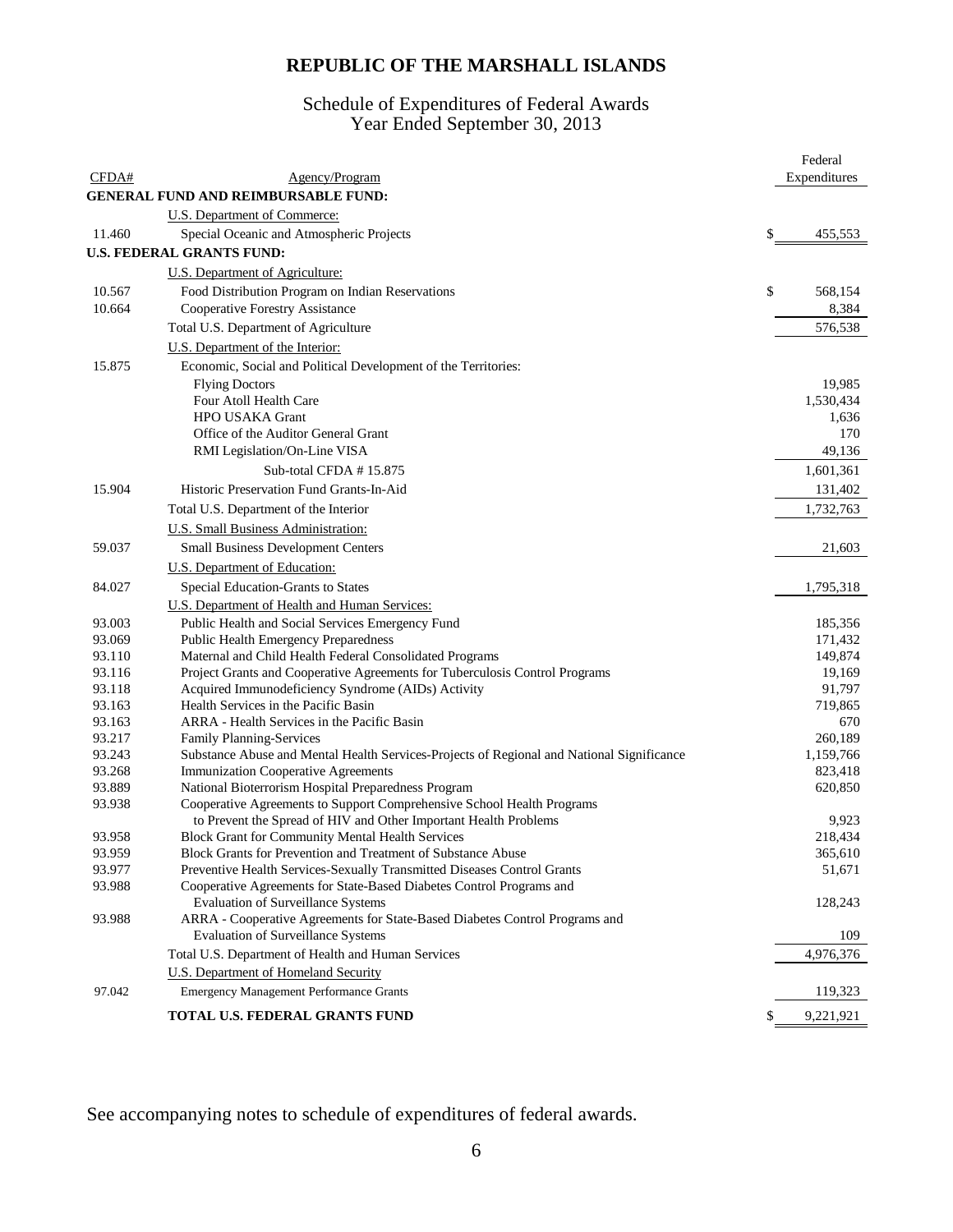#### Year Ended September 30, 2013 Schedule of Expenditures of Federal Awards, Continued

|        |                                                                 |     |              | Federal      |
|--------|-----------------------------------------------------------------|-----|--------------|--------------|
| CFDA#  | Agency/Program                                                  |     |              | Expenditures |
|        | <b>COMPACT SECTOR GRANTS FUND:</b>                              |     |              |              |
|        | U.S. Department of the Interior:                                |     |              |              |
| 15.875 | Economic, Social and Political Development of the Territories:  |     |              |              |
|        | Compact of Free Association Program, As Amended, Sector Grants: |     |              |              |
|        | Section $211(a)(1)$ Education Sector                            |     | $\mathbb{S}$ | 11,568,699   |
|        | <b>Supplemental Education Grant</b>                             |     |              | 6,008,430    |
|        | Section $211(a)(2)$ Health Sector                               |     |              | 6,624,631    |
|        | Section 211(a)(4) Public Sector Capacity Building               |     |              | 86,988       |
|        | Section $211(a)(5)$ Environment                                 |     |              | 323,750      |
|        | Section 211(b)(1) Ebeye Special Needs                           |     |              | 3,184,918    |
|        | Section 211(b)(2) Landowners Special Needs                      |     |              | 1,163,800    |
|        | Section 211(b)(3) Kwajalein Environment                         |     |              | 197,715      |
|        | Section 211(d)(1) Public Infrastructure Development             |     |              | 4,268,802    |
|        | Section 211(d)(2) Infrastructure Maintenance                    |     |              | 1,629,668    |
|        | TOTAL COMPACT SECTOR GRANTS FUND                                |     |              | 35,057,401   |
|        | <b>SECTION 212 KWAJALEIN LANDOWNERS FUND:</b>                   |     |              |              |
|        | U.S. Department of the Interior:                                |     |              |              |
| 15.875 | Economic, Social and Political Development of the Territories:  |     |              |              |
|        | Compact of Free Association Program, As Amended:                |     |              |              |
|        | Section 212 Kwajalein Impact and Use                            |     | \$           | 17,356,500   |
|        | <b>SECTION 213 AUDIT FUND:</b>                                  |     |              |              |
|        | U.S. Department of the Interior:                                |     |              |              |
| 15.875 | Economic, Social and Political Development of the Territories:  |     |              |              |
|        | Compact of Free Association Program, As Amended:                |     |              |              |
|        | Section 213 Audit                                               |     | \$           | 383,015      |
|        |                                                                 |     |              |              |
|        | <b>TOTAL FEDERAL PROGRAM EXPENDITURES</b>                       |     | S            | 62,474,390   |
|        | Reconciliation to the 2013 financial statements is as follows:  |     |              |              |
|        | General Fund (Reimbursable Fund)                                | (1) | \$           | 455,553      |
|        | U.S. Federal Grants Fund                                        | (2) |              | 9,221,921    |
|        | <b>Compact Sector Grants Fund</b>                               | (3) |              | 35,057,401   |
|        | Section 212 Kwajalein Landowners Fund                           | (4) |              | 17,356,500   |
|        | Section 213 Audit Fund                                          | (5) |              | 383.015      |
|        |                                                                 |     | \$           | 62,474,390   |
|        |                                                                 |     |              |              |

(1) Included within total expenditures for the Reimbursable Fund of \$638,789 presented on page 107 of the 2013 financial statements.

(2) Represents the aggregate total for expenditures and transfers out for the U.S. Federal Grants Fund of \$7,691,487 and \$1,530,434, respectively, presented on page 97 of the 2013 financial statements.

(3) Represents the aggregate total for expenditures and transfers out for the Compact Sector Grants Fund of \$33,985,476 and \$1,071,925, respectively, presented on page 102 of the 2013 financial statements.

(4) Represents the aggregate total for expenditures for the Section 212 Kwajalein Landowners Fund of \$17,356,500 presented on page 87 of the 2013 financial statements.

(5) Represents the aggregate total for expenditures for the Section 213 Audit Fund of \$383,015 presented on page 97 of the 2013 financial statements.

See accompanying notes to schedule of expenditures of federal awards.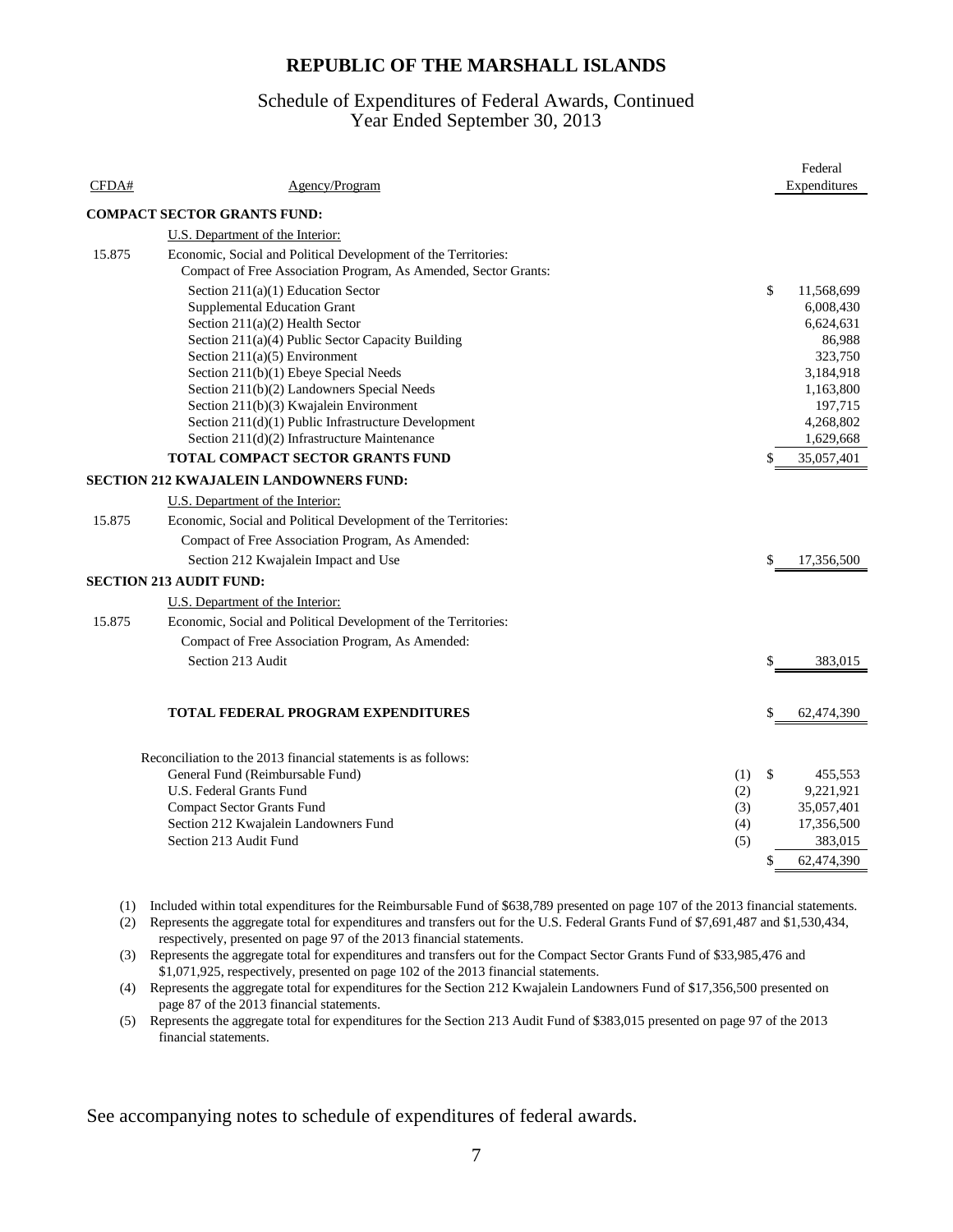#### Notes to Schedule of Expenditures of Federal Awards Year Ended September 30, 2013

#### (1) Scope of Audit

The Republic of the Marshall Islands (RepMar) is a governmental entity governed by its own Constitution. All significant operations of RepMar are included in the scope of the OMB Circular A-133 audit (the "Single Audit"). The U.S. Department of the Interior has been designated as RepMar's cognizant agency for the Single Audit.

a. Programs Subject to Single Audit

The Schedule of Expenditures of Federal Awards presents each federal program related to the following agencies:

- U.S. Department of Agriculture
- U.S. Department of Commerce
- U.S. Department of Education
- U.S. Department of Health and Human Services
- U.S. Department of the Interior
- U.S. Small Business Administration

#### (2) Summary of Significant Accounting Policies

a. Basis of Accounting

The accompanying Schedule of Expenditures of Federal Awards includes the federal grant activity of RepMar and is presented on the accrual basis of accounting. The information in this schedule is presented in accordance with the requirements of OMB Circular A-133. All expenses and capital outlays are reported as expenditures.

b. Reporting Entity

For purposes of complying with the Single Audit Act of 1984, as amended in 1996, RepMar's reporting entity is defined in Note 1A to its September 30, 2013 basic financial statements; except that the Marshall Islands Scholarship, Grant and Loan Board, the Health Care Revenue Fund, the Marshall Islands Health Fund, the Marshall Islands Social Security Administration, and all of the discretely presented component units are excluded. Accordingly, the accompanying Schedule of Expenditures of Federal Awards presents the federal award programs administered by RepMar, as defined above, for the year ended September 30, 2013.

c. Matching Costs

Matching costs, i.e., the nonfederal share of certain program costs, are not included in the accompanying Schedule of Expenditures of Federal Awards.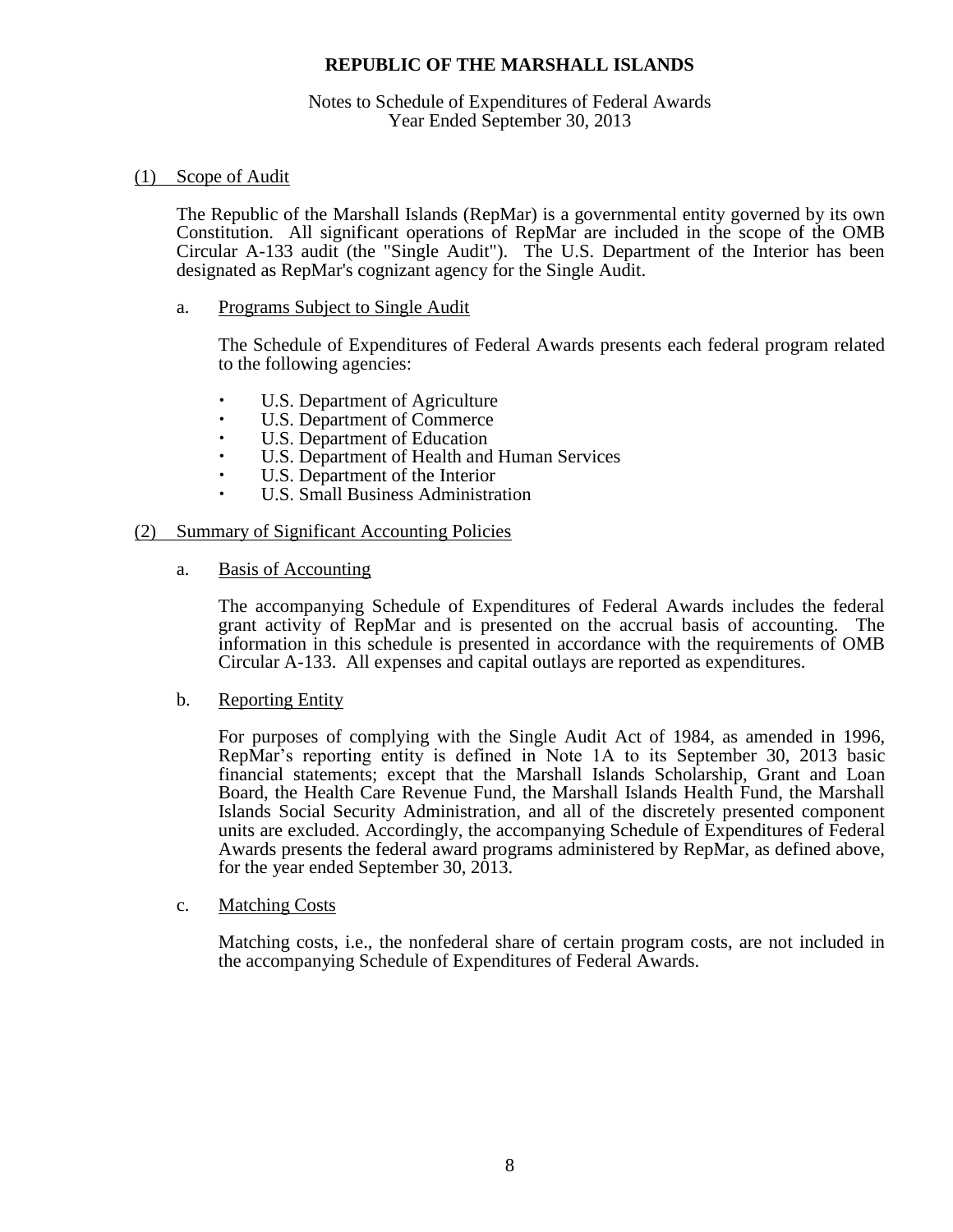#### Notes to Schedule of Expenditures of Federal Awards, Continued Year Ended September 30, 2013

#### (2) Summary of Significant Accounting Policies, Continued

#### d. Subgrantees

Certain program funds are passed through RepMar to subgrantee organizations. The Schedule of Expenditures of Federal Awards does not contain separate schedules disclosing how the subgrantees, outside of RepMar's control, utilized the funds. The following is a summary of program funds that are passed through to subgrantee organizations:

| U.S. Department of the Interior – CFDA #15.875                                                                                        |             |
|---------------------------------------------------------------------------------------------------------------------------------------|-------------|
|                                                                                                                                       |             |
| Economic, Social and Political Development of the Territories:                                                                        |             |
| Compact of Free Association,<br>As Amended, Education<br>College of the Marshall Islands<br><b>Sector Grant</b>                       | \$1,000,000 |
| Compact of Free Association,<br>As Amended, Supplemental<br><b>Education Grant</b><br>College of the Marshall Islands<br>\$           | 283,112     |
| Compact of Free Association,<br>As Amended, Ebeye Special<br><b>Needs Sector Grant</b><br>\$<br>College of the Marshall Islands       | 50,000      |
| Compact of Free Association,<br>As Amended, Public<br>College of the Marshall Islands<br><b>Infrastructure Development</b><br>\$      | 332,190     |
| Compact of Free Association,<br>As Amended, Landowners<br>Kwajalein Atoll Joint Utilities<br><b>Special Needs</b><br>Resources, Inc.  | \$1,000,000 |
| Compact of Free Association,<br>As Amended, Environment<br><b>Sector Grant</b><br>\$<br>Majuro Atoll Waste Company, Inc.              | 323,750     |
| Compact of Free Association,<br>As Amended, Public<br><b>Infrastructure Development</b><br>Majuro Atoll Waste Company, Inc.<br>\$     | 543,139     |
| Compact of Free Association,<br>As Amended, Public<br><b>Infrastructure Development</b><br>Majuro Water and Sewer Company, Inc.<br>\$ | 150,000     |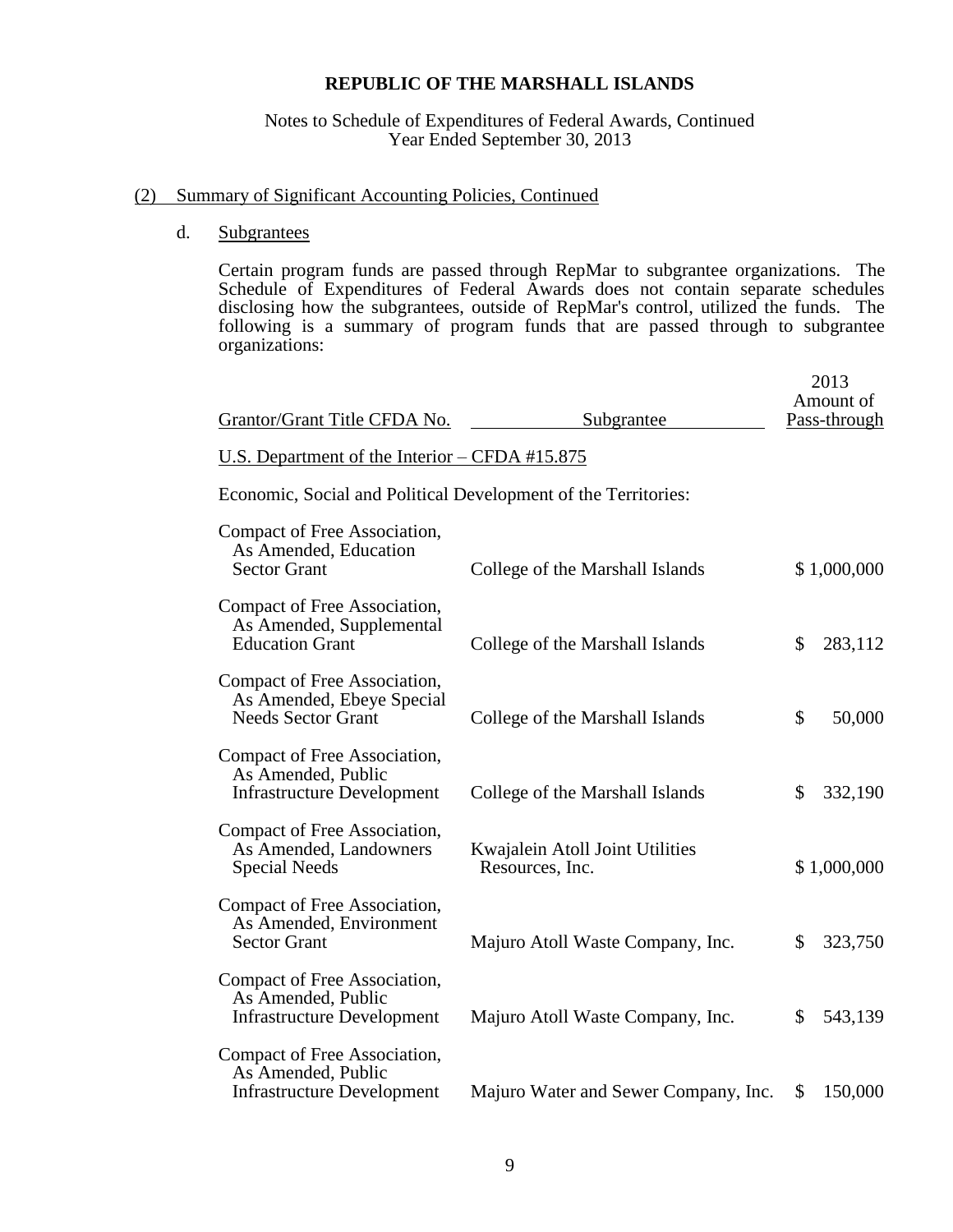#### Notes to Schedule of Expenditures of Federal Awards, Continued Year Ended September 30, 2013

#### (2) Summary of Significant Accounting Policies, Continued

d. Subgrantees, Continued

| Grantor/Grant Title CFDA No.                                                           | Subgrantee                                                                | 2013<br>Amount of<br>Pass-through |
|----------------------------------------------------------------------------------------|---------------------------------------------------------------------------|-----------------------------------|
| U.S. Department of the Interior $-$ CFDA #15.875                                       |                                                                           |                                   |
|                                                                                        | Economic, Social and Political Development of the Territories, Continued: |                                   |
| Compact of Free Association,<br>As Amended, Education<br><b>Sector Grant</b>           | Marshall Islands Scholarship, Grant<br>and Loan Board                     | \$<br>471,925                     |
| Compact of Free Association,<br>As Amended, Supplemental<br><b>Education Grant</b>     | Marshall Islands Scholarship, Grant<br>and Loan Board                     | \$<br>500,000                     |
| Compact of Free Association,<br>As Amended, Ebeye Special<br><b>Needs Sector Grant</b> | Marshall Islands Scholarship, Grant<br>and Loan Board                     | 100,000                           |

e. Indirect Cost Allocation

RepMar has not entered into an approved indirect cost negotiation agreement covering fiscal year 2013. RepMar did not charge federal programs for indirect costs during fiscal year 2013.

#### f. CFDA  $\#$  15.875

CFDA # 15.875 represents funding from the Office of Insular Affairs (OIA), U. S. Department of the Interior. Funding from this source is subject to varying rules and regulations since OIA administers the Compact of Free Association (the Compact), which is a treaty, and is not a federal program. The Compact is comprised of various funded programs, each with separate compliance requirements. To maximize audit coverage of OIA funding, the OIG has recommended that programs administered under CFDA # 15.875 be grouped by like compliance requirements and such groupings be separately evaluated as major programs.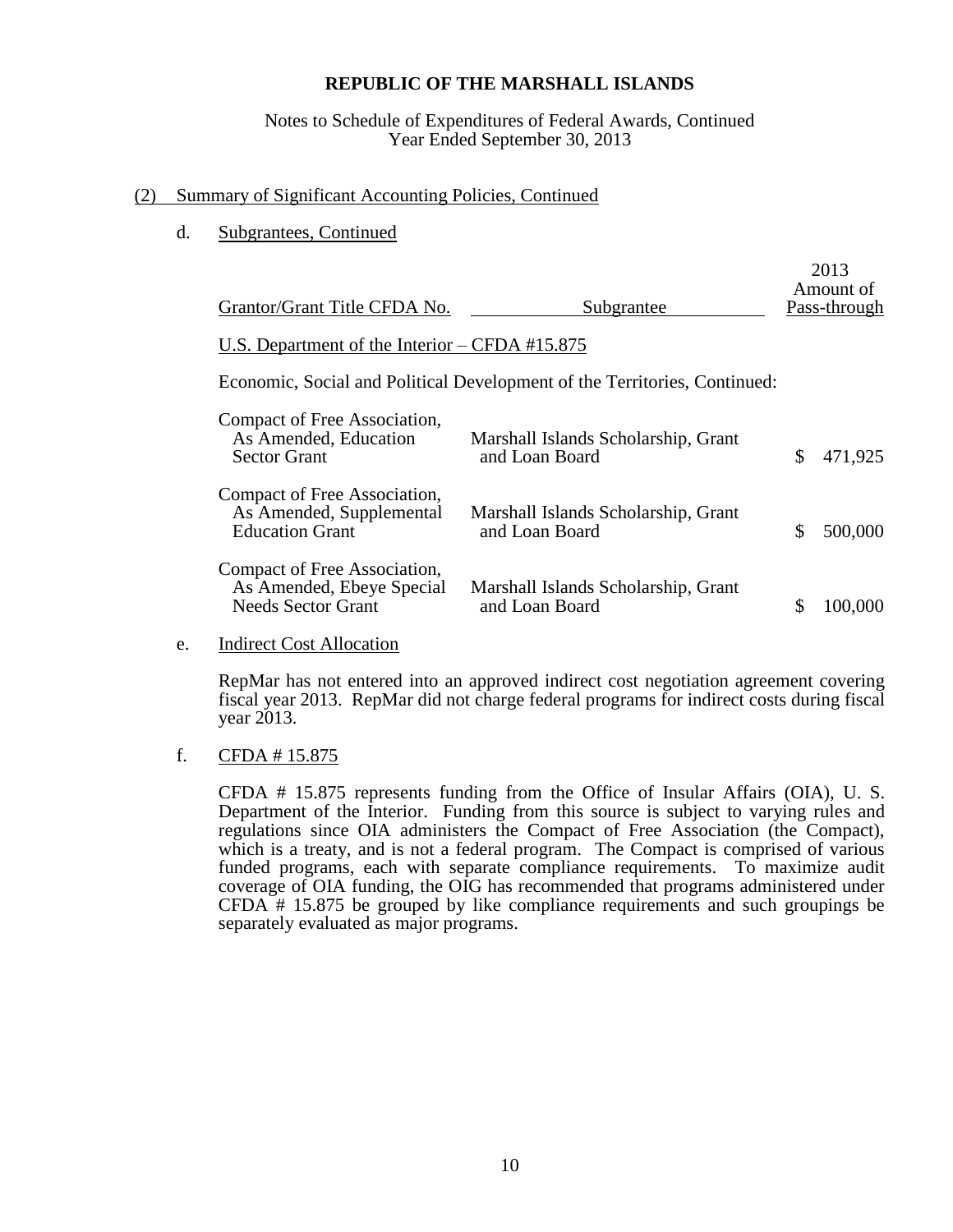Schedule of Findings and Questioned Costs Year Ended September 30, 2013

#### **Section I - Summary of Auditors' Results**

# *Financial Statements* 1. Type of auditors' report issued: Unmodified Internal control over financial reporting: 2. Material weakness(es) identified? Yes 3. Significant deficiency(ies) identified? None reported 4. Noncompliance material to financial statements noted? Yes *Federal Awards* Internal control over major programs: 5. Material weakness(es) identified? Yes 6. Significant deficiency(ies) identified? None reported 7. Type of auditors' report issued on compliance for major programs: Qualified 8. Any audit findings disclosed that are required to be reported in accordance with section 510(a) of OMB Circular A-133? Yes 9. Identification of major programs: CFDA # Name of Federal Program 15.875 Economic, Social and Political Development of the Territories: Compact of Free Association, As Amended, Sector Grants 84.027 Special Education – Grants to States 10. Dollar threshold used to distinguish between Type A and Type B  $$ 1,874,231$ 11. Auditee qualified as low-risk auditee? No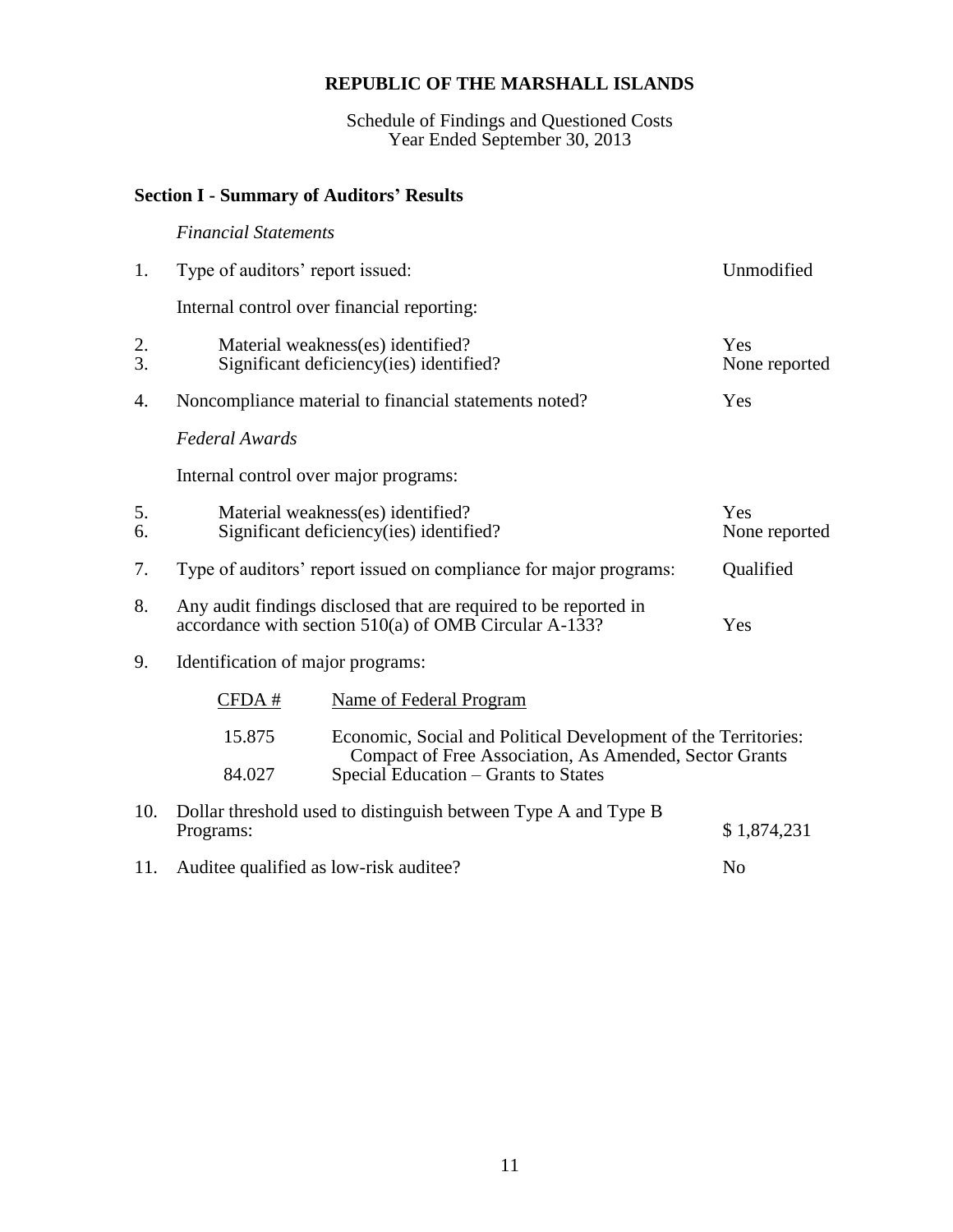Schedule of Findings and Questioned Costs, Continued Year Ended September 30, 2013

# **Section II - Financial Statement Findings**

| Finding<br>Number | Findings                                      |
|-------------------|-----------------------------------------------|
| 2013-001          | Allowable Costs/Cost Principles               |
| 2013-002          | <b>Allowable Costs/Cost Principles</b>        |
|                   | <b>RMI</b> Procurement Code                   |
| 2013-004          | <b>Equipment and Real Property Management</b> |
| 2013-005          | <b>RMI</b> Procurement Code                   |
| 2013-006          | <b>RMI</b> Procurement Code                   |
| 2013-008          | <b>Grant Revenues/Receipts</b>                |
| 2013-009          | <b>Expenditures/RMI Procurement Code</b>      |
| 2013-010          | <b>General Ledger Account Reconciliations</b> |
| 2013-011          | <b>Accounts Receivable</b>                    |
| 2013-012          | Construction-in-Progress/Retention Payable    |
| 2013-013          | Encumbrances                                  |
| 2013-014          | <b>General Ledger Journal Entries</b>         |
| 2013-015          | <b>External Financial Reporting</b>           |
|                   |                                               |

### **Section III - Federal Award Findings and Questioned Costs**

| Finding<br>Number CFDA# |        | Findings                                                                            | Questioned<br>Costs      |
|-------------------------|--------|-------------------------------------------------------------------------------------|--------------------------|
| 2013-001 15.875         |        | Allowable Costs/Cost Principles                                                     | 642                      |
| 2013-002 93.889         |        | <b>Allowable Costs/Cost Principles</b>                                              | 58,278                   |
|                         |        | Procurement and Suspension and Debarment<br>Period of Availability of Federal Funds |                          |
| 2013-003 84.027         |        | <b>Cash Management</b>                                                              | Undeterminable           |
| 2013-004 15.875         |        | <b>Equipment and Real Property Management</b>                                       |                          |
|                         | 84.027 | <b>Equipment and Real Property Management</b>                                       | $\overline{\phantom{0}}$ |
| 2013-005 15.875         |        | Procurement and Suspension and Debarment                                            | 4,725                    |
| 2013-006 84.027         |        | Procurement and Suspension and Debarment                                            | 7,649                    |
| 2013-007                | 15.875 | <b>Subrecipient Monitoring</b>                                                      | \$                       |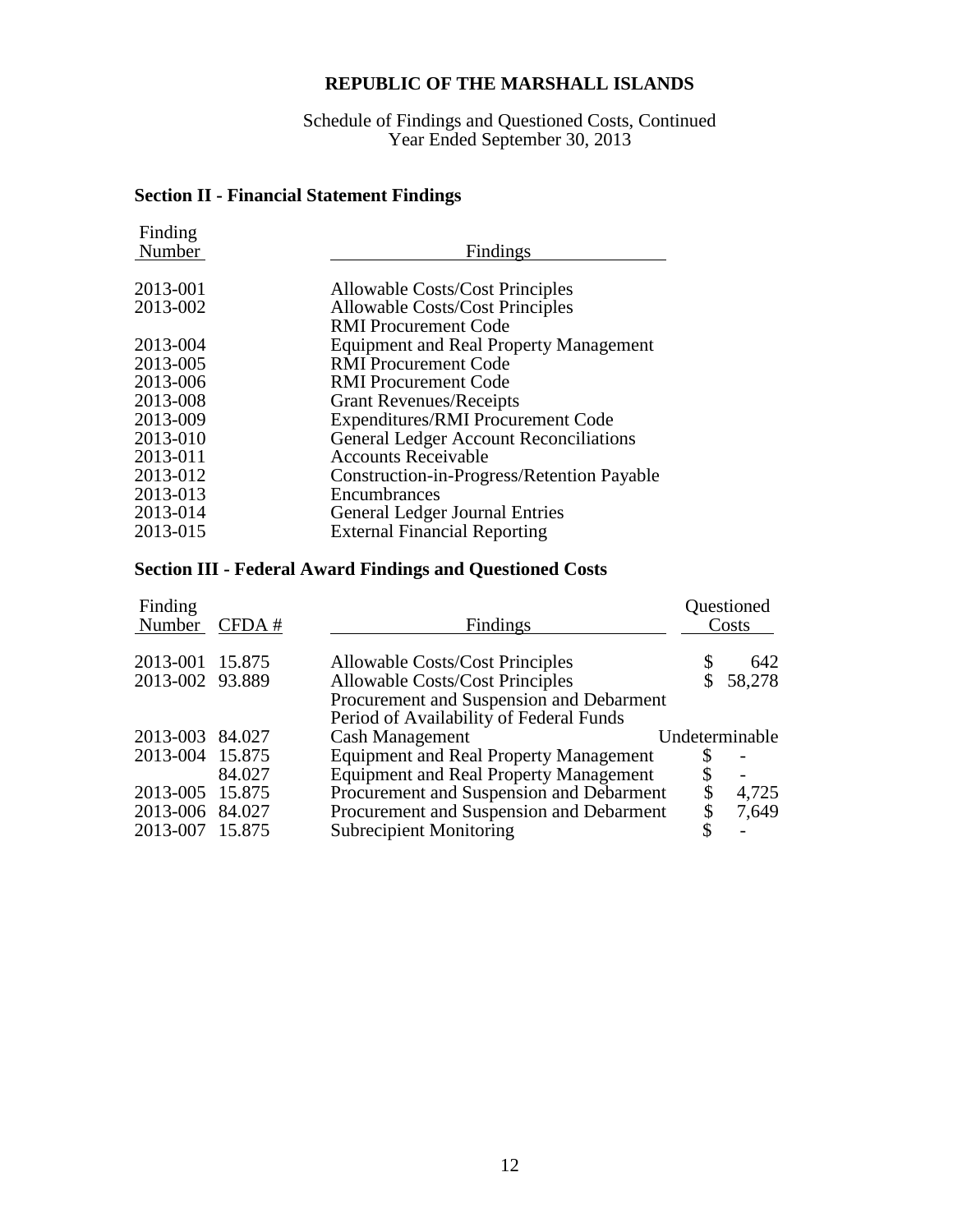Schedule of Findings and Questioned Costs, Continued Year Ended September 30, 2013

| Finding No.:             | 2013-001                                                             |
|--------------------------|----------------------------------------------------------------------|
| Federal Agency:          | U.S. Department of the Interior                                      |
| <b>CFDA</b> Program:     | 15.875 Economic, Social and Political Development of the Territories |
| Grant Number:            | <b>Compact Sector Grants</b>                                         |
| Area:                    | <b>Allowable Costs/Cost Principles</b>                               |
| <b>Questioned Costs:</b> | \$642                                                                |

Criteria: Expenditures incurred under federal programs should be in accordance with allowable costs/cost principles requirements and should be directly related to, and in accordance with, program intent and objectives.

Condition: Of \$14,014,261 in payroll expenditures for the Compact Sector Grants, forty-seven (47) items totaling \$24,831 were tested. For two expenditures, the following exceptions were noted:

- Employee # 63405 was overpaid \$256 during fiscal year 2013 due to an incorrect hourly rate, which has been paid to the employee since fiscal year 2010.
- There was no documented approval on the pay period ended 07/27/2013 timesheet to support \$386 paid to employee # 31195.

The above have been extrapolated to determine a potential questioned cost, which exceeds the \$10,000 threshold.

Cause: The cause of the above conditions is the lack of attendant documentation indicating that expenditures charged to a federal program are directly related to the program and are in accordance with program intent and objectives. Furthermore, an incorrect hourly rate was paid to an employee.

Effect: The effect of the above condition is noncompliance with allowable costs/cost principles requirements. Accordingly, questioned costs in the amount of \$642 are reported.

Recommendation: Management should require that expenditures incurred under federal programs be evidenced by supporting documentation indicating that such expenditures are directly related to and in accordance with program intent and objectives. Furthermore, management should verify that employees are paid the correct hourly rates.

Prior Year Status: Lack of attendant documentation indicating that expenditures charged to a federal program are directly related to the program and are in accordance with program intent and objectives was reported as a finding in prior single audits as items 2009-1, 2009-2, 2010-1, 2011-1 and 2012-01.

Auditee Response and Correction Action Plan: We agree with the finding and recommendation. For item #1, per the instruction of the Public Service Commission (PSC), the Ministry of Finance (MOF) paid employee an additional \$0.12 per pay period because of a housing allowance that was included in his gross pay rate. For item #2, MOF paid the employee from a timesheet that was not approved. MOF will immediately verify with PSC the correct rate to pay the employee who was overpaid. Additionally, although it is standard procedure for MOF to only pay from properly approved timesheets, MOF will reinforce this standard operating procedure with its payroll staff.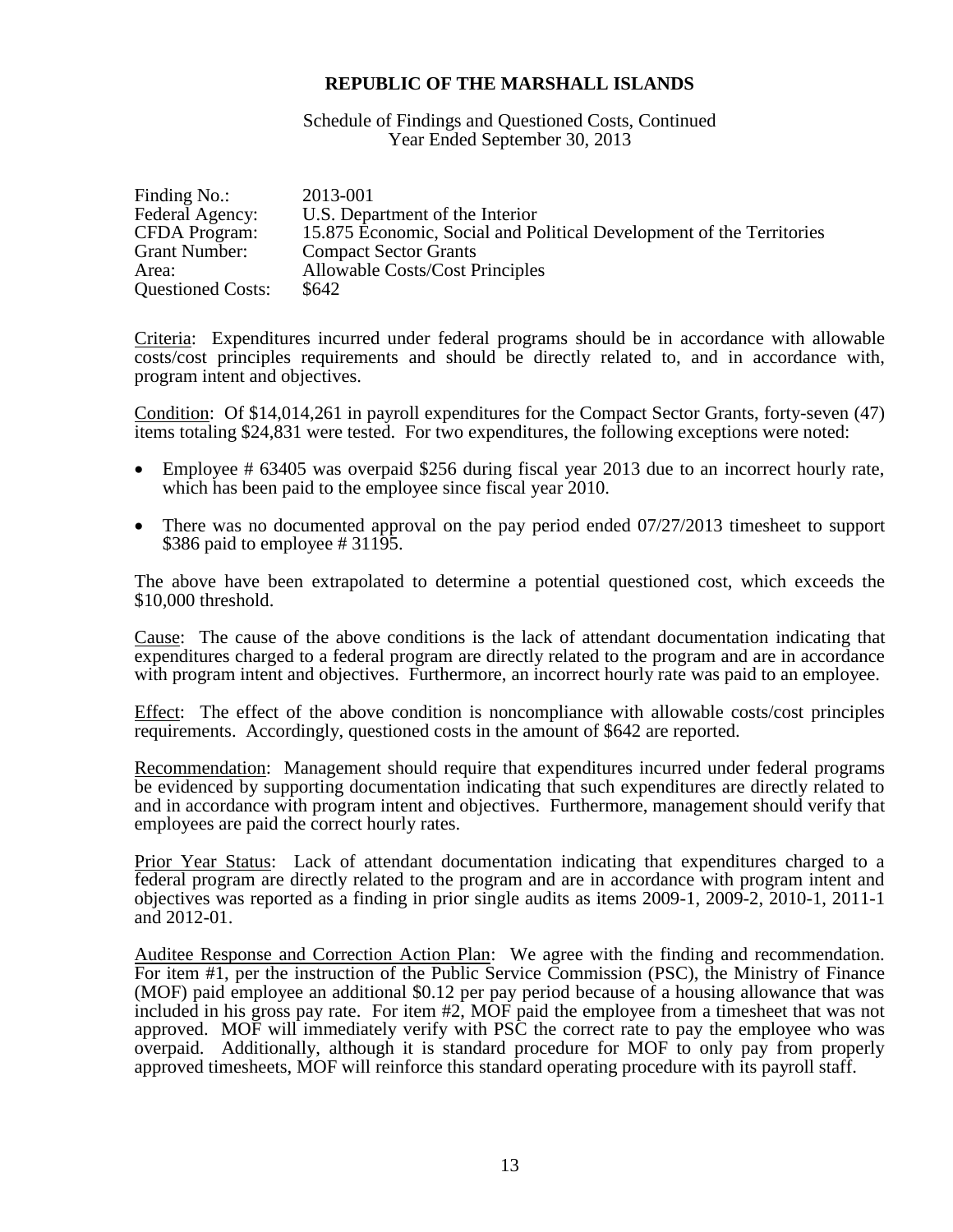Schedule of Findings and Questioned Costs, Continued Year Ended September 30, 2013

| Finding No.:             | 2013-002                                                   |
|--------------------------|------------------------------------------------------------|
| Federal Agency:          | U.S. Department of Health and Human Services               |
| <b>CFDA</b> Program:     | 93.889 National Bioterrorism Hospital Preparedness Program |
| <b>Grant Number:</b>     | 1U90TP000549-01 (budget period 07/01/2012-06/30/2013)      |
| <b>Grant Number:</b>     | 5U90TP000549-02 (budget period 07/01/2013-06/30/2014)      |
| Area:                    | <b>Allowable Costs/Cost Principles</b>                     |
| Area:                    | Procurement and Suspension and Debarment                   |
| Area:                    | Period of Availability of Federal Funds                    |
| <b>Questioned Costs:</b> | \$58,278                                                   |

Criteria: Expenditures incurred under federal programs should be in accordance with allowable costs/cost principles requirements and should be directly related to, and in accordance with, program intent and objectives. Furthermore, section 92.36 of 45 CFR Subtitle A, *Uniform Administrative Requirements for Grants and Cooperative Agreements to State and Local Governments*, states that RepMar may use its own procedures for procurement, whether done by government or its Sub-Grantees, provided that they meet the standards identified in this section. Lastly, the budget periods for the National Bioterrorism Hospital Preparedness Program grants are from July 1,  $2012$  through June 30, 2014. Where a funding period is specified, a grantee may charge to the award only costs resulting from obligations of the funding period.

Condition: Of \$620,850 in non-payroll expenditures for the National Bioterrorism Hospital Preparedness Program, four (4) items totaling \$58,278 were tested and the following exceptions were noted:

| Item $#$       | PO#                | APV#   | Amount       | Check # | Expenditure Type |
|----------------|--------------------|--------|--------------|---------|------------------|
|                | P <sub>46213</sub> | 191790 | 19,999<br>S. | 103037  | Vehicle Rental   |
| 2              | P <sub>46551</sub> | 194468 | 19,825       | 104271  | Vehicle Rental   |
| 3              | P49639             | 204931 | 9,945        | 108976  | Vehicle Rental   |
| $\overline{4}$ | P49696             | 205759 | 8,509        | 109628  | Vehicle Rental   |
|                |                    |        | 58,278       |         |                  |

For item # 1, three of four price quotations on file were unresponsive; however, no evidence of solicitation of other quotations was on file. The associated purchase requisition (PR) on file indicated approval for vehicle rental for 339 days to carry out the program's activities, which included community training, outreach, and monitoring efforts by hospital nurses. There was no documentation on file justifying the rental period length or specifying the type of vehicle required. Additionally, the only authorized driver was a member of the hospital's administration who did not appear directly involved with implementation of program activities. Furthermore, the vehicle was rented for a total of 364 days, which was 25 days more than was approved as per the PR and purchase order.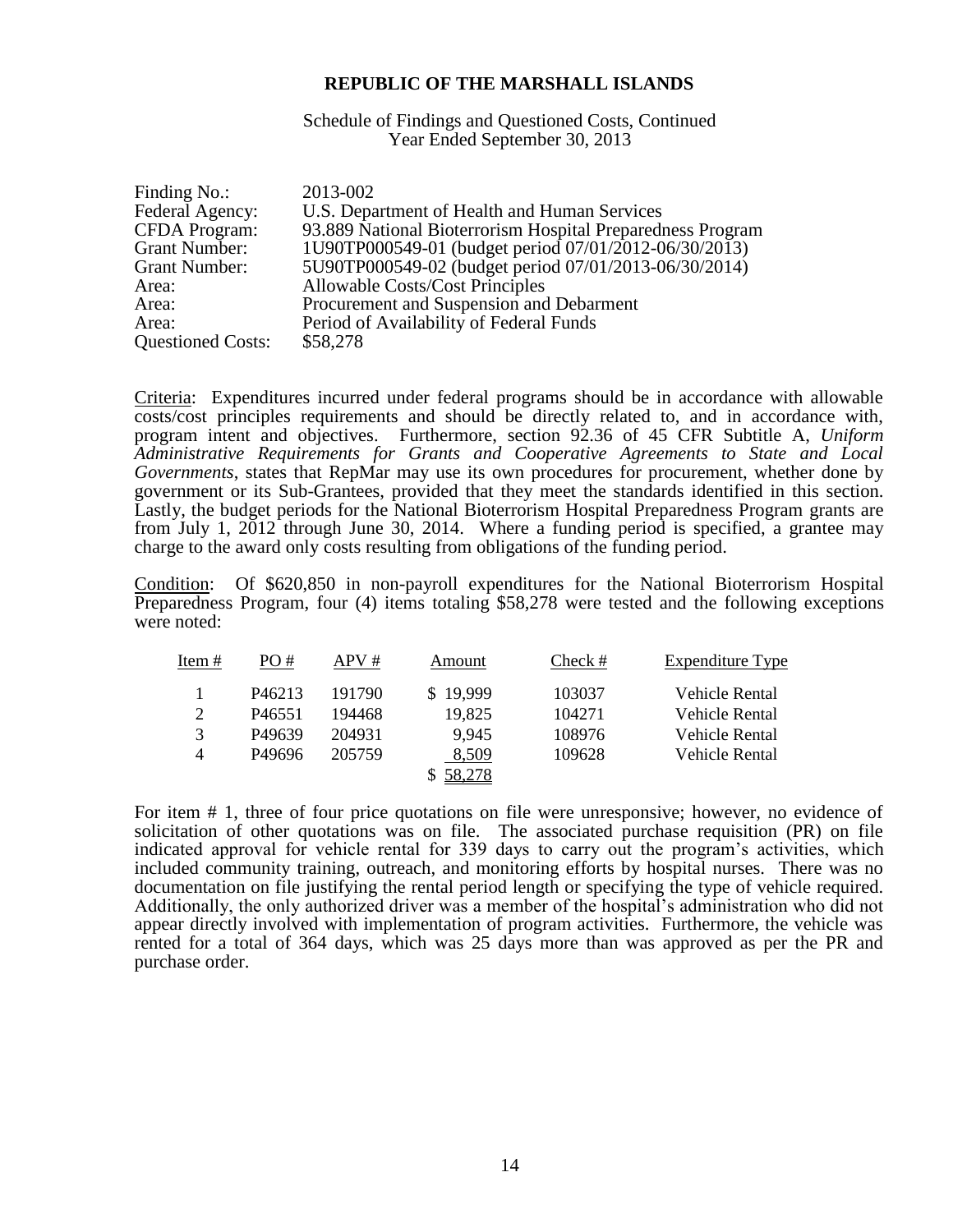Schedule of Findings and Questioned Costs, Continued Year Ended September 30, 2013

| Finding No.:             | 2013-002, Continued                                        |
|--------------------------|------------------------------------------------------------|
| Federal Agency:          | U.S. Department of Health and Human Services               |
| <b>CFDA</b> Program:     | 93.889 National Bioterrorism Hospital Preparedness Program |
| <b>Grant Number:</b>     | 1U90TP000549-01 (budget period 07/01/2012-06/30/2013)      |
| <b>Grant Number:</b>     | 5U90TP000549-02 (budget period 07/01/2013-06/30/2014)      |
| Area:                    | <b>Allowable Costs/Cost Principles</b>                     |
| Area:                    | Procurement and Suspension and Debarment                   |
| Area:                    | Period of Availability of Federal Funds                    |
| <b>Questioned Costs:</b> | \$58,278                                                   |

#### Condition, Continued:

For item # 2, the associated PR on file indicated approval for vehicle rental for 305 days to carry out program activities, which included community training, outreach, and monitoring efforts by hospital nurses. There was no documentation on file justifying the rental period length. Additionally, the only authorized driver was a member of the hospital's administration who did not appear directly involved with implementation of program activities. Furthermore, per the rental agreement, the vehicle was rented for a total of 419 days, which was 114 days more than was approved per the PR and purchase order.

For item # 3, one of two price quotations on file was unresponsive; however, no evidence of solicitation of other quotations, including from the selected vendor, was on file. The associated PR on file indicated approval of a 117-day rental of a van to be used as a temporary ambulance; however, the justification letter seeking exemption from a freeze on government rentals indicated a period of a month or less. The 117-day rental period was not supported by a rental agreement since the payment was applied against Ministry of Health delinquent invoices dating to 2009. We examined such invoices noting that all pre-date the grant's budget period of July 1, 2012 through June 30, 2013.

For item # 4, the same justification letter used for item # 3 above was attached; however, the three price quotations on file and associated PR's all appear to be for a sedan. Furthermore, the vendor confirmed that this payment was to cover excess rental days from item #s 1 and 2 above; however, the supporting vendor invoice was for a car rental for 127 days at a daily rate which differed from that charged per item #s 1 and 2 above.

For item #s 1, 2, and 4, certain rental period days were outside of the grant funding period.

Cause: The cause of the above condition is expenditures charged to a Federal program which: (1) do not appear to be directly related to the program and do not appear to be in accordance with program intent and objective, (2) did not comply with federal procurement requirements, and (3) were incurred outside of the grant funding period.

Effect: The effect of the above condition is noncompliance with allowable costs/cost principles requirements, procurement standards, and period of availability requirements as stipulated in the grant awards. Accordingly, questioned costs in the amount of \$58,278 are reported.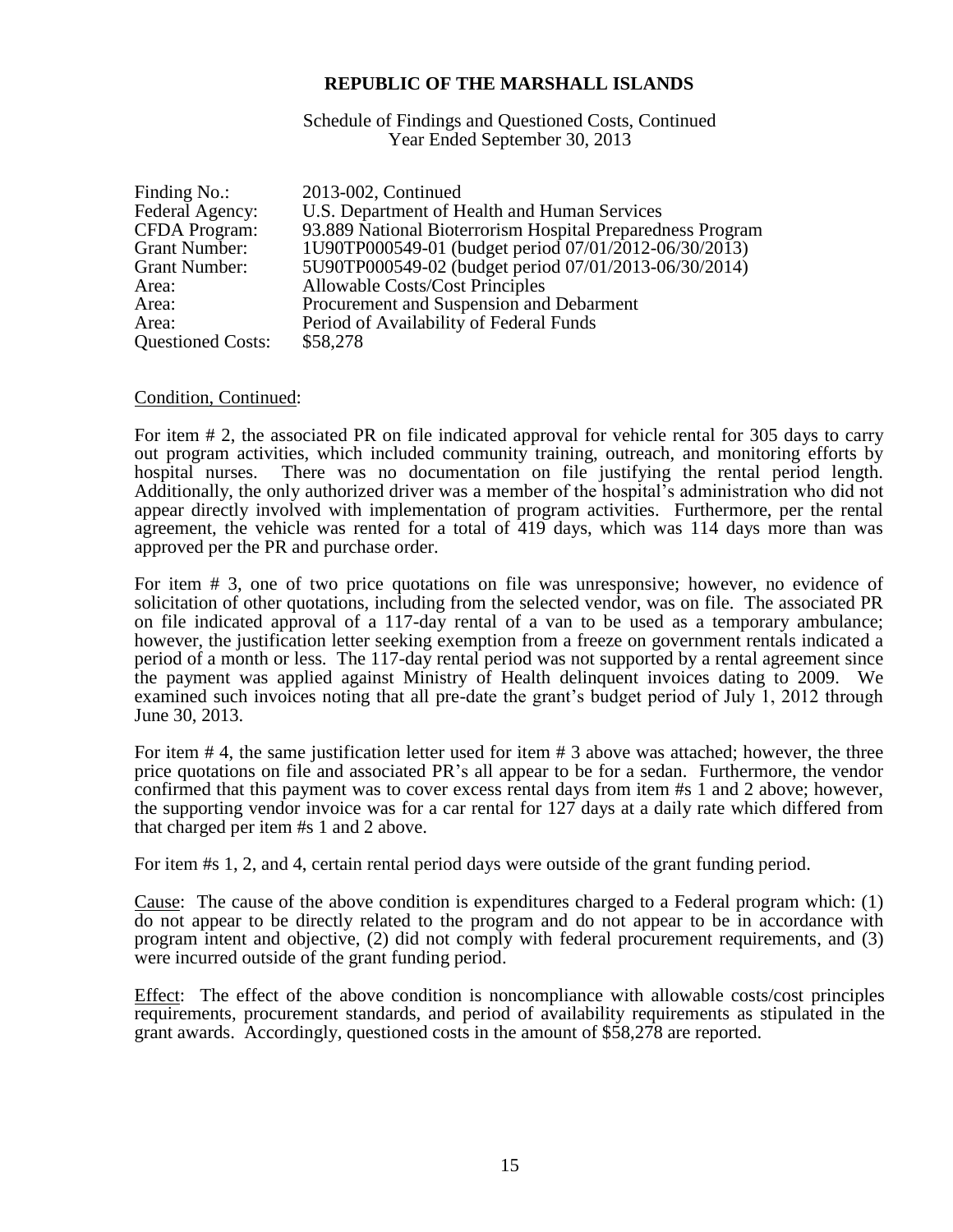Schedule of Findings and Questioned Costs, Continued Year Ended September 30, 2013

| Finding No.:             | 2013-002, Continued                                        |
|--------------------------|------------------------------------------------------------|
| Federal Agency:          | U.S. Department of Health and Human Services               |
| <b>CFDA</b> Program:     | 93.889 National Bioterrorism Hospital Preparedness Program |
| <b>Grant Number:</b>     | 1U90TP000549-01 (budget period 07/01/2012-06/30/2013)      |
| <b>Grant Number:</b>     | 5U90TP000549-02 (budget period 07/01/2013-06/30/2014)      |
| Area:                    | <b>Allowable Costs/Cost Principles</b>                     |
| Area:                    | Procurement and Suspension and Debarment                   |
| Area:                    | Period of Availability of Federal Funds                    |
| <b>Questioned Costs:</b> | \$58,278                                                   |

Recommendation: We recommend that RepMar verify that expenditures incurred under federal programs are directly related to and are in accordance with program intent and objectives, are in compliance with federal procurement requirements, and are within the funding period.

Auditee Response and Corrective Action Plan: The Ministries of Finance and Health agree to all the findings. Two vehicles were rented for the period stated above, exceeding the period of availability stated on the Purchase requisitions (PR) and grant budget period. Both vehicles were not used for the purposes stated on the PR but solely used by hospital administrators. For finding #3, a PR was submitted for purposes of temporary ambulance. The Purchase order, however, was used to pay off prior year liabilities that the Ministry of Health had not paid the vendor due to cessation of business with the vendor from the fraud cases in fiscal year 2010.

The following corrective action plans have been implemented to correct these deficiencies:

- 1) Disciplinary action taken against any RMI public servants including MOH and MOF employees who intentionally violate procurement policies and procedures. If necessary, legal action will also be taken.
- 2) Reinforcement of standard operating procedures with Hospital US Federal grant program managers and MOF budget and procurement officers to ensure that:
	- a. Sufficient quotations are available for all procurements,
	- b. Activities budgeted in the grant award are strictly adhered to
	- c. Payments are only for the period of availability of the grant award
	- d. MOF procurement and supply clerks and MOH fiscal officers ensure receipt and use of purchases as indicated in the PR and supported by the grant award.
	- e. The RMI vehicle rental policy be strictly followed.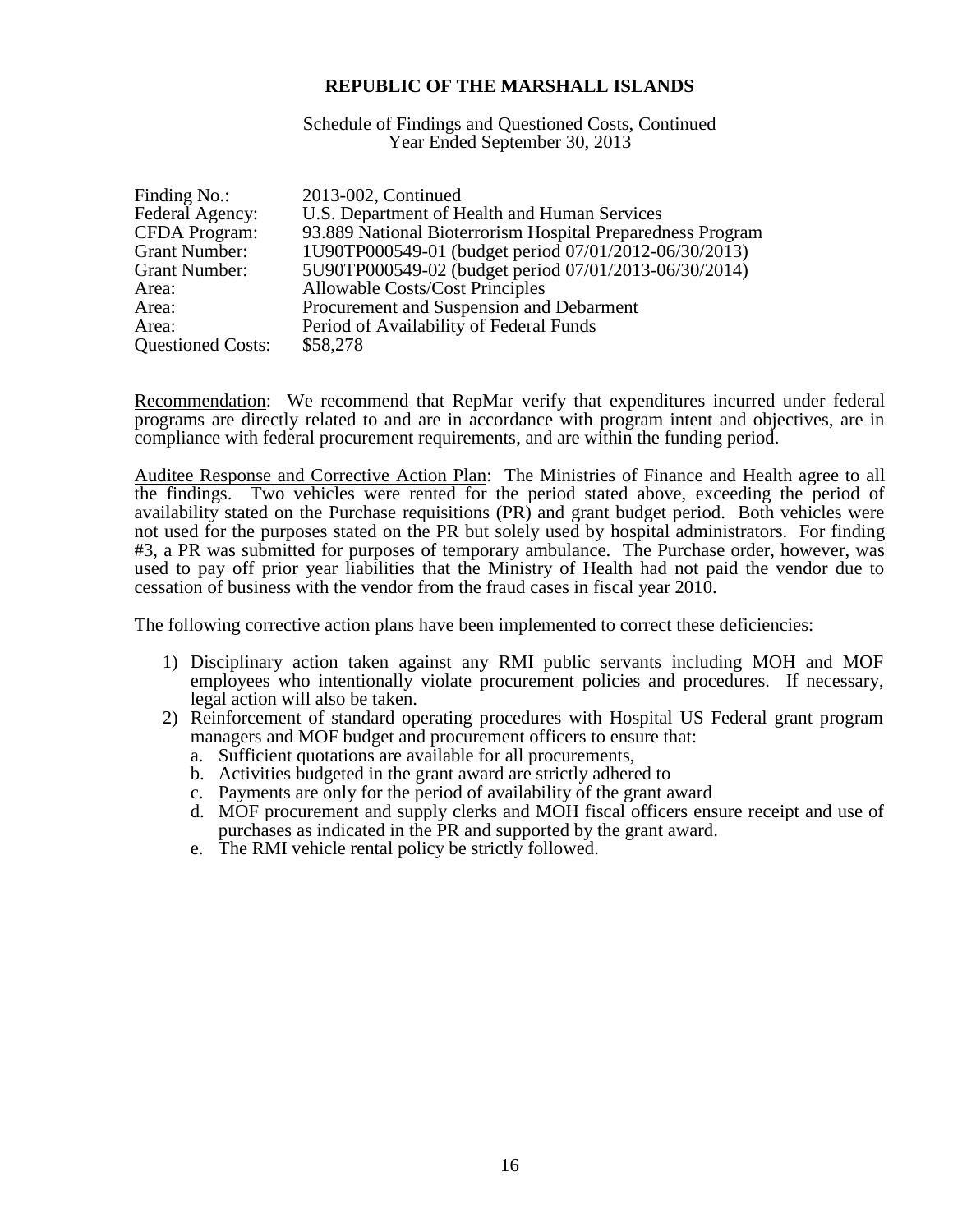Schedule of Findings and Questioned Costs, Continued Year Ended September 30, 2013

| <b>CFDA</b> Program:<br>H027A110011<br><b>Grant Number:</b><br>Undeterminable<br><b>Questioned Costs:</b> | Finding No.:<br>Federal Agency: | 2013-003<br>U.S. Department of Education<br>84.027 Special Education - Grants to States |
|-----------------------------------------------------------------------------------------------------------|---------------------------------|-----------------------------------------------------------------------------------------|
|-----------------------------------------------------------------------------------------------------------|---------------------------------|-----------------------------------------------------------------------------------------|

Area: Cash Management

Criteria: Section 21 of 34 CFR 80, *Uniform Administrative Requirements for Grants and Cooperative Agreements to State and Local Governments*, prescribes the basic standards and the methods under which a Federal agency will make payments to grantees and grantees will make payments to subgrantees and contractors. Methods and procedures for payment shall minimize the time elapsing between the transfer of funds and disbursement by the grantee or subgrantee in accordance with Treasury regulations at 31 CFR Part 205.

Condition: Of \$380,521 in non-payroll expenditures, thirteen (13) items totaling \$65,620 were tested. For the following eight (8) expenditures, we were unable to perform required cash management tests as the detailed federal draw downs and supporting reimbursements were not available for examination:

| Check # | APV#   | Amount       |
|---------|--------|--------------|
| 102265  | 190663 | 4,994<br>\$  |
| 103559  | 194251 | 2,063<br>\$  |
| 104725  | 196343 | 800<br>\$    |
| 106774  | 200731 | \$<br>915    |
| 106923  | 201239 | \$24,940     |
| 109814  | 206923 | 1,235<br>\$. |
| 110079  | 207400 | 12,960       |
| 112141  | 212679 | 1,855<br>\$. |

Due to the lack of available information from the grantee, the amount of interest liability and questioned costs, if any, applicable to the above is undeterminable.

Cause: The cause of the above condition is the lack of a formal methodology and procedures over the drawdown of federal funds to satisfy compliance with cash management requirements.

Effect: The effect of the above condition is noncompliance with cash management requirements.

Recommendation: The Ministry of Finance should establish a formal methodology governing the drawdown of federal funds to minimize the time elapsed between the receipt of federal funds and the date applicable payments clear the bank.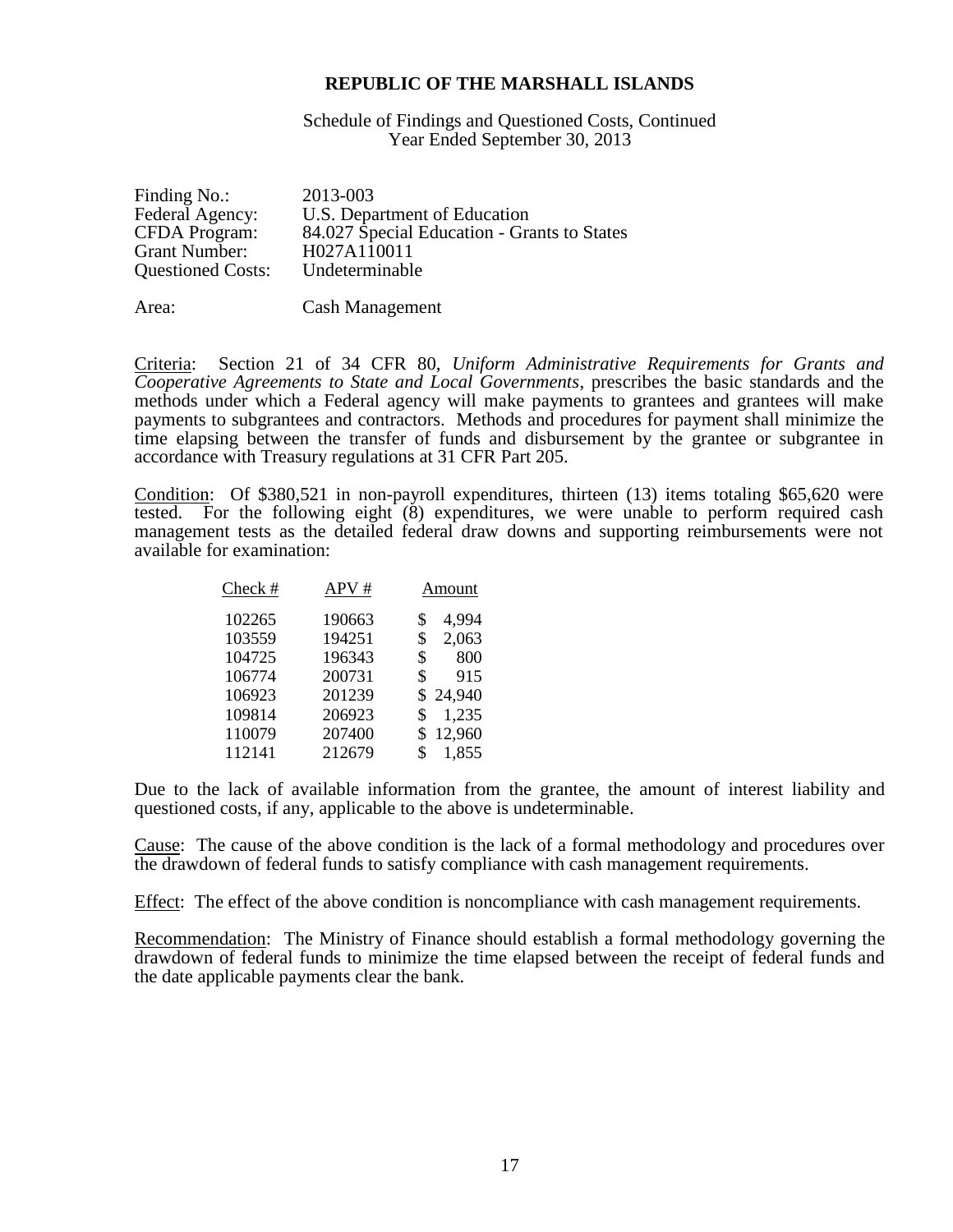Schedule of Findings and Questioned Costs, Continued Year Ended September 30, 2013

| Finding No.:             | 2013-003, Continued                         |
|--------------------------|---------------------------------------------|
| Federal Agency:          | U.S. Department of Education                |
| <b>CFDA</b> Program:     | 84.027 Special Education - Grants to States |
| Grant Number:            | H027A110011                                 |
| <b>Questioned Costs:</b> | Undeterminable                              |
|                          |                                             |

Area: Cash Management

Prior Year Status: Lack of a formal methodology and procedures over the drawdown of federal funds to satisfy compliance with cash management requirements was reported as a finding in prior single audits as items 2005-7, 2006-5, 2007-8, 2008-1, 2009-3 and 2012-03.

Auditee Response and Corrective Action Plan: We agree with the finding and recommendation. The MOF now has a cash management plan governing the drawdown of federal funds with consideration given to minimizing the time elapsed between receipt of the drawdown and the bank clearance date. This Plan will be in full effect in fiscal year 2015 and available to retroactively apply to fiscal year 2014 drawdowns.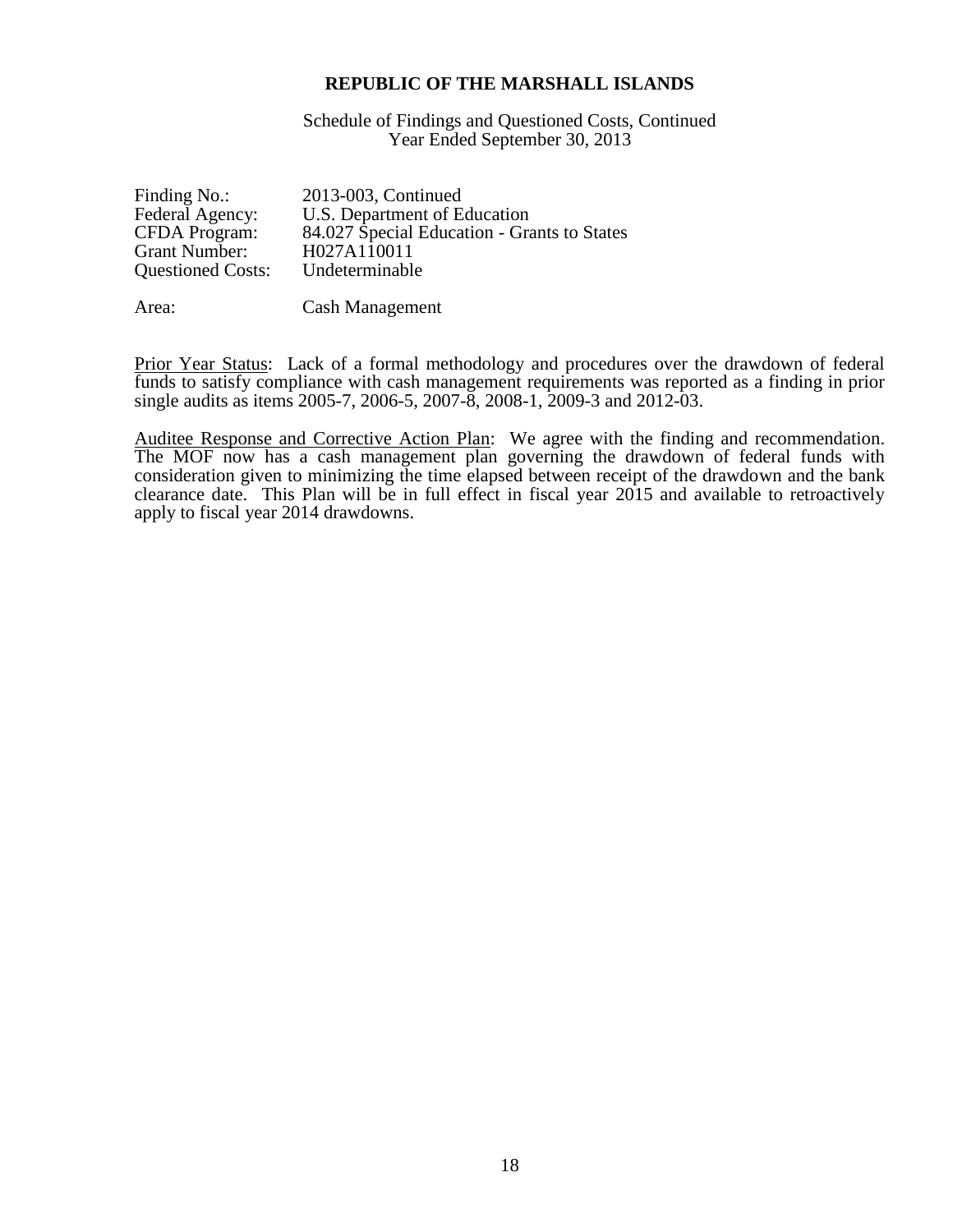#### Schedule of Findings and Questioned Costs, Continued Year Ended September 30, 2013

| Finding No.:             | 2013-004                                                             |
|--------------------------|----------------------------------------------------------------------|
| Federal Agency:          | U.S. Department of the Interior                                      |
| <b>CFDA Program:</b>     | 15.875 Economic, Social and Political Development of the Territories |
| <b>Grant Number:</b>     | <b>Compact Sector Grants</b>                                         |
| <b>Questioned Costs:</b> | \$0                                                                  |
| Federal Agency:          | U.S. Department of Education                                         |
| CFDA Program:            | 84.027 Special Education - Grants to States                          |
| <b>Grant Number:</b>     | H027A110011                                                          |
| <b>Questioned Costs:</b> | \$0                                                                  |
| Area:                    | <b>Equipment and Real Property Management</b>                        |

Criteria: Article VI, Section 1(f)(4) of the Fiscal Procedures Agreement (FPA) states that procedures for managing equipment, whether acquired in whole or in part with grant funds, will meet the following requirements:

- a. Property records must be maintained, which include (1) a description of the property, (2) a serial number or other identification number, (3) the source of property, (4) who holds title, (5) the acquisition date and cost of the property, (6) the percentage of United States funding used in the purchase, (7) the location, use and condition of the property, and (8) any ultimate disposition data including the date of disposal and sale price.;
- b. A physical inventory of the property must be taken and the results reconciled with the property records at least every two years;
- c. A control system must be developed to ensure adequate safeguards to prevent loss, damage, or theft of the property;
- d. Adequate maintenance procedures must be developed to keep the property in good condition; and
- e. If the grantee or subgrantee is authorized or required to sell the property, proper sales procedures must be established to ensure the highest possible return.

Condition: No inventory of fixed assets has been performed to satisfy compliance with applicable equipment management requirements. Capital outlay expenditures incurred by RepMar within the Compact Sector Grants Fund for fiscal years 2013, 2012 and 2011 were as follows:

| Fiscal Year 2013 | \$4,399,331 |
|------------------|-------------|
| Fiscal Year 2012 | \$5,030,784 |
| Fiscal Year 2011 | \$7,188,740 |

Cause: The cause of the above condition is the lack of adequate internal control policies and procedures to satisfy compliance with federal property rules and regulations.

Effect: The effect of the above condition is noncompliance with federal equipment management requirements.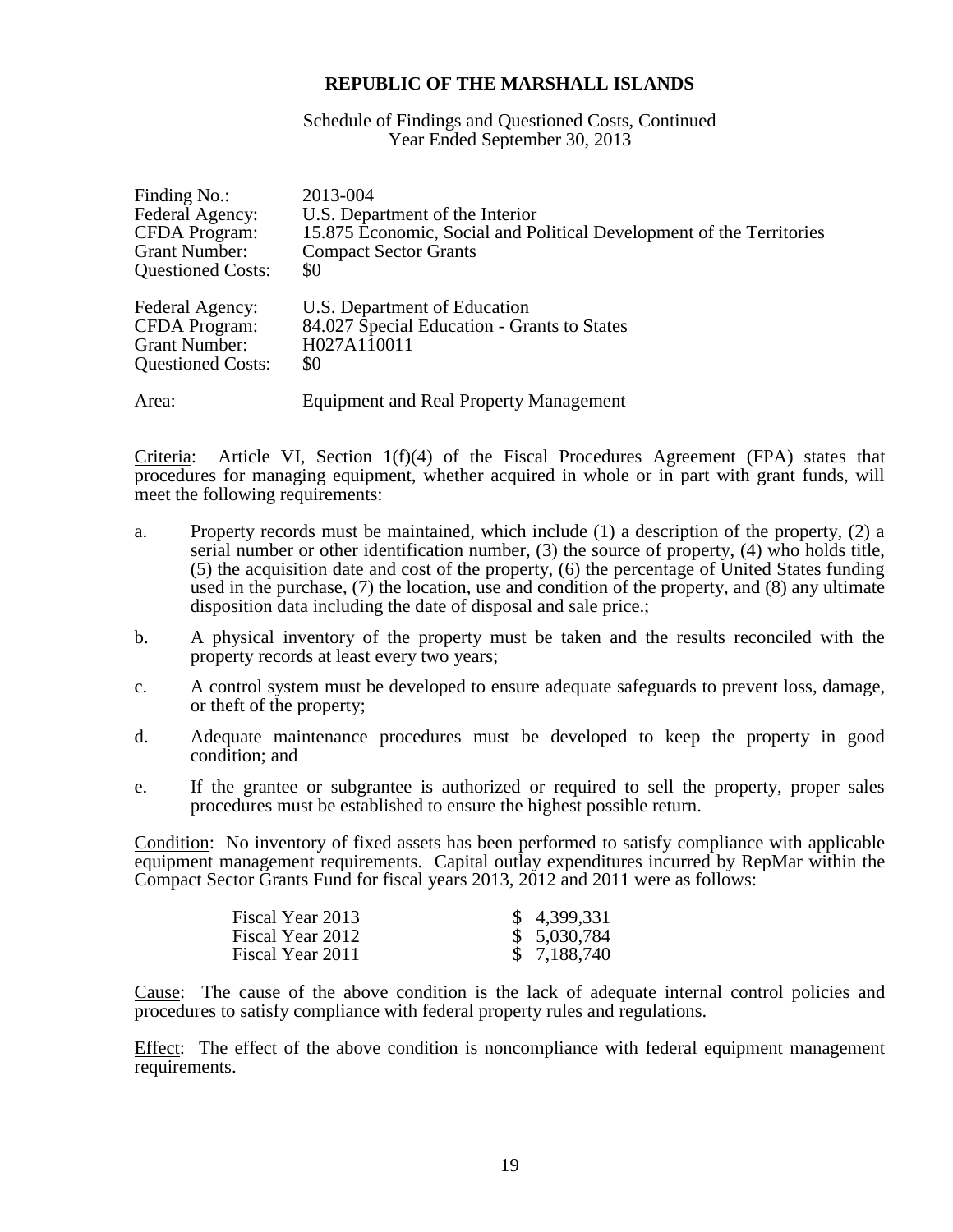Schedule of Findings and Questioned Costs, Continued Year Ended September 30, 2013

| Finding No.:             | 2013-004, Continued                                                  |
|--------------------------|----------------------------------------------------------------------|
| Federal Agency:          | U.S. Department of the Interior                                      |
| <b>CFDA Program:</b>     | 15.875 Economic, Social and Political Development of the Territories |
| <b>Grant Number:</b>     | <b>Compact Sector Grants</b>                                         |
| <b>Questioned Costs:</b> | \$0                                                                  |
| Federal Agency:          | U.S. Department of Education                                         |
| <b>CFDA</b> Program:     | 84.027 Special Education - Grants to States                          |
| <b>Grant Number:</b>     | H027A110011                                                          |
| <b>Questioned Costs:</b> | \$0                                                                  |
| Area:                    | <b>Equipment and Real Property Management</b>                        |

Recommendation: The Ministry of Finance should perform an inventory of RepMar's fixed assets as a basis for recording all assets in the financial statements and should complete such inventory in accordance with applicable federal property rules and regulations.

Prior Year Status: Lack of a fixed assets listing that reconciles with an inventory of RepMar's fixed assets was reported as a finding in prior single audits for fiscal years 1988 through 2000 and as items 2001-8, 2002-28, 2003-28, 2004-12, 2005-11, 2006-10, 2007-9, 2008-3, 2009-5, 2010-3, 2011-3, and 2012-04.

Auditee Response and Corrective Action Plan: We agree with the finding and recommendation. In June 2014, the MOF commenced a physical inventory of all assets with an acquisition cost of \$5,000 and higher. The inventory will be completed in August, 2014 and RepMar's fixed asset register adjusted as of September 30, 2014.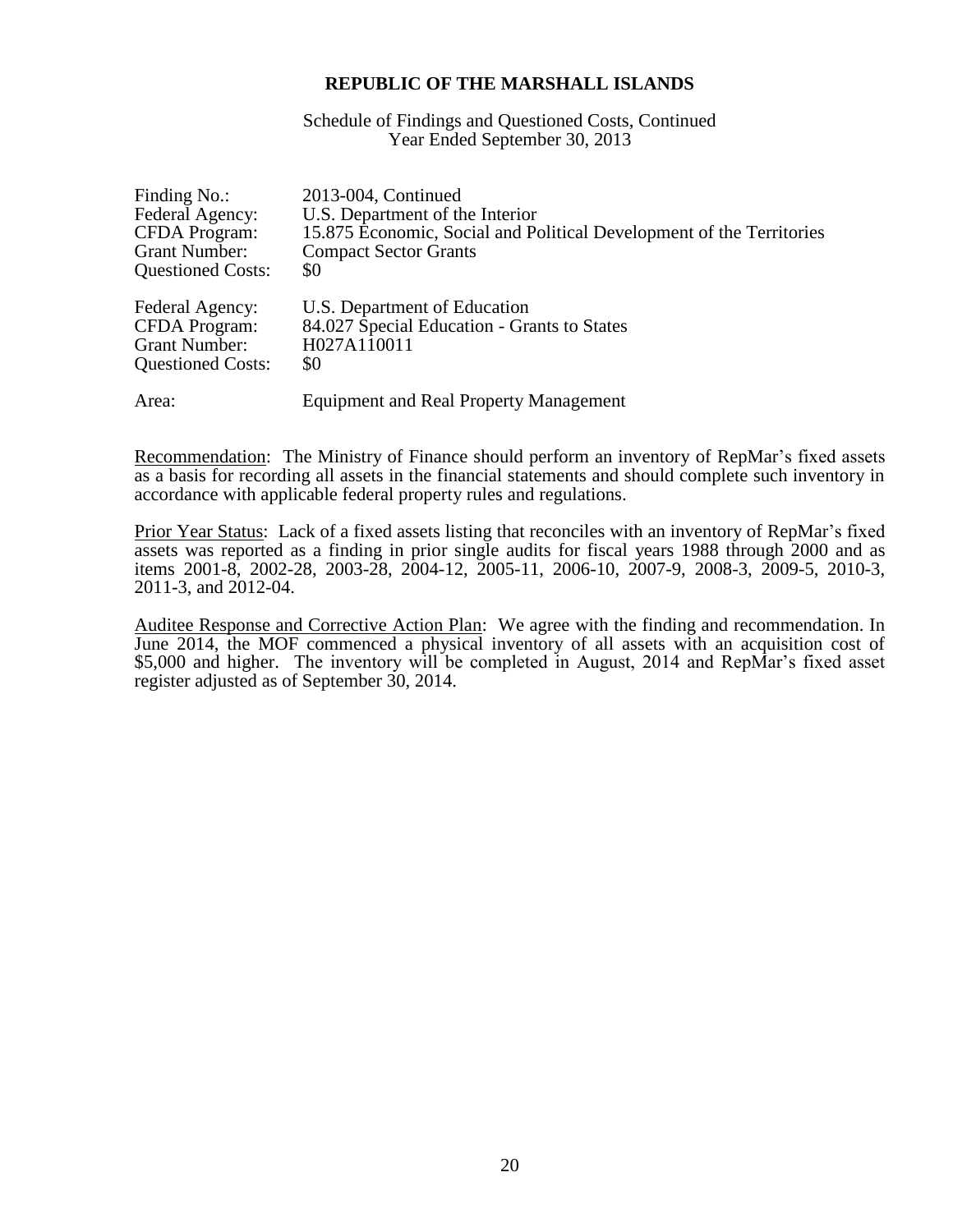Schedule of Findings and Questioned Costs, Continued Year Ended September 30, 2013

| Finding No.:             | 2013-005                                                             |
|--------------------------|----------------------------------------------------------------------|
| Federal Agency:          | U.S. Department of the Interior                                      |
| <b>CFDA</b> Program:     | 15.875 Economic, Social and Political Development of the Territories |
| Grant Number:            | <b>Compact Sector Grants</b>                                         |
| Area:                    | Procurement and Suspension and Debarment                             |
| <b>Questioned Costs:</b> | \$4,725                                                              |

Criteria: Article VI, Section  $1(j)(1)$  of the Fiscal Procedures Agreement (FPA) states that RepMar may use its own procedures for procurement, whether done by the government or its Sub-Grantees, provided that they meet the standards identified in the FPA.

RepMar's Procurement Code states the following:

- (a) Section 124 unless otherwise authorized by law, all Government contracts shall be awarded by competitive sealed bidding.
- (b) Section 127 procurement of goods and services not exceeding \$25,000 may be made in accordance with small purchase procedures promulgated by RepMar's Policy Office. Small purchase procedures are those relatively simple and informal methods for securing services, supplies, or other property that do not cost more than \$25,000. RepMar's Ministry of Finance has previously declared that if small purchase procedures are used, price or rate quotations shall be obtained from three qualified sources.
- (c) Section 128 a contract may be awarded for a supply, service, or construction item without competition when it is determined in writing that there is only one source for the required supply, service, or construction item.

Condition: Of \$14,328,507 in non-payroll expenditures for the Compact Sector Grants, ninety-eight (98) items totaling \$7,460,539 were tested. For the following three (3) items, supporting documentation was inadequate to evidence the procurement process:

| Item $#$ | Fund # | Check # | PO#                  | APV#     | Amount     |
|----------|--------|---------|----------------------|----------|------------|
|          | 410102 | 102175  | P <sub>4637101</sub> | 190413   | -SS<br>966 |
| 2        | 410102 | 106944  | A1454601             | 199237   | 2,930      |
| 3        | 410150 | 17657   | Q1516201             | 00017657 | 829        |
|          |        |         |                      |          | 4,725      |

For item #s 1 and 3, no evidence of obtaining informal price quotations was provided.

For item # 2, no documentation was provided to substantiate that the most economical fare was procured.

The above expenditures have been extrapolated to determine a potential questioned cost, which exceeds the \$10,000 threshold.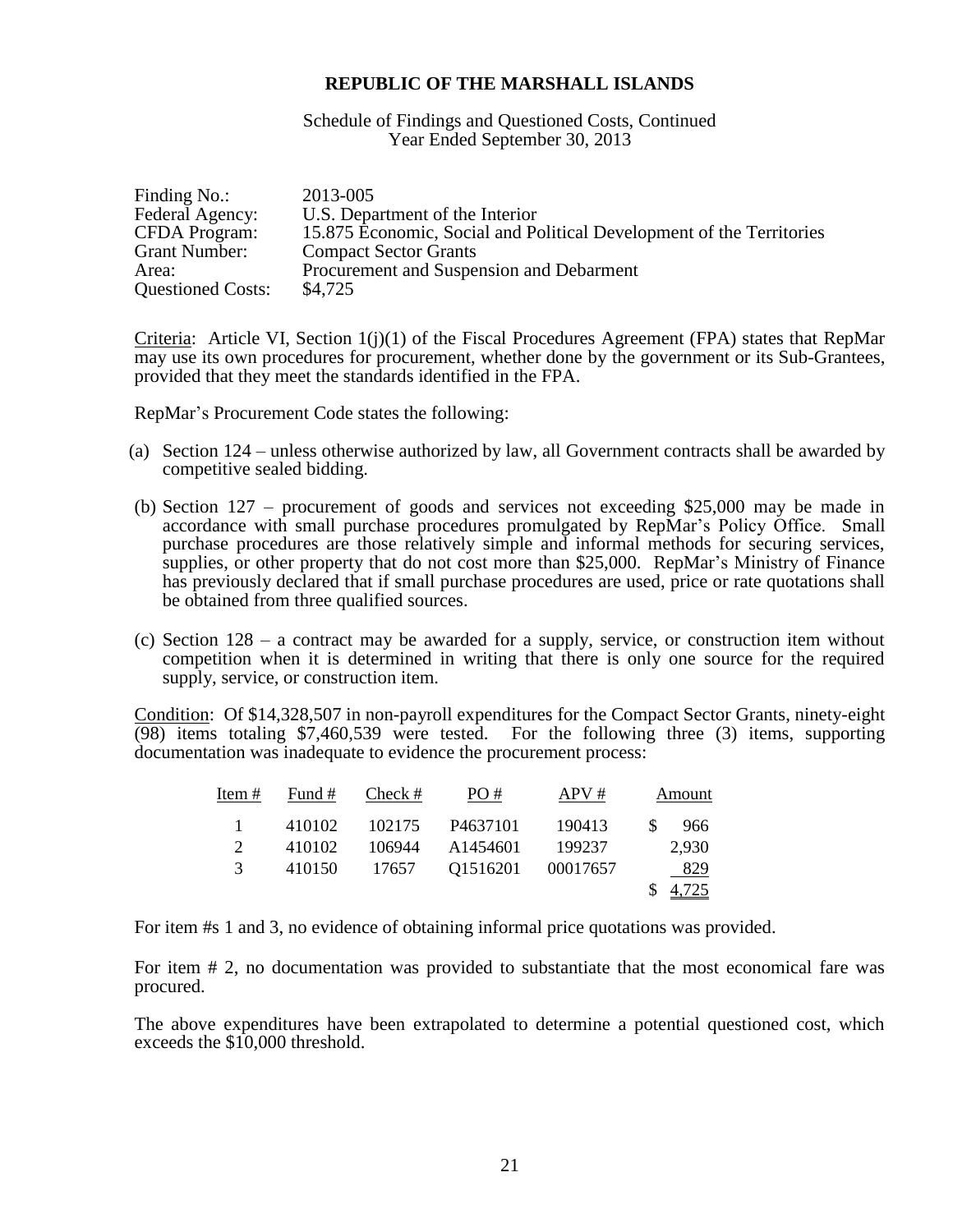Schedule of Findings and Questioned Costs, Continued Year Ended September 30, 2013

| Finding No.:             | 2013-005, Continued                                                  |
|--------------------------|----------------------------------------------------------------------|
| Federal Agency:          | U.S. Department of the Interior                                      |
| <b>CFDA</b> Program:     | 15.875 Economic, Social and Political Development of the Territories |
| Grant Number:            | <b>Compact Sector Grants</b>                                         |
| Area:                    | Procurement and Suspension and Debarment                             |
| <b>Questioned Costs:</b> | \$4,725                                                              |

Cause: The cause of the above condition is the lack of adequate internal control policies and procedures requiring the documentation of procurement procedures to satisfy compliance with federal procurement requirements.

Effect: The effect of the above condition is noncompliance with applicable procurement requirements and questioned costs of \$4,725.

Recommendation: RepMar should require that supporting documentation be adequate to comply with federal procurement requirements. Specifically, supporting documentation should indicate the history of procurement, including the rationale for vendor selection.

Prior Year Status: Lack of adequate internal control policies and procedures requiring the documentation of procurement procedures to satisfy compliance with federal procurement requirements was reported as a finding in prior single audits as items 2003-20, 2003-21, 2003-22, 2003-23, 2004-08, 2004-09, 2005-09, 2005-10, 2006-07, 2006-08, 2006-09, 2007-02, 2007-03, 2007-04, 2007-05, 2007-06, 2007-07, 2008-04, 2008-05, 2008-06, 2008-07, 2009-08, 2009-09, 2010-04, 2010-05, 2011-04, 2011-05, 2011-06, 2012-05 and 2012-06.

Auditee Response and Correction Action Plan: We only partially agree with the finding:

Item # 1 is for the purchase of fresh fish from a local vendor for the school feeding program and is likewise not subject to the receipt of informal price quotations.

Item # 3 is for the contract purchase from a Ebeye non-profit for MOE school feeding….all such contracts are approved for the same unit price by the bid committee and divided among several Ebeye organizations; likewise not subject to price quotations.

Only item # 2 (international travel) references a finding whereby RepMar did not document it obtained the lowest fare for international travel, in this case to Fiji.

Auditor Response: Supporting documentation was inadequate to evidence the procurement process for the stated items. Accordingly, the reported questioned cost remains.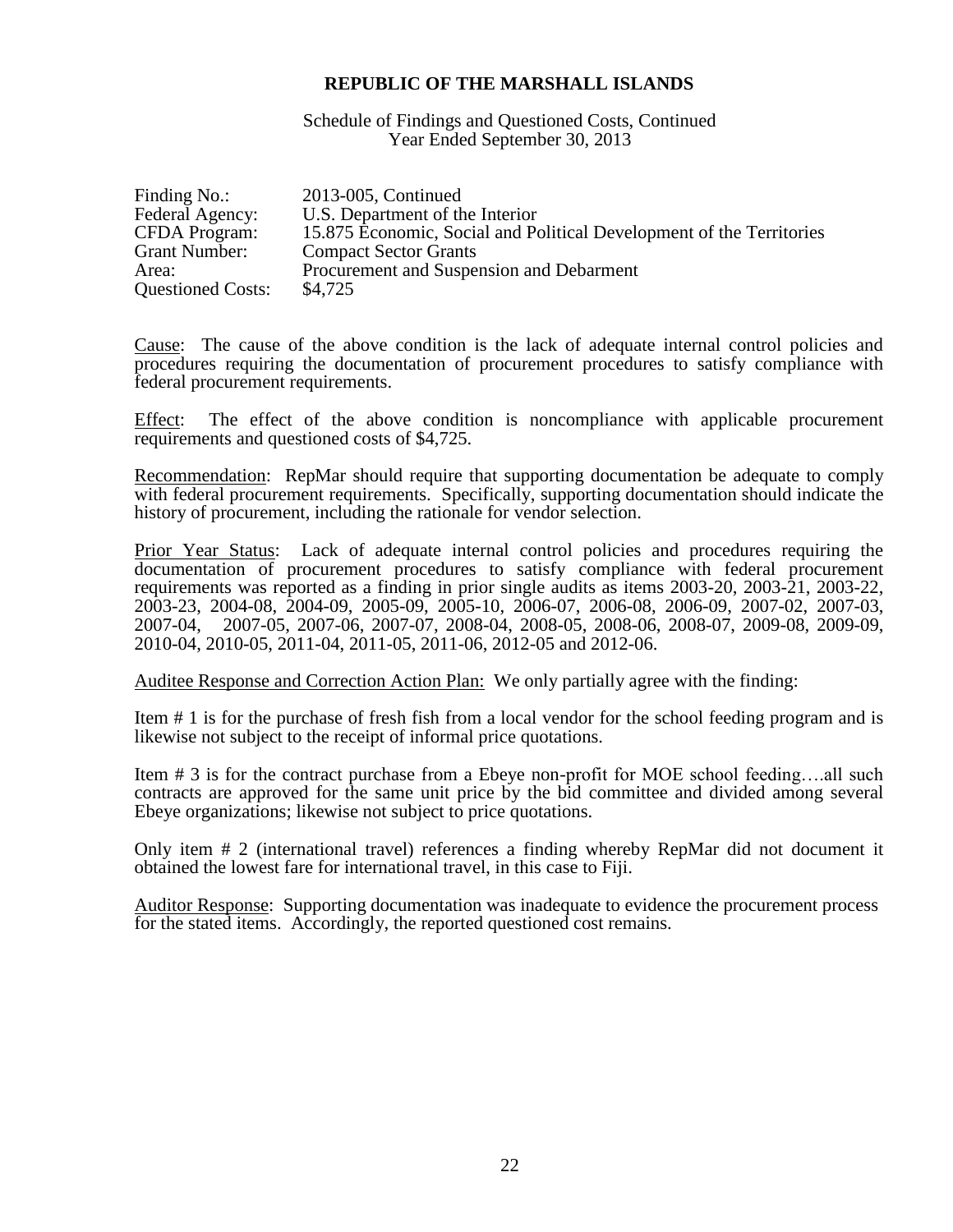Schedule of Findings and Questioned Costs, Continued Year Ended September 30, 2013

| Finding No.:             | 2013-006                                    |
|--------------------------|---------------------------------------------|
| Federal Agency:          | U.S. Department of Education                |
| <b>CFDA Program:</b>     | 84.027 Special Education – Grants to States |
| <b>Grant Number:</b>     | H027A110011                                 |
| Area:                    | Procurement and Suspension and Debarment    |
| <b>Questioned Costs:</b> | \$7,649                                     |

Criteria: Section 80.36 of 34 CFR 80, *Uniform Administrative Requirements for Grants and Cooperative Agreements to State and Local Governments*, states that RepMar may use its own procedures for procurement, whether done by government or its Sub-Grantees, provided that they meet the standards identified in this section.

RepMar's Procurement Code states the following:

- (a) Section 124 unless otherwise authorized by law, all Government contracts shall be awarded by competitive sealed bidding.
- (b) Section 127 procurement of goods and services not exceeding \$25,000 may be made in accordance with small purchase procedures promulgated by RepMar's Policy Office. Small purchase procedures are those relatively simple and informal methods for securing services, supplies, or other property that do not cost more than \$25,000. RepMar's Ministry of Finance has previously declared that if small purchase procedures are used, price or rate quotations shall be obtained from an adequate number of qualified sources.
- (d) Section 128 a contract may be awarded for a supply, service, or construction item without competition when it is determined in writing that there is only one source for the required supply, service, or construction item.

Condition: Of \$380,521 in non-payroll expenditures, thirteen (13) items totaling \$65,620 were tested. For the following three (3) items, supporting documentation was inadequate to evidence the procurement process:

| Item $#$ |        | Fund # $Check #$ | PO#                  | APV#     | Amount  |
|----------|--------|------------------|----------------------|----------|---------|
|          | 600350 | 102265           | A1401001             | - 190663 | \$4,994 |
| 2        | 600350 | 104725           | P <sub>4678201</sub> | 196343   | 800     |
| 3        | 600350 |                  | 112141 T1239101      | 212679   | 1,855   |
|          |        |                  |                      |          | \$7,649 |

For item #s 1 and 3, no documentation was provided to substantiate that the most economical fare was procured.

For item # 2, the expenditure was not supported by an underlying purchase requisition and price quotations.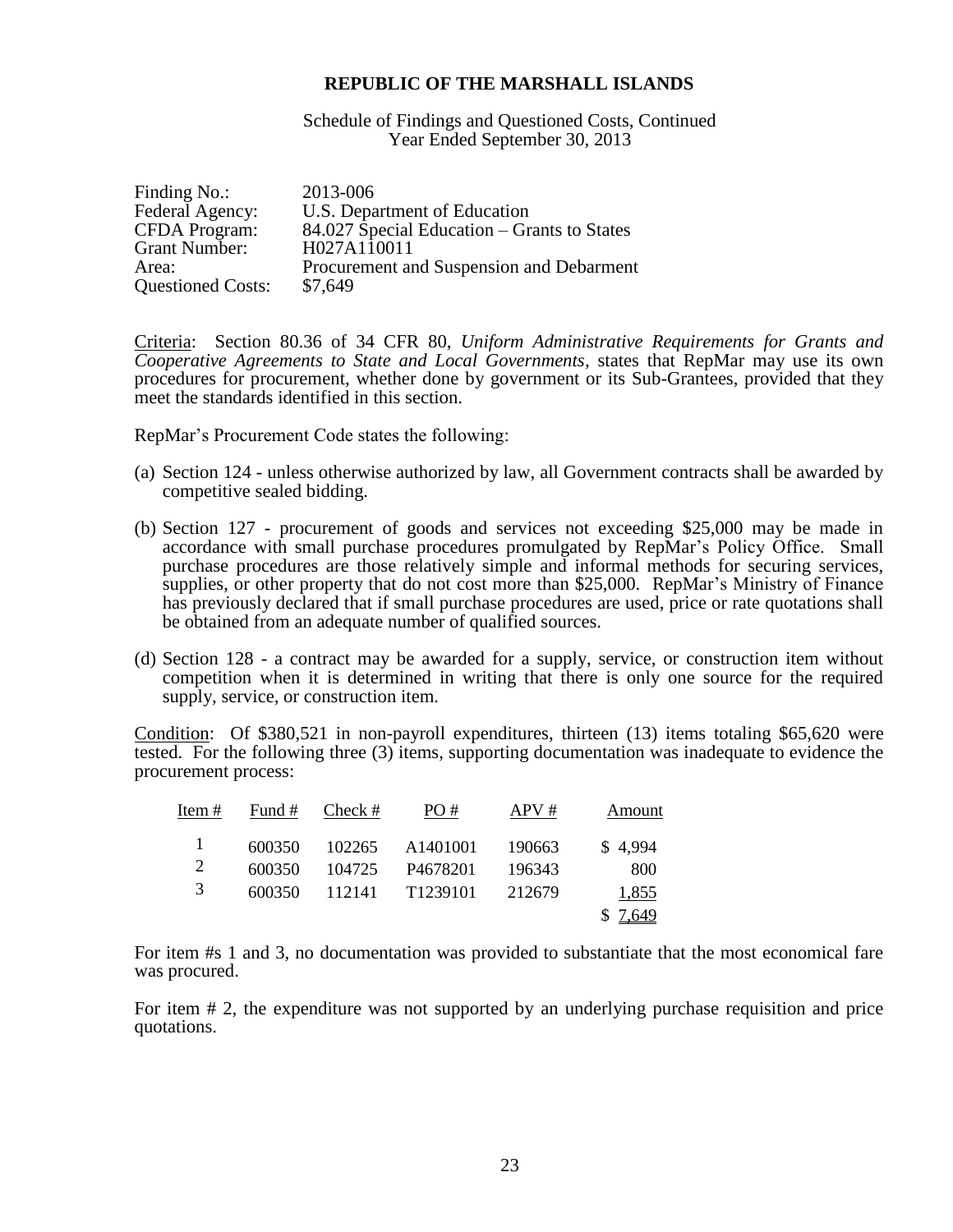Schedule of Findings and Questioned Costs, Continued Year Ended September 30, 2013

| Finding No.:             | 2013-006, Continued                         |
|--------------------------|---------------------------------------------|
| Federal Agency:          | U.S. Department of Education                |
| <b>CFDA</b> Program:     | 84.027 Special Education – Grants to States |
| <b>Grant Number:</b>     | H027A110011                                 |
| Area:                    | Procurement and Suspension and Debarment    |
| <b>Questioned Costs:</b> | \$7,649                                     |

#### Condition, Continued:

The above expenditures have been extrapolated to determine a potential questioned cost, which exceeds the \$10,000 threshold.

Cause: The cause of the above condition is the lack of adequate internal control policies and procedures requiring the documentation of procurement procedures to satisfy compliance with federal procurement requirements.

Effect: The effect of the above condition is noncompliance with allowable costs/cost principles requirements and procurement standards. Accordingly, questioned costs in the amount of \$7,649 are reported as the projected questioned cost exceeds the \$10,000 threshold.

Recommendation: RepMar should require that supporting documentation be adequate to comply with federal procurement requirements.

Prior Year Status: Lack of adequate internal control policies and procedures requiring the documentation of procurement procedures to satisfy compliance with federal procurement requirements was reported as a finding in prior single audits as items 2011-06 and 2012-06.

Auditee Response and Corrective Action Plan: We agree with the finding and recommendation. The two international travel expenditures (\$6,849 total) pertain to situations where the TA form did not document the lowest fare was obtained after Honolulu to mainland destinations. Instead, the traveler continued to use United Airlines, the only airliner flying out of Majuro. In both cases the mainland destination was serviced by United Airlines, so the assumption was made that straightthrough travel on a single airline was cheaper than potentially switching airlines. Although this was not documented on the TA form, we believe the assumption is generally valid. In July of fiscal year 2013, the MOF instructed the only travel agent in Majuro to indicate on the travel itinerary form that it secures the cheapest airfare for government travelers. The two cited exceptions occurred prior to this arrangement with the travel agent.

It is standard operating procedure to only pay vendor invoices supported by purchase requisitions and price quotations. The \$800 exception cited a check number where multiple vendor invoices were paid and the individual quotes supporting the particular purchase were not available behind the check copy.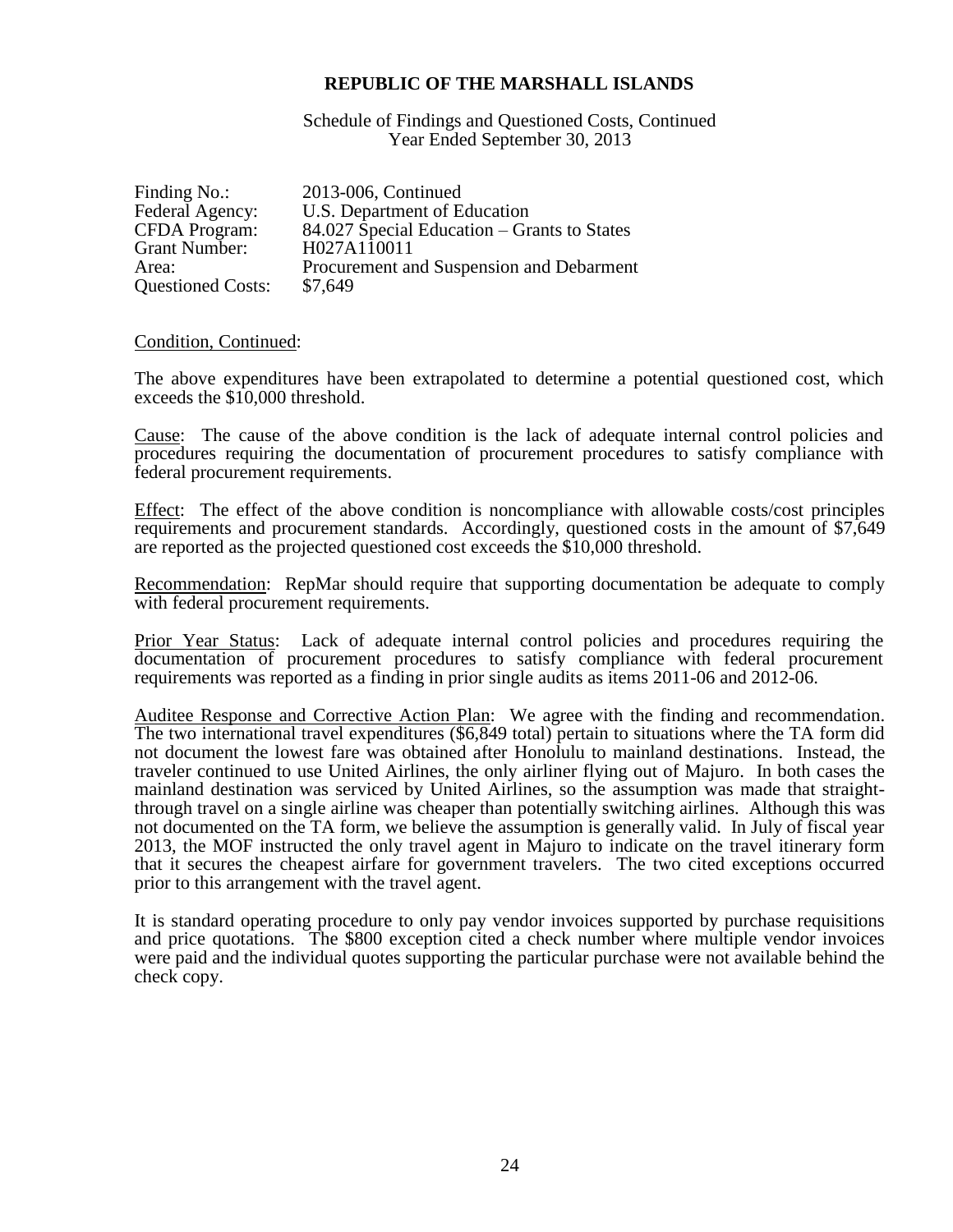Schedule of Findings and Questioned Costs, Continued Year Ended September 30, 2013

| Finding No.:             | 2013-007                                                             |
|--------------------------|----------------------------------------------------------------------|
| Federal Agency:          | U.S. Department of the Interior                                      |
| <b>CFDA</b> Program:     | 15.875 Economic, Social and Political Development of the Territories |
| <b>Grant Number:</b>     | <b>Compact Sector Grants</b>                                         |
| Area:                    | <b>Subrecipient Monitoring</b>                                       |
| <b>Questioned Costs:</b> | \$0                                                                  |

Criteria: Article VI, Section  $1(a)(1)$  of the Fiscal Procedures Agreement (FPA) states that fiscal control and accounting procedures of RepMar, as well as its Sub-Grantees, shall be sufficient to: (i) permit the preparation of reports required by the FPA and the Compact, as amended; and (ii) permit the tracing of funds to a level of expenditures adequate to establish that such funds have been used in compliance with the provisions of the Compact, as amended, and applicable agreements. Furthermore Article VI, Section  $1(k)(1)$  of the FPA states that RepMar shall ensure that: (i) every Sub-Grant includes any clauses required by the Compact, as amended, the sector Grant awards, and the FPA; (ii) Sub-Grantees are aware of the requirements imposed upon them by the Compact, as amended, the sector Grants and the FPA; and (iii) Sub-Grantee can meet the financial management standards of the FPA.

Condition: During the year ended September 30, 2013, RepMar sub-granted Compact funding to various subrecipients. We examined the underlying Sub-Grant Agreements or Memorandum of Agreements (MOA) and noted the following exceptions:

- College of the Marshall Islands was sub-granted Education Sector and Supplemental Education funding under MOA #s M08590 and M08446, respectively; however, the MOAs do not mention these funding sources or also indicate RepMar's General Fund as a funding source. Additionally, for MOA # M07385, the period of performance does not comply with the underlying Compact grant award and no reference is made to the Compact Agreement, grant award, or FPA.
- Kwajalein Atoll Joint Utilities Resources, Inc. was sub-granted Landowners Special Needs funding under MOA # M08377; however, the MOA does not reference the Compact Agreement, grant award, or FPA. Furthermore, the grant award terms and conditions specified that such should be administered directly by RepMar and not sub-granted.
- Majuro Atoll Waste Company was sub-granted Environment Sector funding under MOA # 08528; however, the MOA indicated the Public Infrastructure Sector as the source of funding. Furthermore, the amount passed-through was short by \$1,250. The MOA also did not reference the Compact Agreement, grant award, or FPA. Additionally, for MOA # M07565, the period of performance does not comply with the underlying Compact grant award and no reference is made to the Compact Agreement, grant award, or FPA.
- Marshall Islands Scholarship, Grant and Loan Board was sub-granted Education Sector, Supplemental Education and Ebeye Special Needs funding under MOA # M08212; however, the MOA does not reference the Compact Agreement, grant award, or FPA.
- Majuro Water and Sewer Company, Inc. was sub-granted Public Infrastructure Sector funding under MOA # M08089. The MOA's period of performance does not comply with the underlying Compact grant award and no reference is made to the Compact Agreement, grant award, or FPA.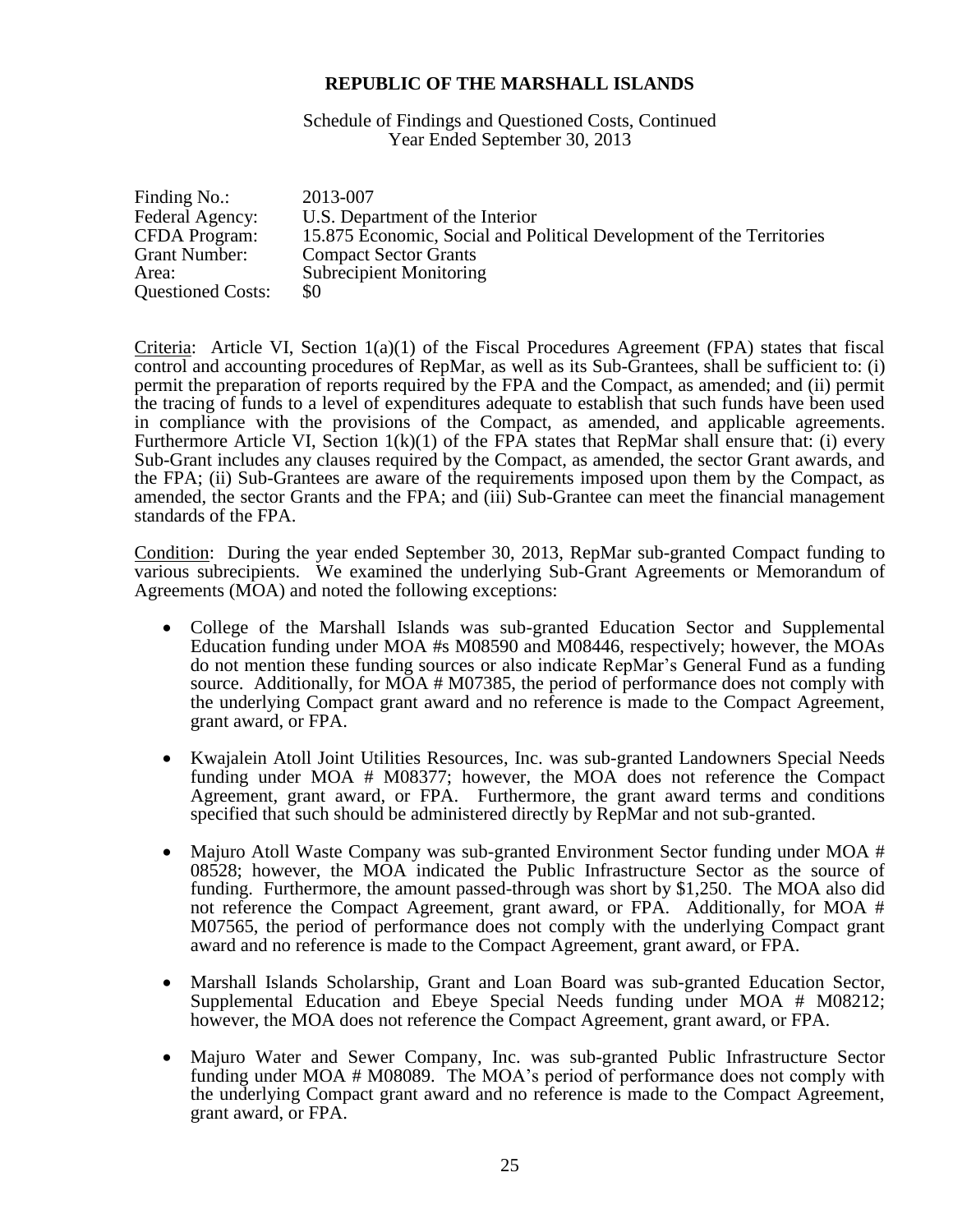Schedule of Findings and Questioned Costs, Continued Year Ended September 30, 2013

| Finding No.:             | 2013-007, Continued                                                  |
|--------------------------|----------------------------------------------------------------------|
| Federal Agency:          | U.S. Department of the Interior                                      |
| CFDA Program:            | 15.875 Economic, Social and Political Development of the Territories |
| Grant Number:            | <b>Compact Sector Grants</b>                                         |
| Area:                    | <b>Subrecipient Monitoring</b>                                       |
| <b>Questioned Costs:</b> | \$0                                                                  |

#### Condition, Continued:

As separate OMB Circular A-133 audits are performed on these entities, no questioned costs are reported.

Cause: The cause of the above condition is the lack of adequate internal control policies and procedures requiring 1) the execution of Sub-Grant agreements with Sub-Grantees; and 2) compliance with special tests and provisions of the FPA.

Effect: The effect of the above condition is noncompliance with specific provisions of the FPA.

Recommendation: RepMar should comply with the specific provisions of the FPA and execute Sub-Grant agreements with all Sub-Grantees.

Prior Year Status: Lack of adequate internal control policies and procedures requiring execution of Sub-Grant agreements with Sub-Grantees and compliance with special tests and provisions of the FPA was reported as a finding in prior single audits as items 2009-10, 2010-07, 2011-07 and 2012- 07.

Auditee Response and Corrective Action Plan: Management agrees with the finding and recommendation. For fiscal year 2015, Sub-recipient agreements or Memorandum of Agreements (MOA) will be executed in October 2014 for those receiving Compact funds and will reference the following:

- 1) All funding sources applicable to the agreement to specifically include US sector grant numbers if applicable.
- 2) All sector sub-grantees MOA's to reference the Compact agreement and applicable sections of Fiscal Procedures Agreement (FPA) to specifically include: 1) sub-grantees are aware of the requirements imposed on them by the Compact, as amended, the sector Grants and FPA; and 2) sub-grantee can meet the financial management standards of the FPA.

The Ministry will also look into adjusting FY2014 MOA's to ensure compliance with relevant provisions of the FPA, the Compact, as amended, Grant awards, and other applicable agreements.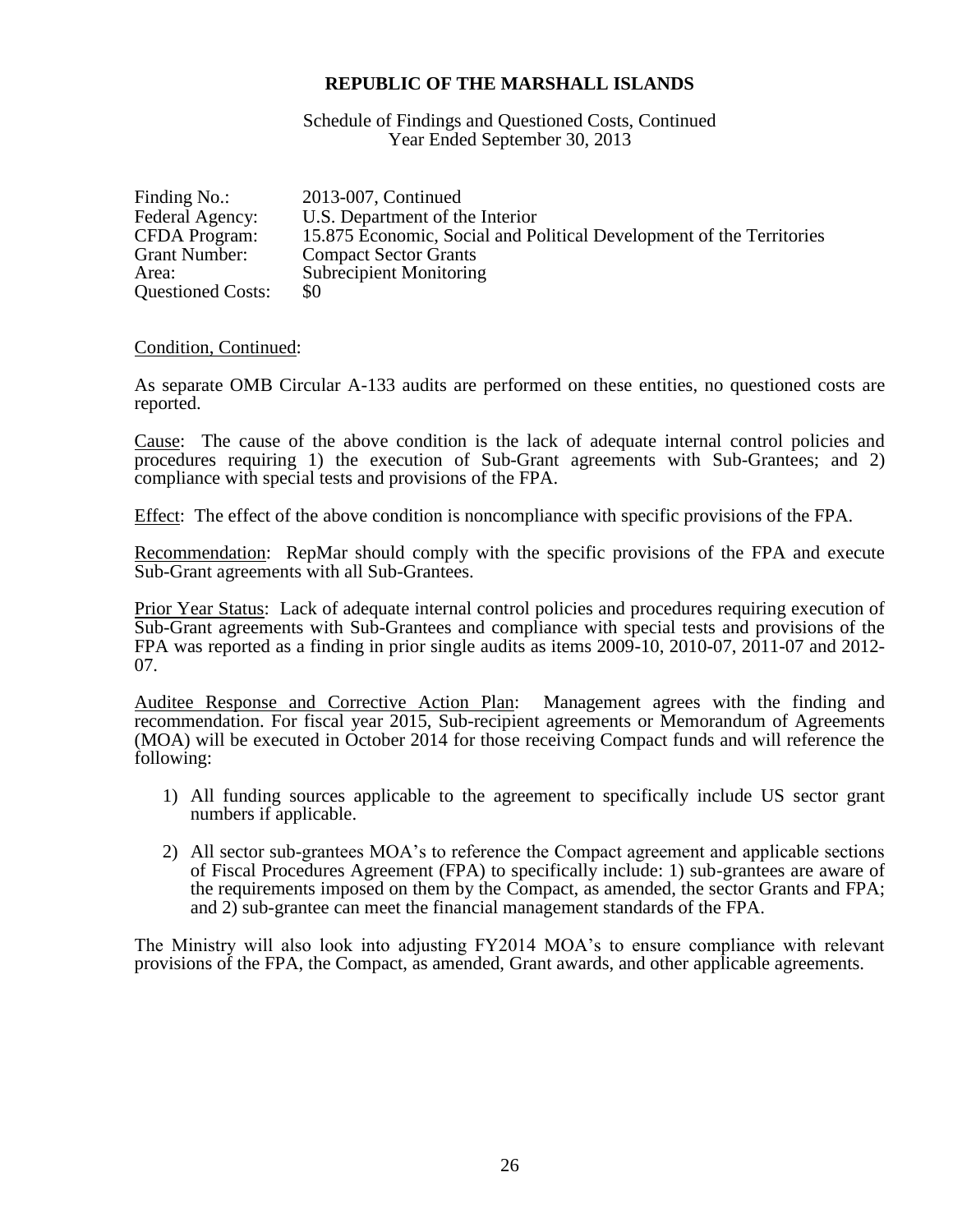Schedule of Findings and Questioned Costs, Continued Year Ended September 30, 2013

Finding No.: 2013-008 Area: Grant Revenue/Receipts

Criteria: Adequate internal control policies and procedures should be established to require that proper documentation is retained to both support recorded grant revenues and the transfer of grant funds between bank accounts.

Condition: Of \$6,330,480 in other non-US grants assistance revenues recorded, fifteen (15) items totaling \$5,099,956 were tested. For the following six foreign grant amounts received for the Pacific Islands Forum (PIF), while we were able to verify deposits into RepMar's general bank account or into the separately established PIF bank account, we were unable to trace the subsequent transfers of such between the two bank accounts due to lack of associated transfer documents.

| Fund   | Receipt/JV $#$ | Date       | Amount    |
|--------|----------------|------------|-----------|
| 700360 | 459927         | 06/14/2013 | \$200,000 |
| 700360 | G13-543P       | 07/19/2013 | \$135,264 |
| 700360 | G13-600P       | 07/31/2013 | \$100,000 |
| 700360 | G13-594P       | 08/02/2013 | \$179,175 |
| 700360 | G13-935P       | 09/30/2013 | \$100,000 |
| 700360 | G13-797P       | 09/30/2013 | \$100,000 |

Additionally, solicitation letters and grant documents, if any, were not available for examination. Therefore, we were unable to ascertain the existence of donor restrictions and whether all solicited funds were received and recorded.

Cause: The cause of the above condition is the lack of policies and procedures requiring retention of documentation to support foreign grants and transfer of associated monies.

Effect: The effect of the above condition is inability to verify completeness of foreign grants and compliance with grant terms and conditions, if any.

Recommendation: We recommend that RepMar establish policies and procedures requiring that proper documentation is retained to support recorded grant revenues.

Auditee Response and Corrective Action Plan: We agree with the finding and recommendation. The Cabinet-level decision to not coordinate the receipt of donor revenues for the Pacific Islands Forum (PIF) through the Ministry of Finance but rather through the Ministry of Foreign Affairs (MOFA) resulted in these receipts and transfers to the PIF bank account being poorly documented and independent internal verification by MOF difficult. It is the Ministry of Finance's firm position not to decentralize such revenue recording functions and this policy will be reiterated in the future with implementing Ministries.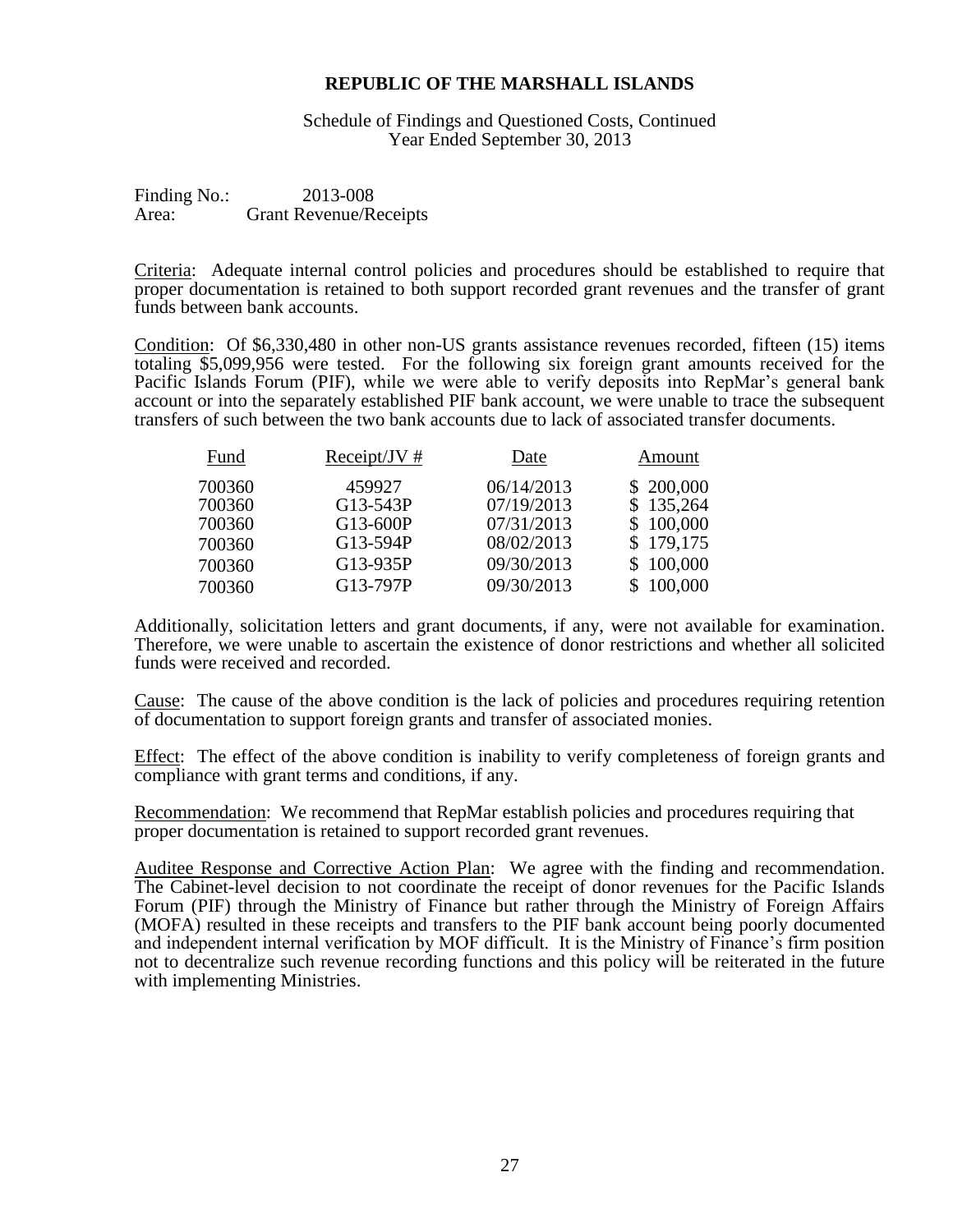Schedule of Findings and Questioned Costs, Continued Year Ended September 30, 2013

Finding No.: 2013-009 Area: Expenditures/RMI Procurement Code

Criteria: Procurement of goods and services should be in accordance with RepMar's Procurement Code, which states the following:

- (a) Section 124 unless otherwise authorized by law, all Government contracts shall be awarded by competitive sealed bidding.
- (b) Section 127 procurement of goods and services not exceeding \$25,000 may be made in accordance with small purchase procedures promulgated by RepMar's Policy Office. Small purchase procedures are those relatively simple and informal methods for securing services, supplies, or other property that do not cost more than \$25,000. RepMar's Ministry of Finance has previously declared that if small purchase procedures are used, price or rate quotations shall be obtained from an adequate number of qualified sources.
- (e) Section 128 a contract may be awarded for a supply, service, or construction item without competition when it is determined in writing that there is only one source for the required supply, service, or construction item.

Condition: Of \$3,012,972 in other non-US grants assistance non-payroll expenditures for drought disaster relief efforts and the Pacific Islands Forum (PIF), eleven (11) items totaling \$553,446 were tested. For the following eight (8) items, there was no documentation to evidence the procurement process:

| Expenditure |         |            |              |
|-------------|---------|------------|--------------|
| Class       | Check # | Date       | Amount       |
| Drought     | 127     | 05/06/2013 | 17,000<br>\$ |
| Drought     | 587     | 08/01/2013 | \$52,884     |
| Drought     | 455     | 07/03/2013 | 23,500<br>S  |
| Drought     | 221     | 05/26/2013 | 6,473<br>\$  |
| Drought     | 657     | 08/21/2013 | 6,000<br>S   |
| PIF         | 372     | 08/31/2013 | 6.388<br>\$  |
| PIF         | 226     | 08/09/2013 | 17,156<br>S  |
| PIF         | 115     | 04/29/2013 | 27,995<br>S  |

For check # 221, attendant documentation supporting the purpose of the expenditure was not available for examination.

Cause: The cause of the above condition is the lack of adequate internal control policies and procedures requiring documentation of procurement procedures to satisfy compliance with RMI procurement requirements.

Effect: The effect of the above condition is noncompliance with the RMI Procurement Code.

Recommendation: RepMar should require that supporting documentation be adequate to comply with the RMI procurement requirements.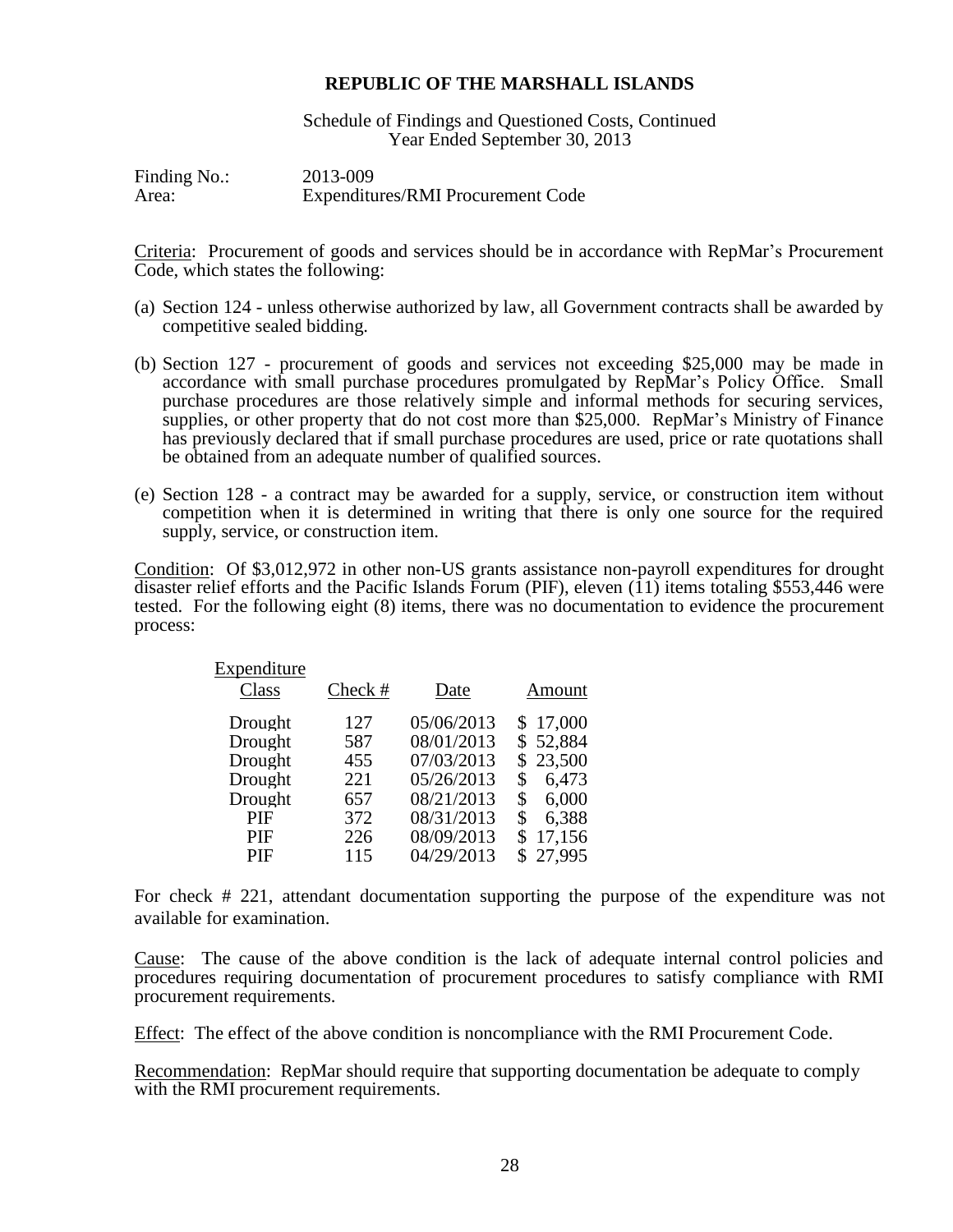Schedule of Findings and Questioned Costs, Continued Year Ended September 30, 2013

Finding No.: 2013-009, Continued Area: Expenditures/RMI Procurement Code

Auditee Response and Corrective Action Plan: We agree with the finding and recommendation. Both Forum and Emergency Drought Purchases were decentralized from regular government cash disbursements with limited management oversight over the method of procurement. As noted, the PIF expenditures were made exempt from the general rule for small procurements of having 3 price quotations. Nevertheless, documentation should have been available to support the purpose and method of expenditure and MOF management will reinforce this compliance condition in all future cases where independent checking accounts are established to handle such procurements.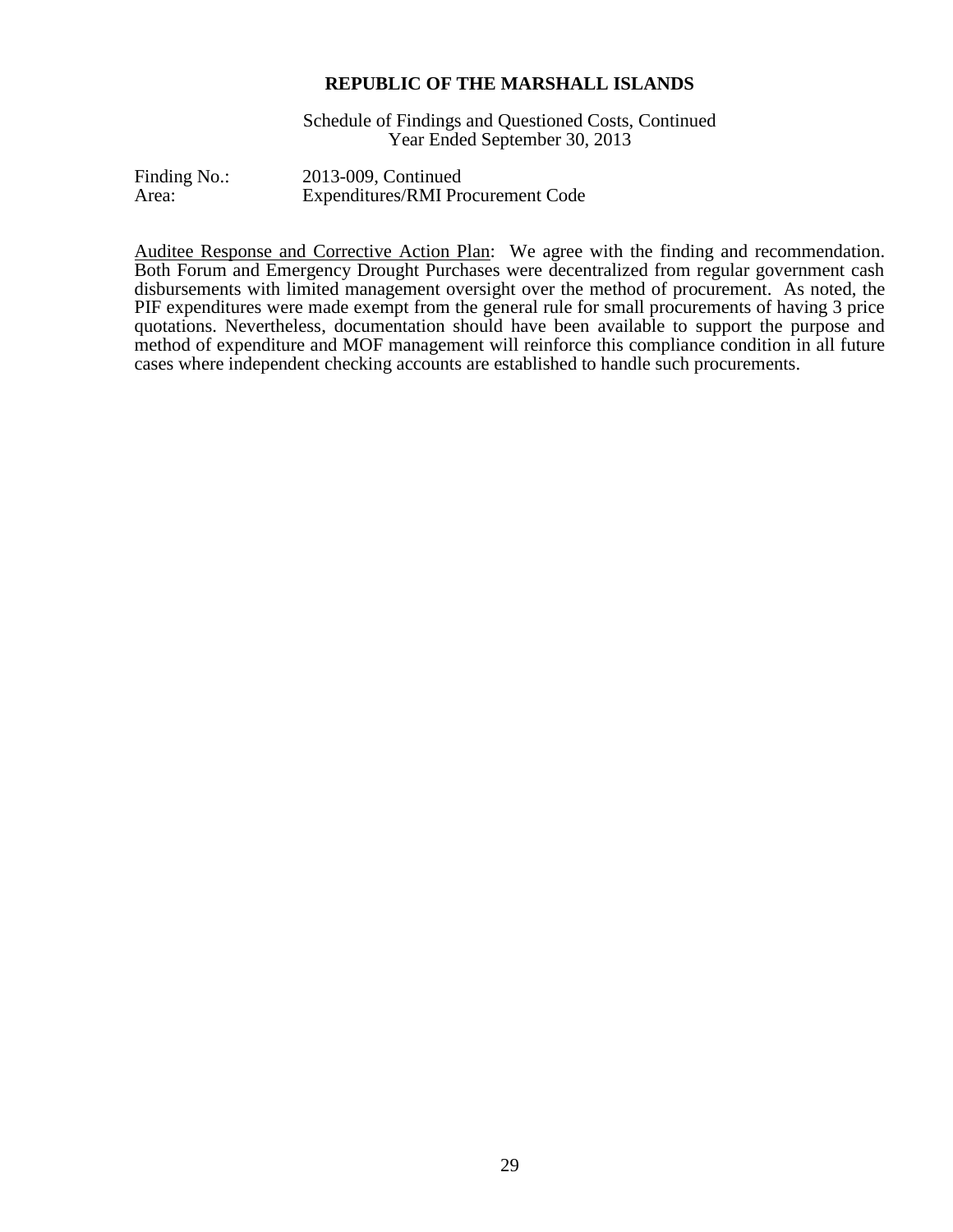Schedule of Findings and Questioned Costs, Continued Year Ended September 30, 2013

| Finding No.: | 2013-010                                      |
|--------------|-----------------------------------------------|
| Area:        | <b>General Ledger Account Reconciliations</b> |

Criteria: Adequate internal control policies and procedures should be established to require periodic and timely reconciliation of all significant general ledger accounts, independent supervisory approval of reconciliations, and timely recording of transactions and adjustments identified through the reconciliation process to facilitate accurate financial reporting.

Condition  $# 1$ : As of March 31, 2014, various cash and investment reconciliations had not been completed by the Ministry of Finance, including the following accounts:

| Item #         | G/L Acccount # | <b>Account Name</b>                          | G/L Balance   |
|----------------|----------------|----------------------------------------------|---------------|
|                | 100100-15040   | Investment in PIDB                           | \$<br>498,250 |
| $\overline{2}$ | 300400-19030   | Investment in Pacific Forum Line             | 318,630       |
| 3              | 300614-19060   | <b>NCT</b> Investments                       | 2,289         |
| 4              | 300618-15020   | <b>Compact Trust Fund</b>                    | \$46,351,522  |
| 5              | 950000-11095   | Asia Pacific Disaster Response Fund          | 100,100       |
| 6              | 950000-12010   | Imprest Fund - Fiji Embassy                  | 69,700        |
|                | 950000-12020   | Imprest Fund - Tokyo Embassy                 | 150,000       |
| 8              | 950000-12030   | Imprest Fund – UN Mission                    | 100,000       |
| 9              | 950000-12035   | Imprest Fund – Washington DC                 | 50,000        |
| 10             | 950000-12045   | Imprest Fund - Arkansas Consulate            | \$<br>20,000  |
| 11             | 950000-12060   | Dengue Fever Account                         | 96            |
| 12             | 950000-12070   | Imprest Fund – Honolulu Consulate            | 10,000        |
| 13             | 950000-12075   | 44th Annual Pacific Islands Forum            | 100           |
| 14             | 950000-13010   | <b>General Fund Treasury</b>                 | (1,233,121)   |
| 15             | 950000-13035   | <b>RMI/ADB</b> Program Account               | (444)         |
| 16             | 950000-13085   | <b>RMI</b> Compact Fund                      | 1,263,165     |
| 17             | 950000-15085   | RMI 9 <sup>th</sup> Micro President's Summit | 311           |
| 18             | 950000-15086   | Micro President/Chief Summit                 | 14,999        |
| 19             | 950000-15087   | 2 <sup>nd</sup> Taiwan Pacific Allies Summit | 218           |
|                |                |                                              |               |

For item #s 6 through 10, 12, 14 and 16, monthly bank reconciliations through September 2013 were eventually completed; however, audit procedures identified the following exceptions:

- The reconciliations identified errors and old reconciling items which remained unadjusted as of September 30, 2013. As such errors/items were not considered material to the financial statements, no audit adjustments were proposed.
- Nine checks processed for wire transfers continue to be included as reconciling items in the general account even though the related wire transfers were paid in July and August 2013. These checks have been misplaced and cannot be located by the Ministry of Finance for redeposit.
- General account check # 101027 was voided in an incorrect amount, thereby understating cash by \$278, which was not considered material to the financial statements. Check # 106836, amounting to \$18,594, was voided but is still included as a reconciling item; and an audit adjustment was proposed to correct this error.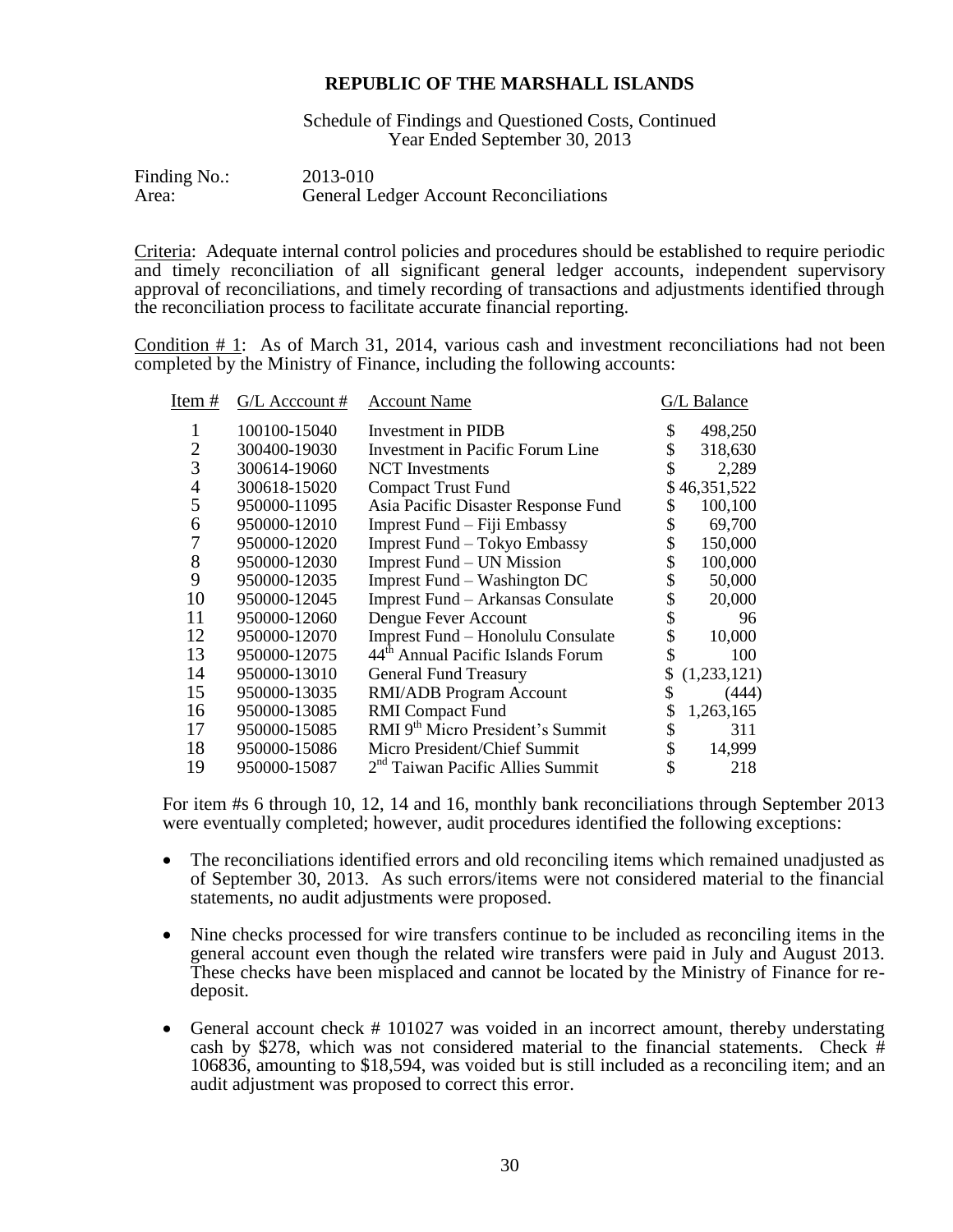Schedule of Findings and Questioned Costs, Continued Year Ended September 30, 2013

Finding No.: 2013-010, Continued Area: General Ledger Account Reconciliations

#### Condition # 1, Continued:

 The RMI Compact Fund account reconciliation included an unadjusted \$145,000 variance, which was the result of duplicate recording of grant revenue. An audit adjustment was proposed to correct this error.

Reconciliations for item #s 1, 2, 4, 5 and 13 were not completed for the entire fiscal year. Audit adjustments were proposed to correct these accounts. For item # s 3, 11, 15 and 17 through 19, bank confirmation responses indicated that the associated bank accounts had been closed.

The September 2013 Payroll Account reconciliation (G/L Acct # 950000-13020) included \$34,939 in net bank errors, including some dating to October 2011. This matter was discussed in our separate letter to management in the fiscal year 2007 through 2012 audits.

Certain stale-dated checks totaling \$34,193, which had been adjusted to cash and a liability in a prior year were included as reconciling items for Ebeye General, Ebeye USAKA and Payroll accounts (G/L #s 950000-13015, 950000-13018 and 950000-13020, respectively).

Bank confirmations verified three accounts, totaling \$58,413, which had not been recorded in the general ledger. The accounts were discovered through audit procedures performed. Management has since recorded these cash accounts under G/L Acct #s 950000-12055, 950000-13098 and 950000-13099.

Condition # 2: As of March 31, 2014, various general ledger account reconciliations had not been completed by the Ministry of Finance, including the following accounts, which were not performed for the entire fiscal year:

|                 |                                   | Unadjusted Acct | <b>Adjusted Acct</b> |             |
|-----------------|-----------------------------------|-----------------|----------------------|-------------|
| $G/L$ Account # | <b>Account Name</b>               | <b>Balance</b>  | Balance              | Variance    |
| 100100-07505    | <b>Foreign Operating</b><br>Grant | \$2,700,000     | \$3,600,000          | \$900,000   |
| 100100-21020    | A/R ROC Grants                    | \$0             | \$900,000            | \$900,000   |
| 700370-07505    | <b>Foreign Operating</b><br>Grant | \$3,705,000     | \$7,405,000          | \$3,700,000 |
| 700370-21020    | A/R ROC Grants                    | \$0             | \$3,700,000          | \$3,700,000 |
| 985000-77010    | <b>ADB</b> Loans Payable          | \$62,159,875    | \$64,704,881         | \$2,545,006 |

The above variances were resolved through the performance of alternative audit procedures.

Cause: The cause of the condition is the lack of adequate internal control policies and procedures requiring periodic and timely performance of and independent supervisory verification of general ledger account reconciliations.

Effect: The effect of the above condition is material misstatements of account balances, increased risk of undetected errors and fraud, and inaccurate financial reporting. Furthermore, delays in performance of audit procedures occurred due to modifications to the trial balances submitted for audit.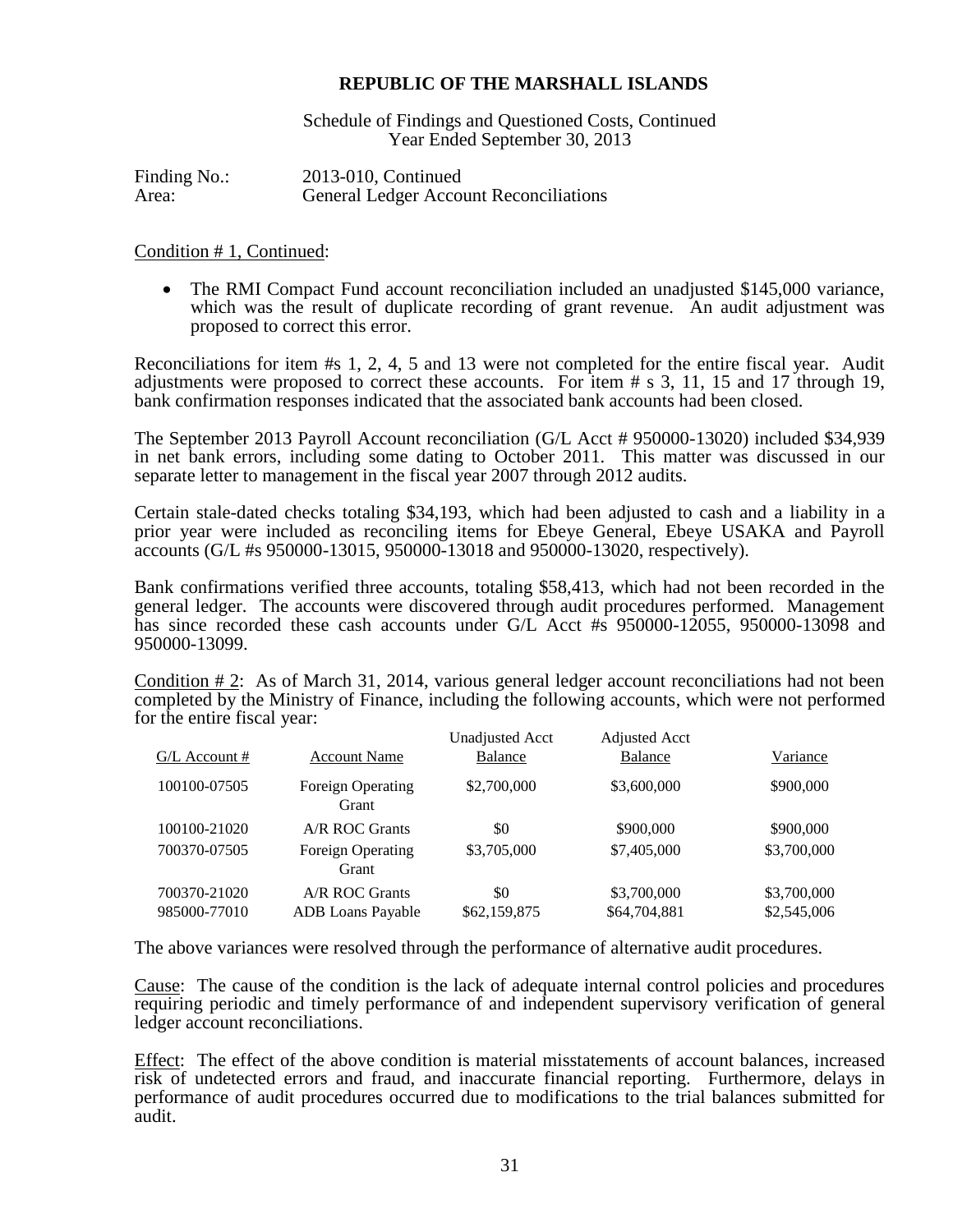Schedule of Findings and Questioned Costs, Continued Year Ended September 30, 2013

Finding No.: 2013-010, Continued Area: General Ledger Account Reconciliations

Recommendation: Management should establish policies and procedures requiring periodic and timely performance of and independent supervisory verification of significant general ledger account reconciliations. Furthermore, such policies and procedures should also require timely resolution of errors and recording of unrecorded transactions identified through the reconciliation process.

Prior Year Status: Lack of adequate internal control policies and procedures requiring periodic and timely performance of and independent supervisory verification of cash and investments accounts was reported as a finding in prior single audits as items 2010-09, 2010-12, 2011-11 and 2010-12.

Auditee Response and Corrective Action Plan: We agree with the finding and recommendation. A senior accountant vacancy throughout most of FY-2013 and FY-2014 resulted in many control accounts not getting reconciled until year-end. Management acknowledges the need to reconcile and correct the accounts at more frequent intervals and is in the process of hiring a senior accountant to perform such, no later than September 30, 2014. Effective for bank reconciliations beginning in August, 2014, management will issue procedures to require:

1) Independent management approval for each month's bank reconciliation.

2) Recording of all adjustments to RepMar's general ledger within 10 days of completion of each month's bank reconciliation.

3) For all bank errors, follow-through with the bank to require correction within 30 days of notification by MOF.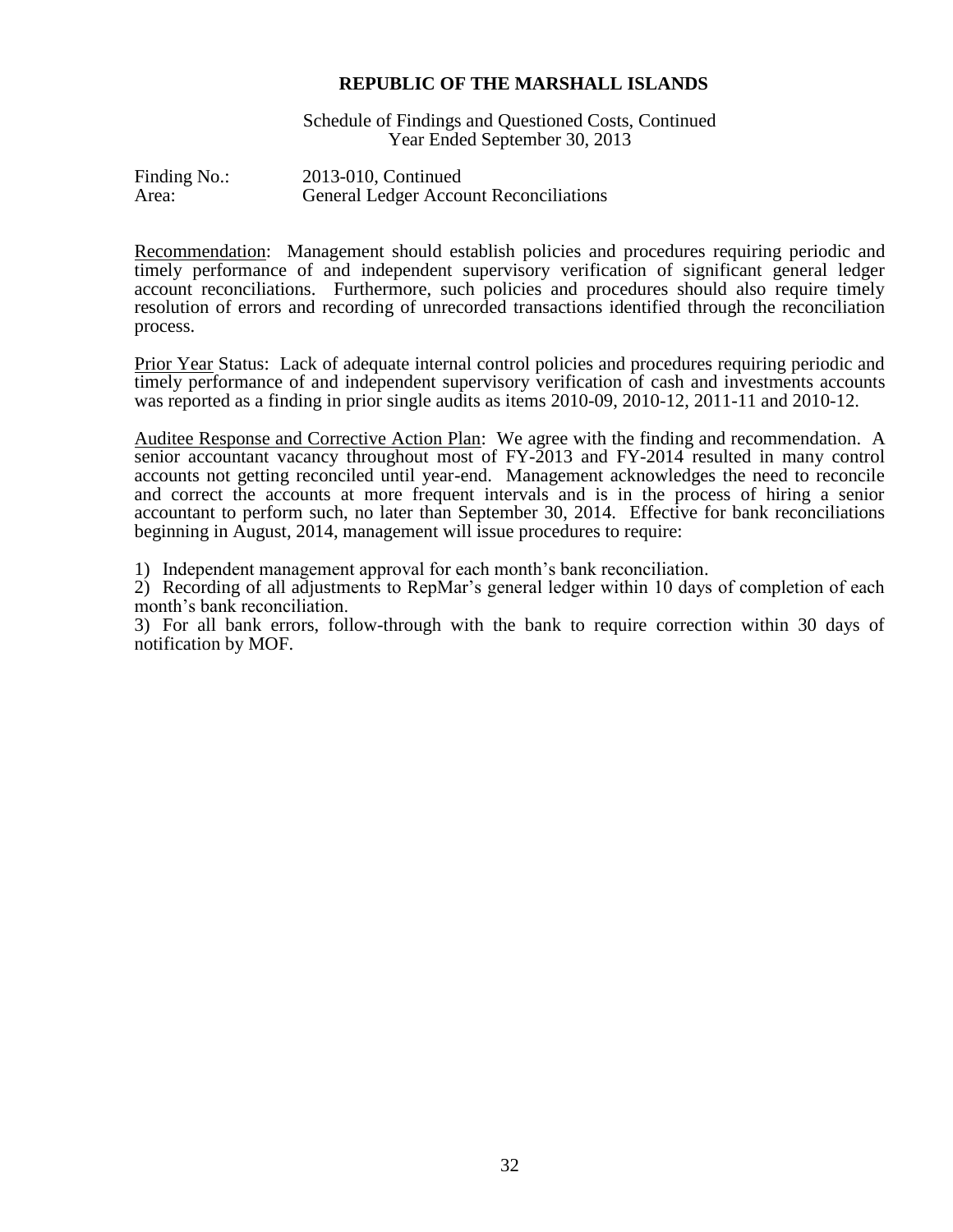Schedule of Findings and Questioned Costs, Continued Year Ended September 30, 2013

Finding No.: 2013-011 Area: Accounts Receivable

Criteria: Timely drawdowns of grant expenditures should occur to reimburse the General Fund.

Condition: Three of ten non-payroll expenditures for the Public Infrastructure Sector Grant had not been reimbursed six months after year end, as follows:

| Check #          | APV#             | Amount               |
|------------------|------------------|----------------------|
| 101763<br>105153 | 189331<br>197727 | \$15,000<br>\$84,018 |
| 106849           | 201094           | \$18,594             |

Furthermore, drawdown request #s CD-03-2013 and CD-15-2013, dated 12/05/2012 and 09/11/2013, respectively, included prior year expenditures of \$81,749 and \$64,451, respectively, which had been rejected due to inadequate supporting documentation. Such have not been resubmitted for reimbursement six months after year end.

Additionally, it appears that other grants may not be timely billed.

Cause: The cause of the above condition is the lack of adequate policies and procedures requiring periodic and timely analysis of grant expenditures to ascertain whether reimbursement of grant expenditures can occur.

Effect: The effect of the above condition is that the General Fund bears the cost of grant expenditures.

Recommendation: Management should establish policies and procedures requiring periodic and timely analysis of grant expenditures to ascertain whether reimbursement of grant expenditures can occur.

Auditee Response and Corrective Action Plan: We agree with the finding, although the issue of receiving compact infrastructure reimbursements does not affect the timing of reimbursement of the General Fund so much as it does having sufficient public infrastructure funds available to timely pay contractors for progress payments on infrastructure construction. In fiscal year 2014 management took several steps to get caught up on grant reimbursements: over \$2 million of US federal grant pending reimbursements were collected and considerable progress was made on becoming up-to-date on reimbursement of public infrastructure funds particularly those grant accounts that required reconciling with OIA records. MOF management has targeted September 30, 2014 to be completely current on its Infrastructure development and Landowner special needs grant funds.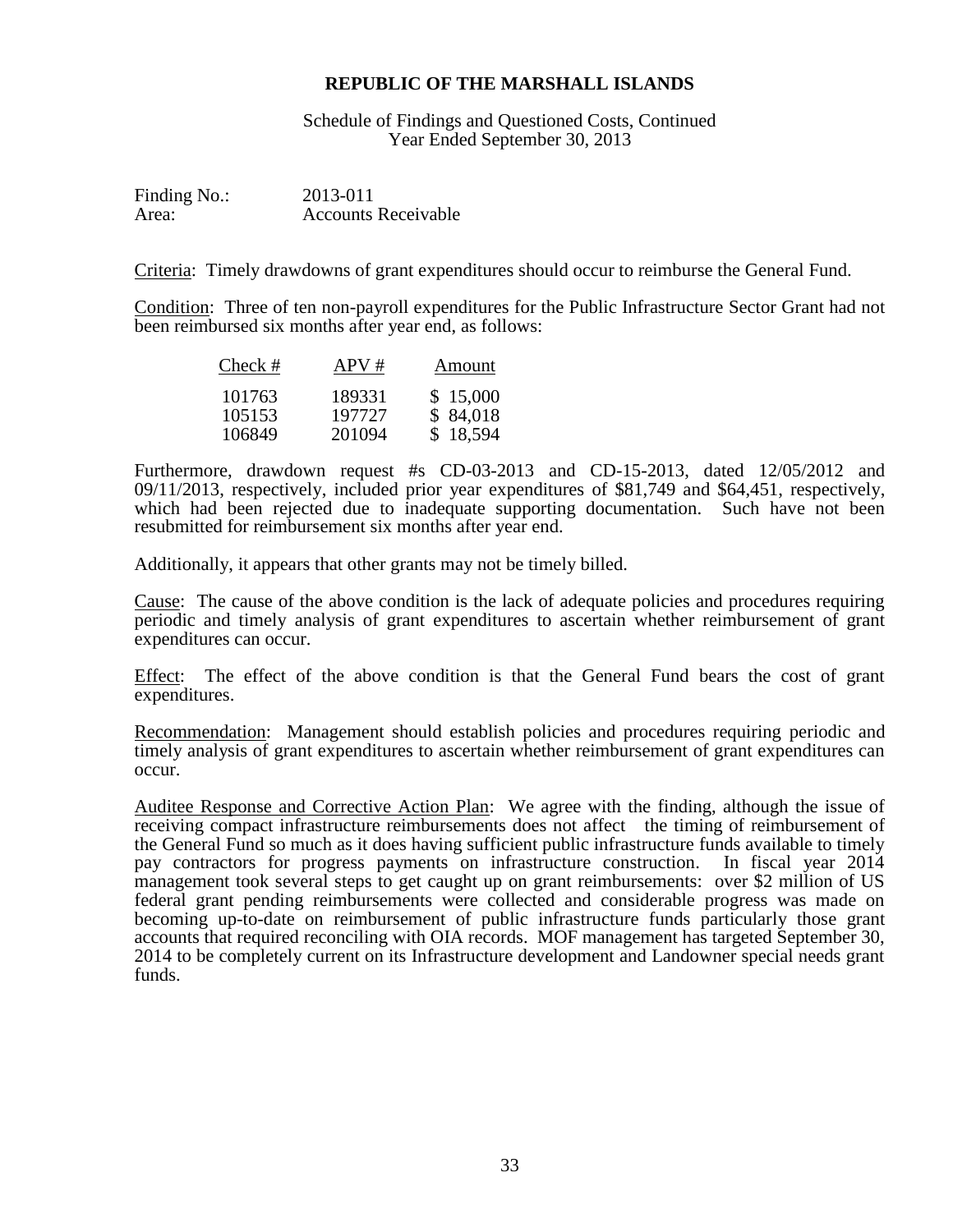Schedule of Findings and Questioned Costs, Continued Year Ended September 30, 2013

| Finding No.: | 2013-012                                          |
|--------------|---------------------------------------------------|
| Area:        | <b>Construction-In-Progress/Retention Payable</b> |

Criteria: Adequate internal control policies and procedures should be established to require that the fixed asset and retention payable subsidiary ledgers are updated in accordance with the progress of construction projects to facilitate accurate financial reporting.

Condition: The construction-in-progress (CIP) and retention payable subsidiary ledgers (SL) were not updated during fiscal year 2013.

Audit procedures performed identified the following exceptions in the CIP SL provided for audit:

• Total additions during fiscal year 2013 per the CIP SL for the following projects did not agree with the underlying contractor progress billings, as follows:

| Project #                      | Per Contractor<br><b>Billing</b> | Per CIP SL             | Difference            |
|--------------------------------|----------------------------------|------------------------|-----------------------|
| IDMP0044<br><b>IDMP0086/87</b> | \$570,335<br>\$778,442           | \$604,077<br>\$741,375 | \$ (33,742)<br>37,067 |
| IDMP0092                       | \$105,393                        | \$205,225              | (99, 832)             |
| <b>IDMP0096</b>                | \$ 366,229                       | \$ 372,076             | 5,847                 |

The above projects were completed and capitalized at the correct costs in fiscal year 2013; thus, adjustments to the CIP SL for the above differences were not necessary.

- For project #s IDMP0053, IDMP0054 and IDMP0090, expenditures incurred were for repairs and maintenance and do not represent additions to capital assets. Adjustments to the CIP SL were proposed.
- Project # IDMP0079 was completed and capitalized in fiscal year 2013; however, the asset's capitalized cost was overstated by \$8,288.
- Retention payable accrued as of September 30, 2013 for the following projects was incorrect, as follows:

|                 | Per Contractor |             |              |
|-----------------|----------------|-------------|--------------|
| Project #       | <b>Billing</b> | Per Accrual | Difference   |
| IDMP0044        | \$60,900       | \$50,254    | 10,645<br>\$ |
| <b>IDMP0053</b> | \$40,995       | \$38,945    | 2,050<br>\$  |
| <b>IDMP0054</b> | \$38,165       | \$19,448    | 18,717<br>S  |
| IDMP0079        | \$39,553       | \$37,485    | 2,068<br>\$  |
| IDMP0089        | \$19,169       | \$18,202    | \$<br>967    |
| IDMP0090        | \$26,676       | \$12,387    | 14,289       |
| IDMP0090A       | 5,050<br>\$    | \$19,982    | \$(14,932)   |
| <b>IDMP0092</b> | \$24,929       | \$23,683    | \$<br>1,246  |
| IDMP0095        | \$15,955       | \$15,174    | \$<br>781    |
| IDMP0096        | \$23,500       | \$20,208    | \$<br>3,292  |
|                 |                |             |              |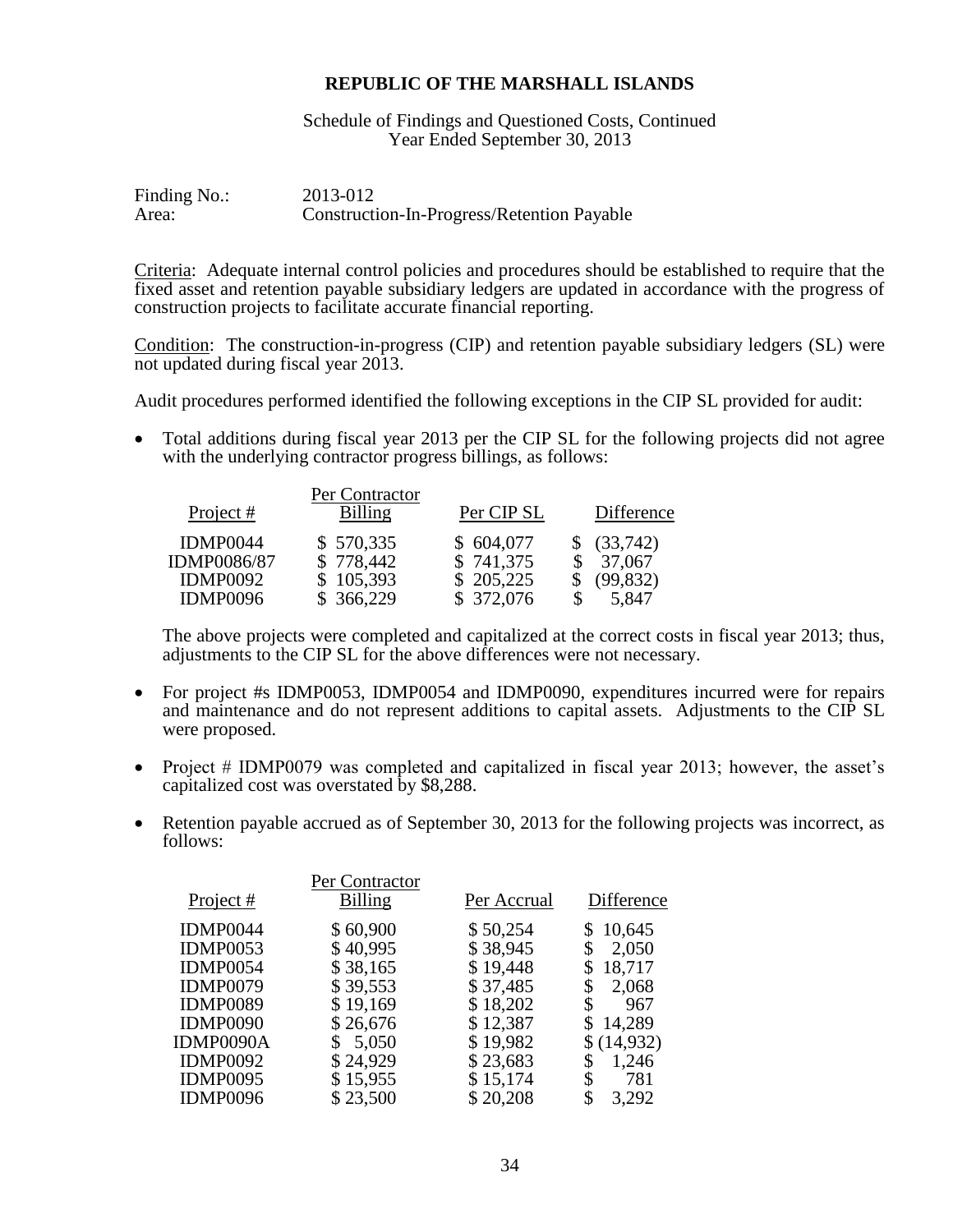Schedule of Findings and Questioned Costs, Continued Year Ended September 30, 2013

Finding No.: 2013-012, Continued Area: Construction-In-Progress/Retention Payable

#### Condition, Continued:

An audit adjustment was proposed to correct the above errors.

Cause: The cause of the above condition is the lack of policies and procedures requiring timely and periodic update of CIP and retention payable subsidiary ledgers and reconciliation with general ledger accounts. A further cause for the errors in valuation of both completed and ongoing projects is the lack of reconciliations with contractor billings, which are inclusive of retention and gross receipts tax, and with RepMar's Project Management Unit's monthly project status reports.

Effect: The effect of the above condition is the misstatement of capital assets, retention payable, and expenditures resulting in inaccurate financial reporting.

Recommendation: Management should establish policies and procedures requiring timely and periodic update of capital assets and retention payable subsidiary ledgers and reconciliation with general ledger accounts.

Prior Year Status: Lack of policies and procedures requiring timely and periodic update of capital assets and retention payable subsidiary ledgers and reconciliation with general ledger accounts was reported as a finding in prior single audits as items 2011-13 and 2012-10.

Auditee Response and Corrective Action Plan: We agree with the finding and recommendation. MOF has now begun using PMU payment records and progress reports to reconcile CWIP and retention payable records. Procedures will be developed no later than September 30, 2014 on compilation of the CWIP schedule for the annual audit and calculation of retention payable.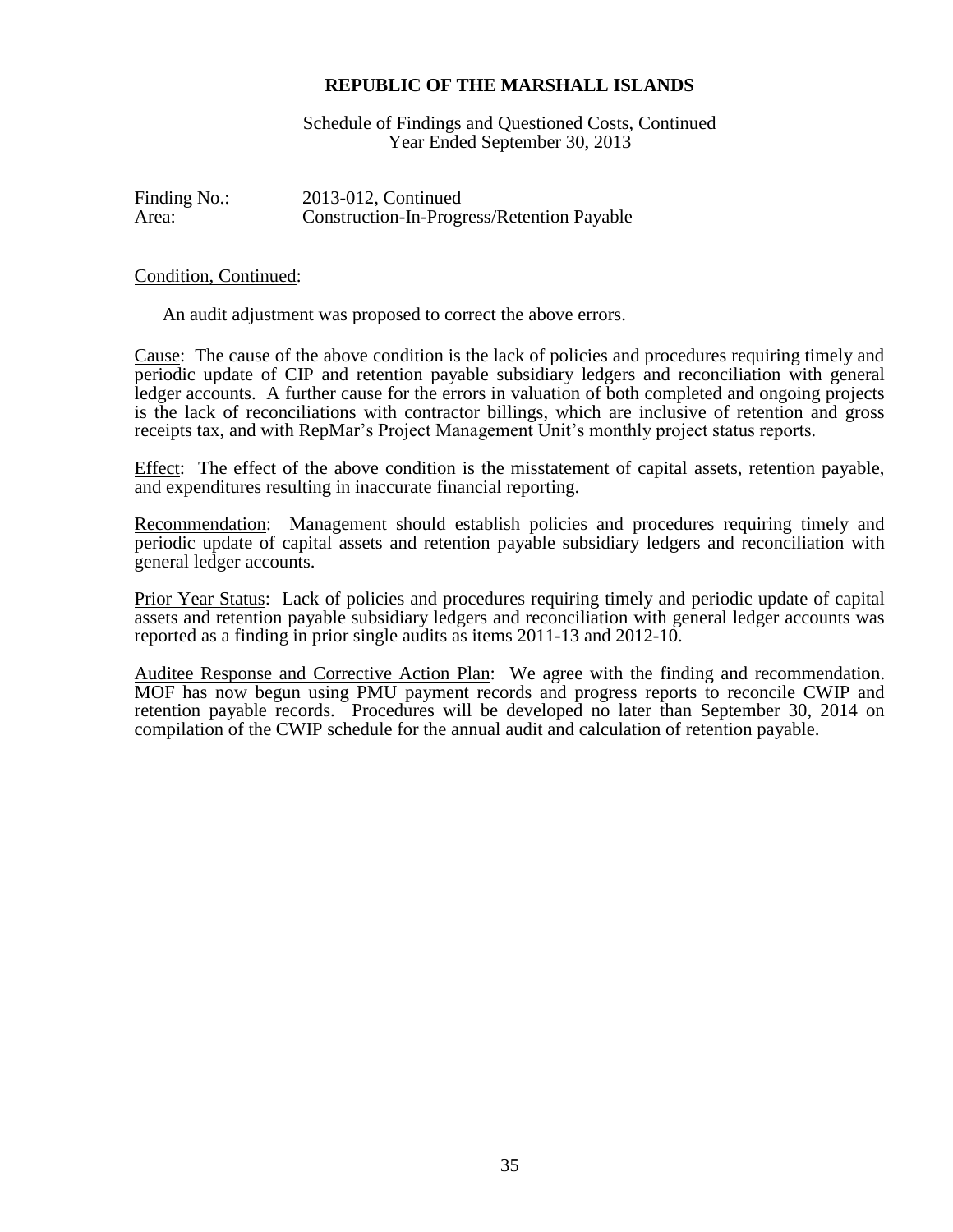Schedule of Findings and Questioned Costs, Continued Year Ended September 30, 2013

| Finding No.: | 2013-013     |
|--------------|--------------|
| Area:        | Encumbrances |

Criteria: Encumbrances should be periodically reviewed for validity and encumbrance subsidiary ledgers (SL) and the general ledger (GL) should be reconciled in a timely manner.

Condition # 1: Of \$4,182,175 in encumbrances for the General Fund, twelve (12) items totaling \$1,910,564 were tested and the following exceptions were noted:

|               |        | Encumbrance | <b>Balance Per</b> | Correct |   |           |
|---------------|--------|-------------|--------------------|---------|---|-----------|
| <u>Item #</u> | Fund   | Document#   | <u>SL</u>          | Balance |   | Variance  |
|               | 100100 | M0890401    | \$402,221          | \$      | ۰ | \$402,221 |
| 2             | 100100 | M0878901    | 63,385             |         | - | 63,385    |
| 3             | 100100 | M0815001    | 9,000              |         |   | 9,000     |
|               |        |             | \$474,606          |         |   | \$474,606 |

Condition  $\# 2$ : Of \$11,457,327 in encumbrances for the Grants Assistance Fund, thirty-three (33) items totaling \$6,451,747 were tested and the following exceptions were noted:

|                |             | Encumbrance | Balance      | Correct        |                 |
|----------------|-------------|-------------|--------------|----------------|-----------------|
| Item #         | <b>Fund</b> | Document#   | Per SL       | <b>Balance</b> | <u>Variance</u> |
| 1              | 410102      | P4839501    | \$<br>55,694 | \$             | \$<br>55,694    |
| $\overline{2}$ | 410150      | Q1549901    | 89,564       | 723            | 88,841          |
| 3              | 510100      | P5050901    | 68,000       |                | 68,000          |
| $\overline{4}$ | 510100      | C0364901    | 84,473       | 10,454         | 74,019          |
| 5              | 510100      | C0852501    | 66,605       | 38,350         | 28,255          |
| 6              | 510100      | C0863501    | 401,138      | 336,290        | 64,848          |
| $\overline{7}$ | 510100      | C0869801    | 359,920      | 344,341        | 15,579          |
| 8              | 510100      | P4943901    | 24,974       |                | 24,974          |
| 9              | 510100      | C0232304    | 6,076        |                | 6,076           |
| 10             | 510100      | M0808901    | 300,000      |                | 300,000         |
| 11             | 510110      | C0859402    | 276,257      | 246,819        | 29,438          |
| 12             | 510110      | C0860201    | 49,447       | 21,970         | 24,477          |
| 13             | 600350      | P5056801    | 8,929        | 8,864          | 65              |
| 14             | 600350      | C0812601    | 166,000      |                | 166,000         |
| 15             | 600350      | T1231301    | 1,425        | 285            | 1,140           |
| 16             | 700360      | P4994301    | 300          |                | 300             |
|                |             |             | \$1,958,802  | \$1,008,096    | 950,706<br>\$   |

Audit adjustments were proposed to correct the subsidiary ledgers and to reconcile with the general ledger. Furthermore, we noted certain encumbered balances outstanding for over one year which had not been reviewed to ascertain their validity.

Additionally, the underlying contract # C0879301 for a September 30, 2013 \$173,650 encumbrance in Fund 700370 was not available.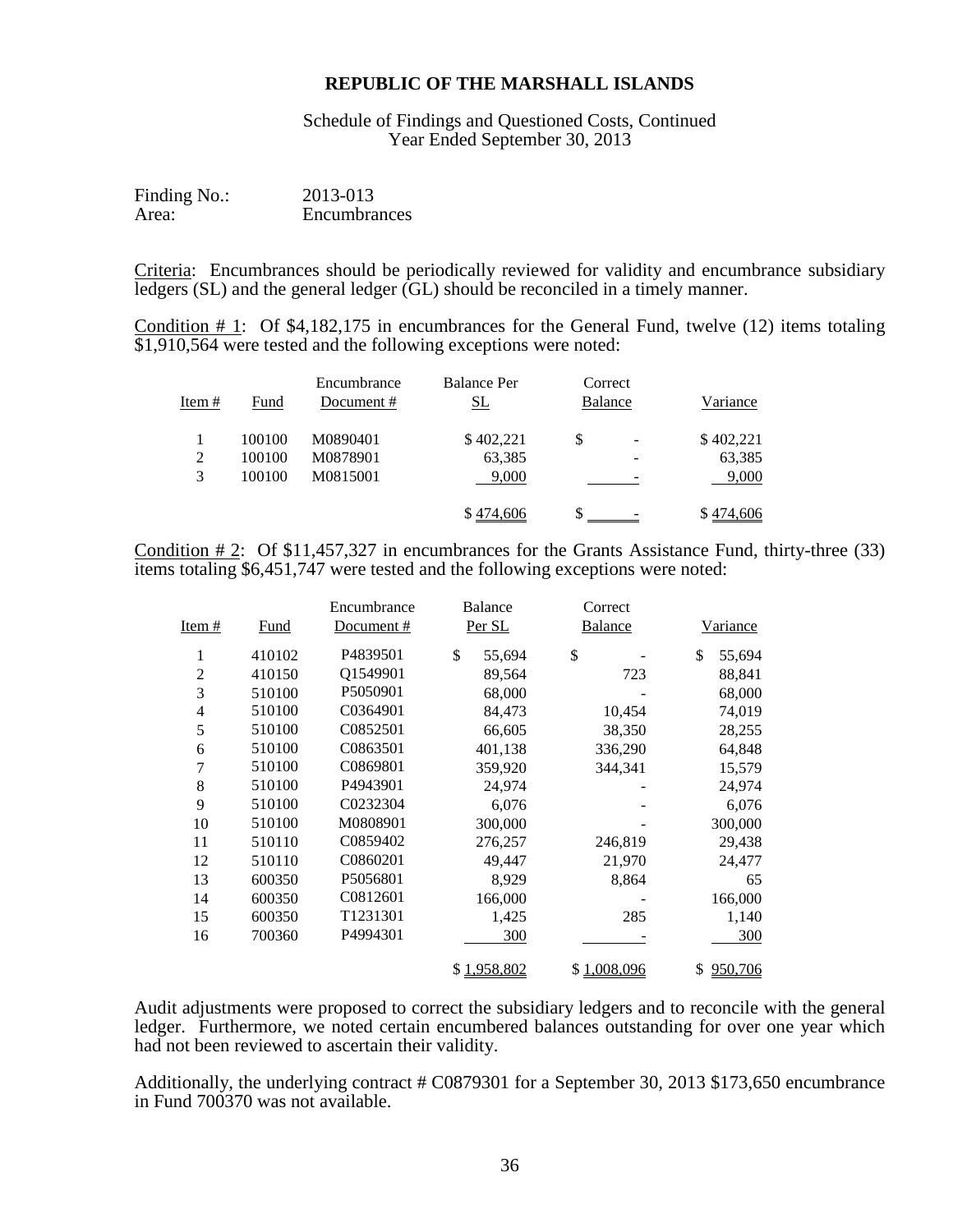Schedule of Findings and Questioned Costs, Continued Year Ended September 30, 2013

| Finding No.: | 2013-013, Continued |
|--------------|---------------------|
| Area:        | Encumbrances        |

Cause: The cause of the above condition is the lack of policies and procedures requiring timely and periodic review and reconciliation of encumbrances.

Effect: The effect of the above condition is misstatement of encumbrance balances.

Recommendation: Management should periodically review the subsidiary encumbrance ledgers for invalid encumbrances and reconcile the general ledger to the subsidiary ledgers in a timely manner.

Auditee Response and Corrective Action Plan: We agree with the finding and recommendation. The major cause of the noted variances is failure to liquidate the encumbrance when making a cash disbursement to the vendor, resulting in overstated reserves of fund balance. MOF will strengthen its efforts to communicate with the departments to ensure all invalid encumbrances are properly liquidated in fiscal year 2014.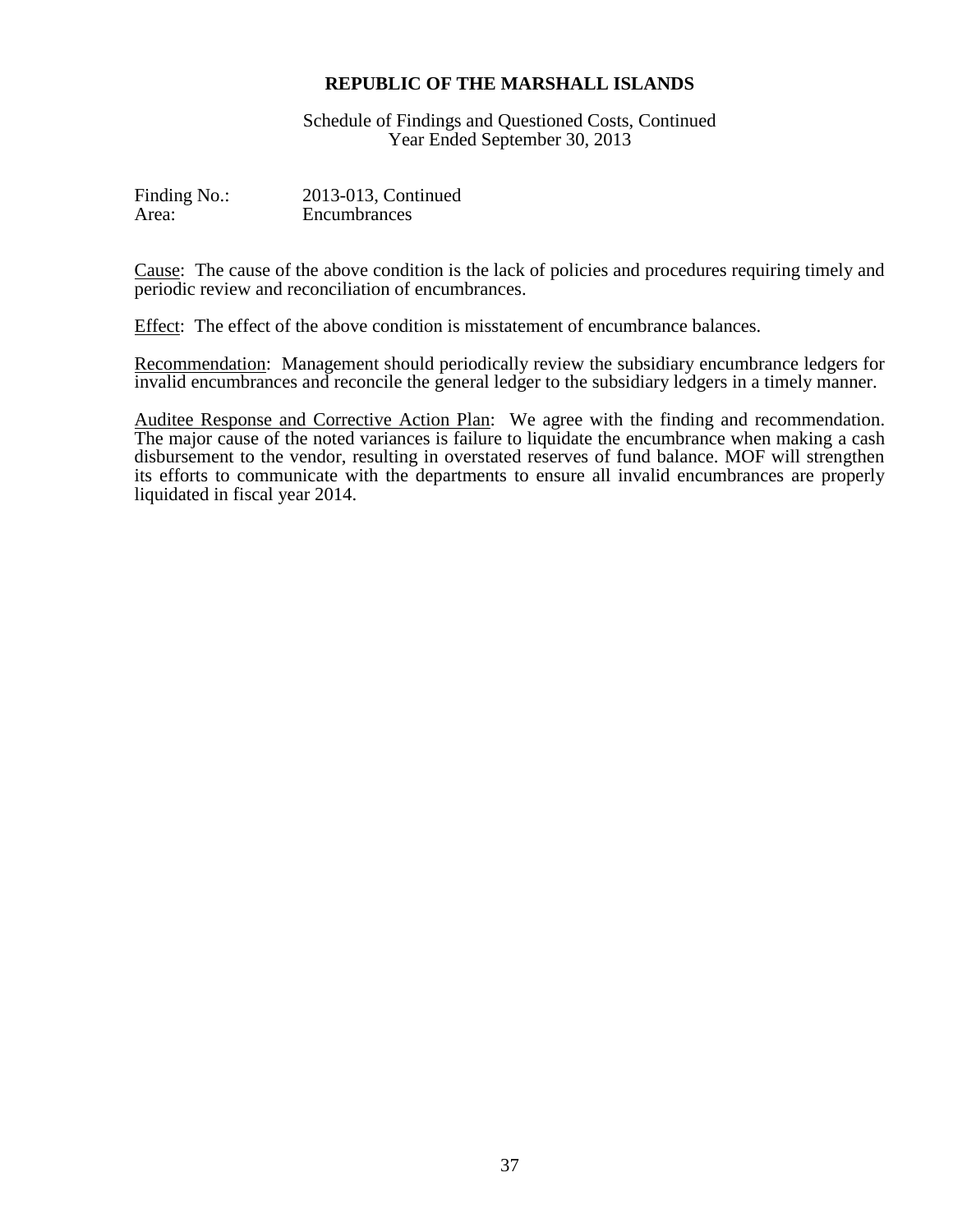Schedule of Findings and Questioned Costs, Continued Year Ended September 30, 2013

Finding No.: 2013-014 Area: General Ledger Journal Entries

Criteria: Adequate accounting controls necessitate segregation of duties. Journal entries and adjustments should be adequately supported and be independently approved.

Condition: Independent review and authorization of journal entries posted for fiscal year 2013 were not consistently documented, and general journal (GL) vouchers were not supported by underlying documentation. Furthermore, daily batch edit reports run prior and subsequent to posting of journal entries and update of general ledger accounts are not reviewed to determine timely disposition of errors.

Exceptions were also noted, as follows:

- JV #s G13-22D and G13-554P were not supported by underlying documentation.
- JV # G13-1048 correct amount is \$306,814; however, actual amount recorded is \$308,814.
- JV # G13-113G indicated an incorrect amount of \$373,097; however, the correct amount of \$273,097 was recorded.
- JV #s G13-419P and G13-957P were not located.
- JV # G13-352P erroneously indicated a debit to revenue and credit to cash when it should have been vice versa.
- The following JVs recorded drought disaster relief efforts and Pacific Island Forum expenditures; however, the amounts recorded differed from the underlying records as follows:

| Expenditure    |                      |                            |                            |                      |
|----------------|----------------------|----------------------------|----------------------------|----------------------|
| Class          | JV#                  | Per Subledger              | Per 4gov                   | Variance             |
| Drought<br>PIF | G13-737P<br>G13-662P | \$1,134,111<br>\$1,877,157 | \$1,115,072<br>\$1,866,382 | \$19,039<br>\$10,775 |

No audit adjustment was proposed as the above variances were not considered material to the financial statements.

Cause: The cause of the above condition is the lack of adequate internal control policies and procedures requiring that journal entries and adjustments to the general ledger be subject to independent review and approval by designated persons.

Effect: The effect of the above condition is a possible misstatement of financial statement balances and recording of unauthorized transactions.

Recommendation: Management should establish policies and procedures relative to independent authorization and review of journal entries and adjustments.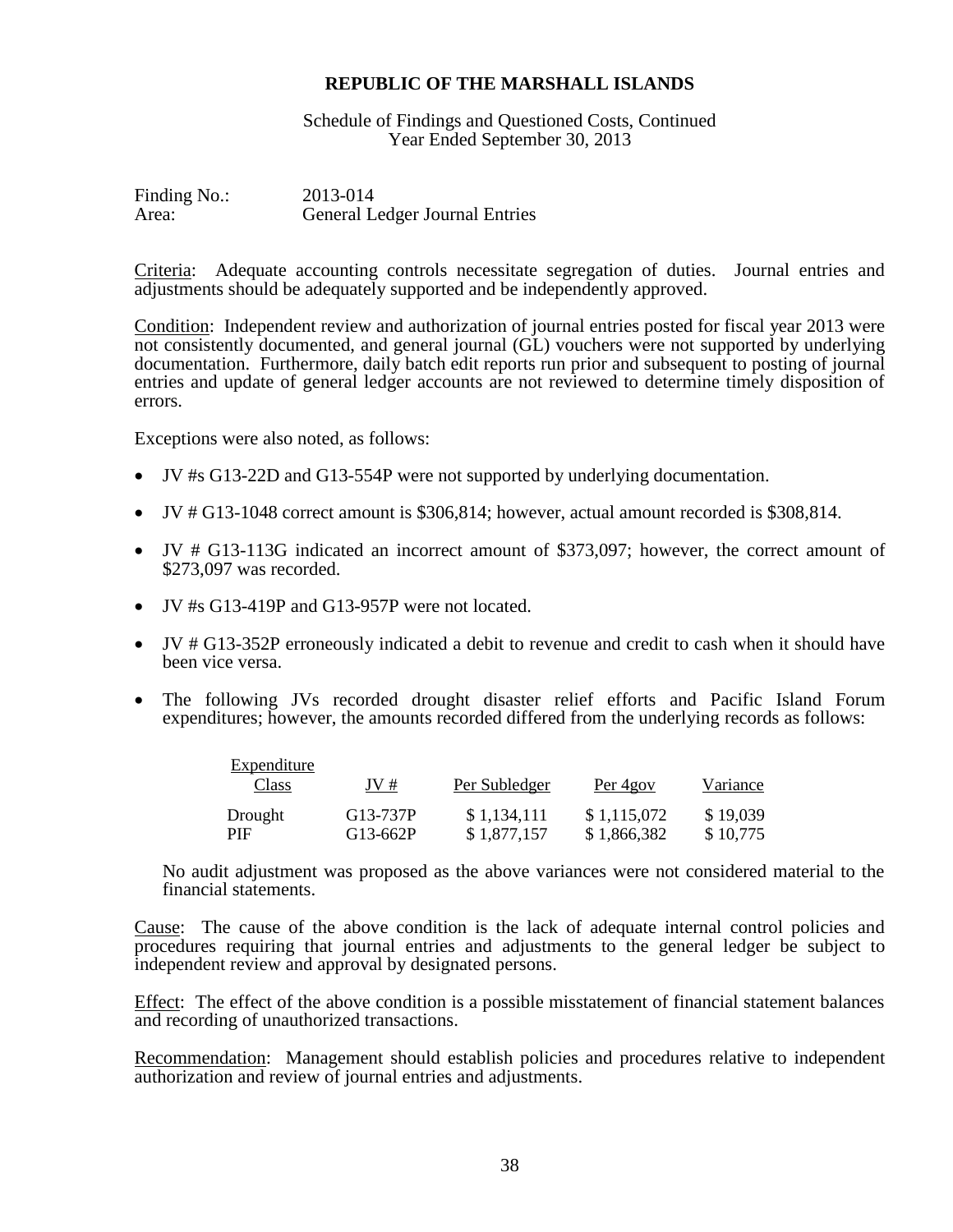Schedule of Findings and Questioned Costs, Continued Year Ended September 30, 2013

Finding No.: 2013-014, Continued Area: General Ledger Journal Entries

Prior Year Status: The lack of adequate independent review and approval of journal entries and adjustments was reported as a finding in prior single audits as items 2009-12, 2010-10, 2011-14 and 2012-11.

Auditee Response and Corrective Action Plan: We agree with the finding and recommendation. The MOF accounting division processed over one thousand journal entries in fiscal year 2014. Many reflect inadequate supporting documentation, lack of independent internal verification and approval, and contain errors that have to be subsequently corrected. MOF acknowledges the need to exercise better control over the journal entry functions and upon filling the senior accounting vacancy will implement procedures to independently authorize and review journal entries, no later than September 30, 2014.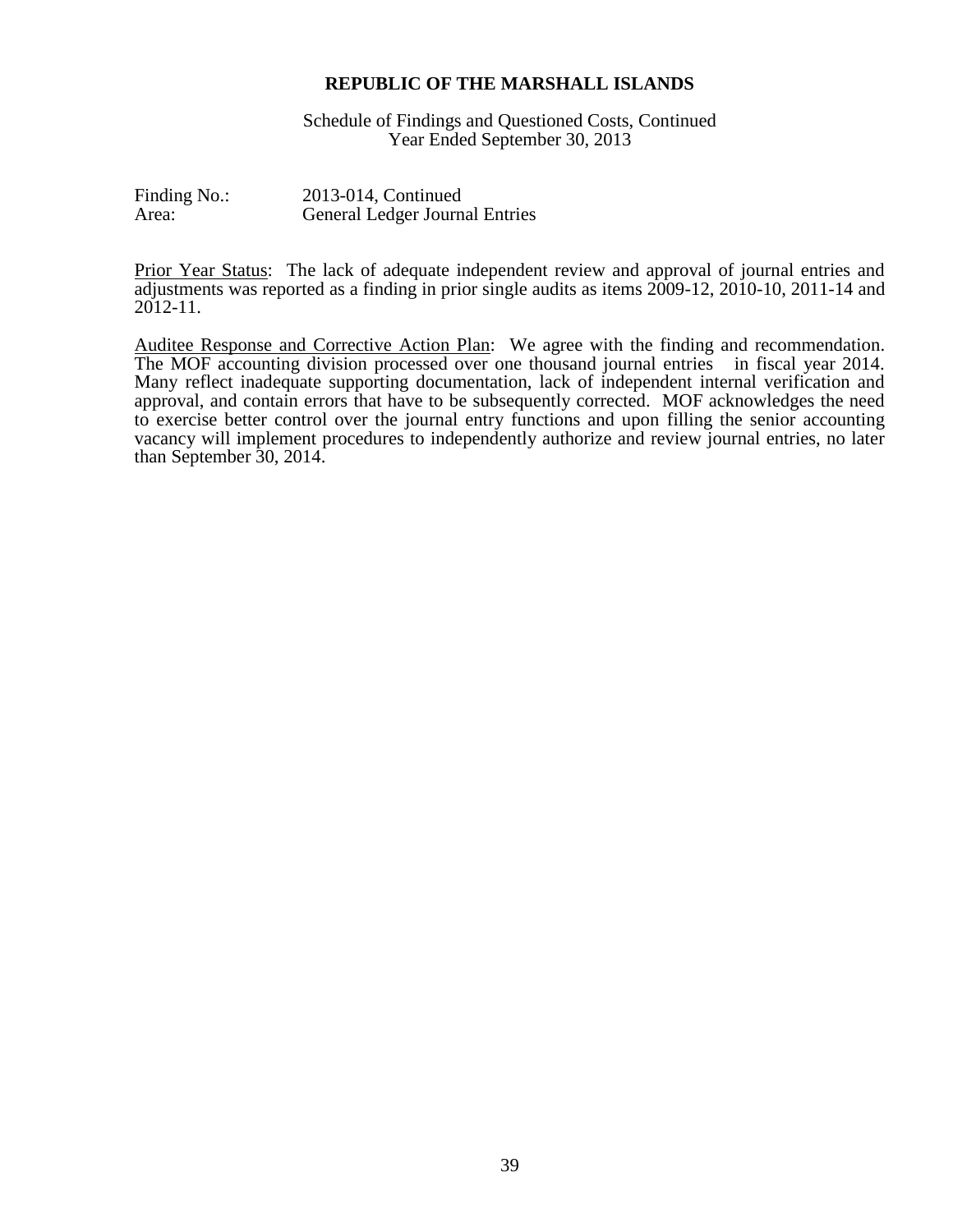Schedule of Findings and Questioned Costs, Continued Year Ended September 30, 2013

Finding No.: 2013-015 Area: External Financial Reporting

Criteria: Governmental Accounting Standards Board (GASB) Statement No. 14, *The Financial Reporting Entity*, as amended by GASB Statement No. 61, *The Financial Reporting Entity: Omnibus – an amendment of GASB Statements No. 14 and No. 24*, requires that the general purpose financial statements of the reporting entity include component units for which the primary government is financially accountable for, has a financial benefit or burden relationship with, or for which exclusion would cause the reporting entity's general purpose financial statements to be misleading or incomplete.

Condition: Fiscal year 2013 financial audits of the following component units were not completed in a timely manner due to delayed reconciliations and year-end closing:

Majuro Water and Sewer Company Marshall Islands Resort Marshall Islands National Telecommunications Authority Marshall Islands Visitors Authority National Environmental Protection Authority Fund Tobolar Copra Processing Authority

Cause: The cause of the above condition is the lack of policies and procedures requiring regular monitoring of component units' preparations for their annual financial audits and of audit progress for the respective entities.

Effect: The effect of the above condition is noncompliance with GASB Statement No. 14, as amended, and lack of audited financial statements for inclusion in RepMar's general purpose financial statements.

Recommendation: We recommend that RepMar establish policies and procedures to facilitate compliance with GASB Statement No. 14, as amended. Furthermore, we recommend that RepMar consider consolidating the operations of certain entities back into the Ministry of Finance.

Auditee Response and Corrective Action Plan: Although MOF is in strong support of this recommendation, the decision to decentralize accounting functions for component units and other entities is made at the Cabinet level. Decentralization often occurs against the wishes of MOF. The tardy completion of fiscal year 2013 audits for the cited component units indicates the lack of financial management capacity within many of these entities and needs to be corrected. For the fiscal year 2014 MOF will create completion milestones for many of the audit preparation tasks and more closely intervene with component unit management and staff when difficulties arise. Moreover, the MOF is in support of the SOF being a de factor board member of all component units so that competent accounting staff can be hired for those entities for which reconsolidation with MOF is not politically feasible.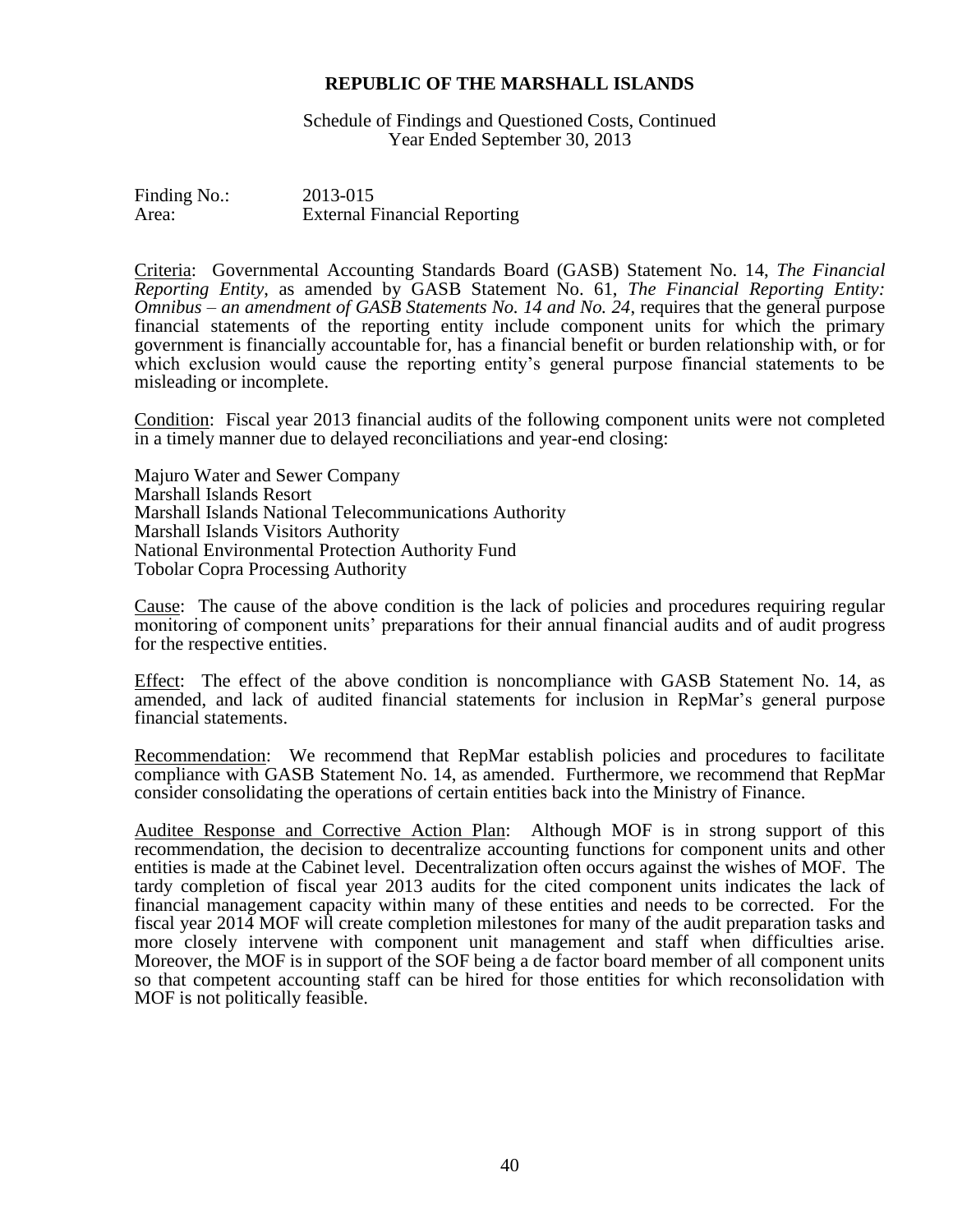#### Unresolved Prior Year Findings and Questioned Costs Year Ended September 30, 2013

#### Questioned Costs

The prior year Single Audit report on compliance with laws and regulations noted the following questioned costs and comments that were unresolved at September 30, 2013:

|                                                                   | <b>Questioned Costs</b>  |                           |             |
|-------------------------------------------------------------------|--------------------------|---------------------------|-------------|
|                                                                   | RepMar                   | <b>Subrecipient</b>       | Total       |
| Questioned costs of RepMar as previously reported:                |                          |                           |             |
| Fiscal year 2008 Single Audit                                     | $\mathcal{S}$<br>645,618 | $\boldsymbol{\mathsf{S}}$ | \$645,618   |
| Fiscal year 2009 Single Audit                                     | 1,360,234                |                           | 1,360,234   |
| Fiscal year 2010 Single Audit                                     | 2,243,301                |                           | 2,243,301   |
| Fiscal year 2011 Single Audit                                     | 3,156,810                |                           | 3,156,810   |
| Fiscal year 2012 Single Audit                                     | 35,857                   |                           | 35,857      |
|                                                                   | 7,441,820                |                           | 7,441,820   |
| Less questioned costs resolved in fiscal year 2013:               |                          |                           |             |
| Questioned costs of fiscal year 2008 Single Audit<br>reported in: |                          |                           |             |
| Finding No. 2008-4 (1)                                            | (252,507)                |                           | (252, 507)  |
| Questioned costs of fiscal year 2009 Single Audit                 |                          |                           |             |
| reported in:                                                      |                          |                           |             |
| Finding No. 2009-8 (4)                                            | (132,780)                |                           | (132,780)   |
| Finding No. 2009-10 (2)                                           | (1,000,000)              |                           | (1,000,000) |
| Questioned costs of fiscal year 2010 Single Audit                 |                          |                           |             |
| reported in:                                                      |                          |                           |             |
| Finding No. 2010-1 (5)                                            | (434, 282)               |                           | (434, 282)  |
| Finding No. 2010-6 (6)                                            | (301, 338)               |                           | (301, 338)  |
| Questioned costs of fiscal year 2011 Single Audit                 |                          |                           |             |
| reported in:                                                      |                          |                           |             |
| Finding No. 2011-1 $(2)(3)$                                       | (1,097,821)              |                           | (1,097,821) |
| Finding No. 2011-4 (2)                                            | (445,918)                |                           | (445,918)   |
| Finding No. 2011-5 (2)                                            | (493, 464)               |                           | (493, 464)  |
| Finding No. 2011-8 (2)                                            | (1,000,000)              |                           | (1,000,000) |
|                                                                   | 2,283,710                |                           | 2,283,710   |
| Questioned costs of fiscal year 2013 Single Audit                 | 71,294                   |                           | 71,294      |
| Unresolved questioned costs of RepMar at<br>September 30, 2013    | \$2,355,004              | \$                        | \$2,355,004 |

(1) Resolved through a grantor agency determination dated November 4, 2010

(2) Resolved through a grantor agency determination dated September 24, 2013

(3) Resolved through a grantor agency determination dated November 21, 2013

(4) Resolved through a grantor agency determination dated April 3, 2014

(5) Resolved through a grantor agency determination dated June 17, 2014.

(6) Resolved through a grantor agency determination dated June 18, 2014.